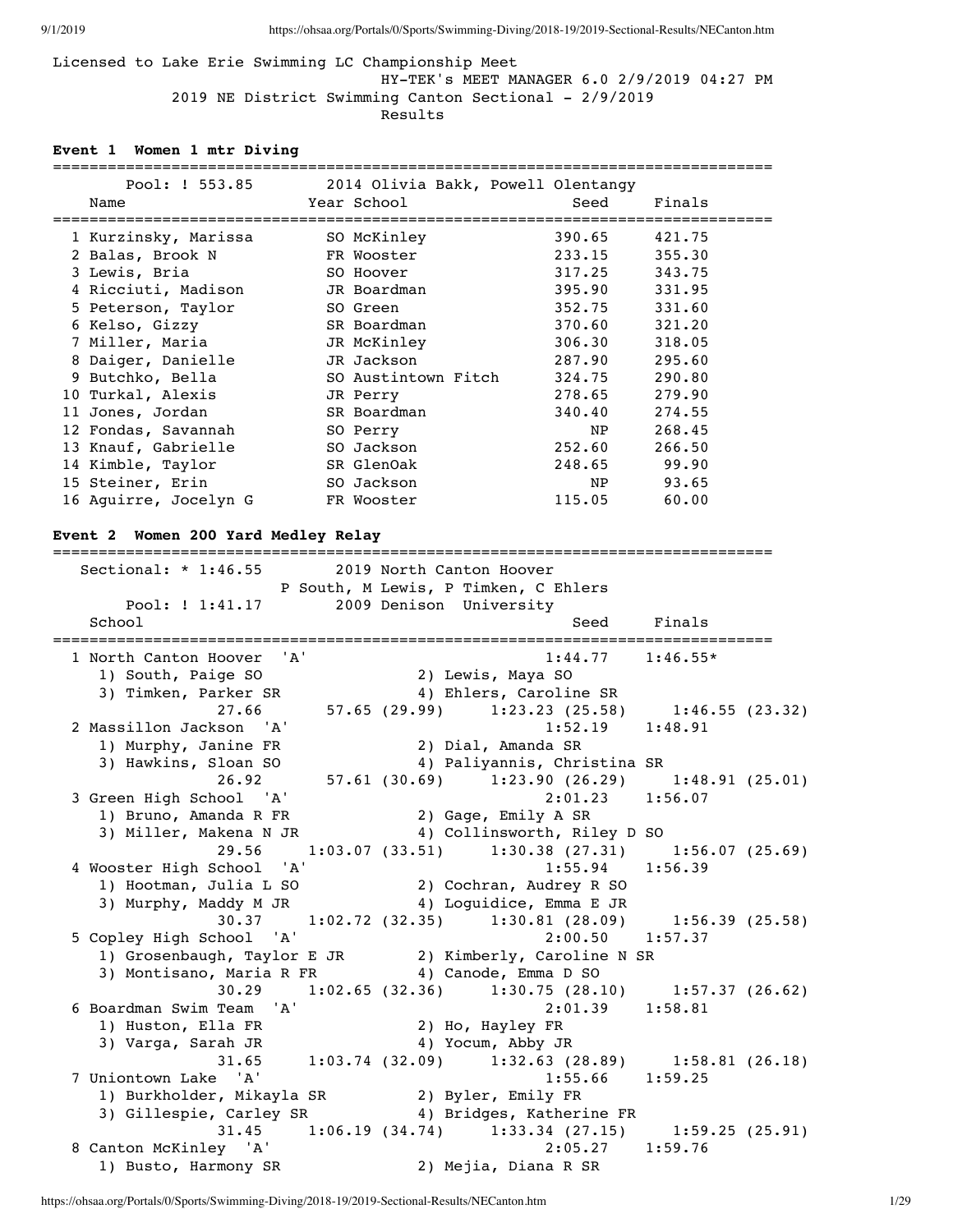| 3) Javins, Kennedy M SR 4) Rawley, Megan JR                                                 |                                                                                                                         |                             |
|---------------------------------------------------------------------------------------------|-------------------------------------------------------------------------------------------------------------------------|-----------------------------|
|                                                                                             | 31.78 1:04.40 (32.62) 1:33.31 (28.91) 1:59.76 (26.45)                                                                   |                             |
|                                                                                             |                                                                                                                         |                             |
| 9 Canfield High School 'A' 2:01.28 2:00.81<br>1) Schuler, Sydney SR 2) Dawson, Elle JR      |                                                                                                                         |                             |
| 3) Helmick, Jordan SO (4) Peckman, Miranda SO                                               |                                                                                                                         |                             |
|                                                                                             | 30.64 1:04.87 (34.23) 1:33.74 (28.87) 2:00.81 (27.07)                                                                   |                             |
| 10 Louisville High School 'A' 2:07.90<br>1) Lewis, Olivia JR 2) Malzer, Rebecca S JR        | $2:07.90$ $2:04.22$                                                                                                     |                             |
|                                                                                             |                                                                                                                         |                             |
| 3) Stertzbach, Heather A SR 4) Frankford, Kiersten E JR                                     |                                                                                                                         |                             |
|                                                                                             | 31.31   1:08.41   (37.10)   1:37.26   (28.85)   2:04.22   (26.96)                                                       |                             |
| 11 Austintown Fitch Swim and Dive 'A' 2:09.31 2:05.61                                       |                                                                                                                         |                             |
| 1) Direnzo, Gia M SR (2) Pechatsko, Maryn FR                                                |                                                                                                                         |                             |
| 3) Pechatsko, Kamryn SR (4) Direnzo, Sophie FR                                              |                                                                                                                         |                             |
|                                                                                             | 28.35 1:05.18 (36.83) 1:37.67 (32.49) 2:05.61 (27.94)                                                                   |                             |
| 12 Massillon Perry High School 'A' 2:08.29 2:11.94                                          |                                                                                                                         |                             |
| 1) Hartline, Lauren SO 2) Conley, Sami SR                                                   |                                                                                                                         |                             |
| 3) Risher, Gillian SO 4) Collins, Heaven SO                                                 |                                                                                                                         |                             |
|                                                                                             | 33.63 1:10.25 (36.62) 1:42.74 (32.49) 2:11.94 (29.20)                                                                   |                             |
|                                                                                             | $2:12.96$ $2:12.26$                                                                                                     |                             |
|                                                                                             |                                                                                                                         |                             |
|                                                                                             |                                                                                                                         |                             |
|                                                                                             |                                                                                                                         |                             |
|                                                                                             | 13 Massillon Washington 'A' 2:12.96<br>1) Liber, Hailey SO 2) Allman, Abbey FR<br>3) Hodge, Molly FR 4) Ryder, Emily SO | $1:15.10$ ( ) $1:50.12$ ( ) |
| 2:12.26(22.14)                                                                              |                                                                                                                         |                             |
| -- Canton GlenOak High School 'A'                                                           | 1:56.66                                                                                                                 | DO <sub>1</sub>             |
|                                                                                             |                                                                                                                         |                             |
| 1) Schwenk, Kara SR (2) Turner, Lauren SR<br>3) Cirese, Alexandra SO 4) Ferrell, Delaney SR |                                                                                                                         |                             |
|                                                                                             | $31.10$ $1:07.12$ $(36.02)$ $1:34.18$ $(27.06)$                                                                         | DQ $(25.59)$                |

**Event 3 Women 200 Yard Freestyle**

| Sectional: $*$ 1:52.59  | 2009 Beth Rogers - McKinley |                                           | ________________________            |
|-------------------------|-----------------------------|-------------------------------------------|-------------------------------------|
| Pool: ! 1:46.78         |                             | 2014 Alisabeth Marsteller, Cinci Ursuline |                                     |
| Name                    | Year School                 | Seed                                      | Finals                              |
| 1 Boske, Brooke         | JR Hoover                   | 2:01.48                                   | 2:00.05                             |
| 27.67                   | 58.11(30.44)                | 1:29.38(31.27)                            | 2:00.05(30.67)                      |
| 2 St Clair, Reagan      | SO Hoover                   | $1:57.71$ 2:00.39                         |                                     |
| 27.00                   | 57.27(30.27)                |                                           | $1:29.41(32.14)$ $2:00.39(30.98)$   |
| 3 Paliyannis, Christina | SR Jackson                  | 1:59.67                                   | 2:00.71                             |
| 27.29                   | $57.89$ (30.60)             |                                           | $1:29.85(31.96)$ $2:00.71(30.86)$   |
| 4 Murphy, Maddy M       | JR Wooster                  | 1:59.82                                   | 2:02.25                             |
| 27.91                   | 58.70 (30.79)               |                                           | $1:30.53$ (31.83) $2:02.25$ (31.72) |
| 5 Nutter, Alexis        | SO Perry                    | 2:04.15                                   | 2:02.75                             |
| 27.42                   | 57.87(30.45)                |                                           | $1:29.92$ (32.05) $2:02.75$ (32.83) |
| 6 Sliwinski, Kaitlyn    | SO Jackson                  | 2:13.10                                   | 2:03.74                             |
| 28.74                   | 1:00.78(32.04)              | 1:32.74(31.96)                            | 2:03.74(31.00)                      |
| 7 St Clair, Piper       | SO Hoover                   | 1:58.51                                   | 2:04.03                             |
| 28.08                   | 59.36(31.28)                | 1:32.23(32.87)                            | 2:04.03(31.80)                      |
| 8 Caye, Michelle C      | JR Copley                   | 2:04.27                                   | 2:04.67                             |
| 28.52                   | 1:00.08(31.56)              | 1:32.61(32.53)                            | $2:04.67$ (32.06)                   |
| 9 Tipple, Madison       | SR Perry                    | 2:07.47                                   | 2:04.72                             |
| 27.99                   | 59.62(31.63)                | 1:32.69(33.07)                            | 2:04.72(32.03)                      |
| 10 Schuler, Sydney      | SR Canfield                 | 2:05.05                                   | 2:04.87                             |
| 28.12                   | 59.11(30.99)                |                                           | $1:31.71(32.60)$ $2:04.87(33.16)$   |
| 11 Loveless, Julie      | SR Jackson                  | 2:07.10                                   | 2:06.15                             |
| 28.73                   | 1:00.50(31.77)              | 1:33.34(32.84)                            | 2:06.15(32.81)                      |
| 12 Timken, Payton       | SO Hoover                   | 1:59.88                                   | 2:06.21                             |
| 28.35                   | 1:00.20(31.85)              | 1:33.11(32.91)                            | 2:06.21(33.10)                      |
| 13 Sibilia, Michelle A  | SR Wooster                  | 2:06.38                                   | 2:06.30                             |
| 28.97                   | 1:00.64(31.67)              | 1:33.56(32.92)                            | 2:06.30(32.74)                      |
| 14 Miller, Makena N     | JR Green                    | 2:07.79                                   | 2:07.81                             |
| 29.50                   | 1:01.33(31.83)              |                                           | $1:35.18$ (33.85) $2:07.81$ (32.63) |
| 15 Knoch, Ashley        | SR GlenOak                  | $2:09.87$ $2:10.12$                       |                                     |
| 29.19                   | $1:01.66$ (32.47)           |                                           | $1:35.79$ (34.13) $2:10.12$ (34.33) |
| 16 Richards, Savanna    | FR Lake                     | 2:08.78                                   | 2:10.63                             |

https://ohsaa.org/Portals/0/Sports/Swimming-Diving/2018-19/2019-Sectional-Results/NECanton.htm 2/29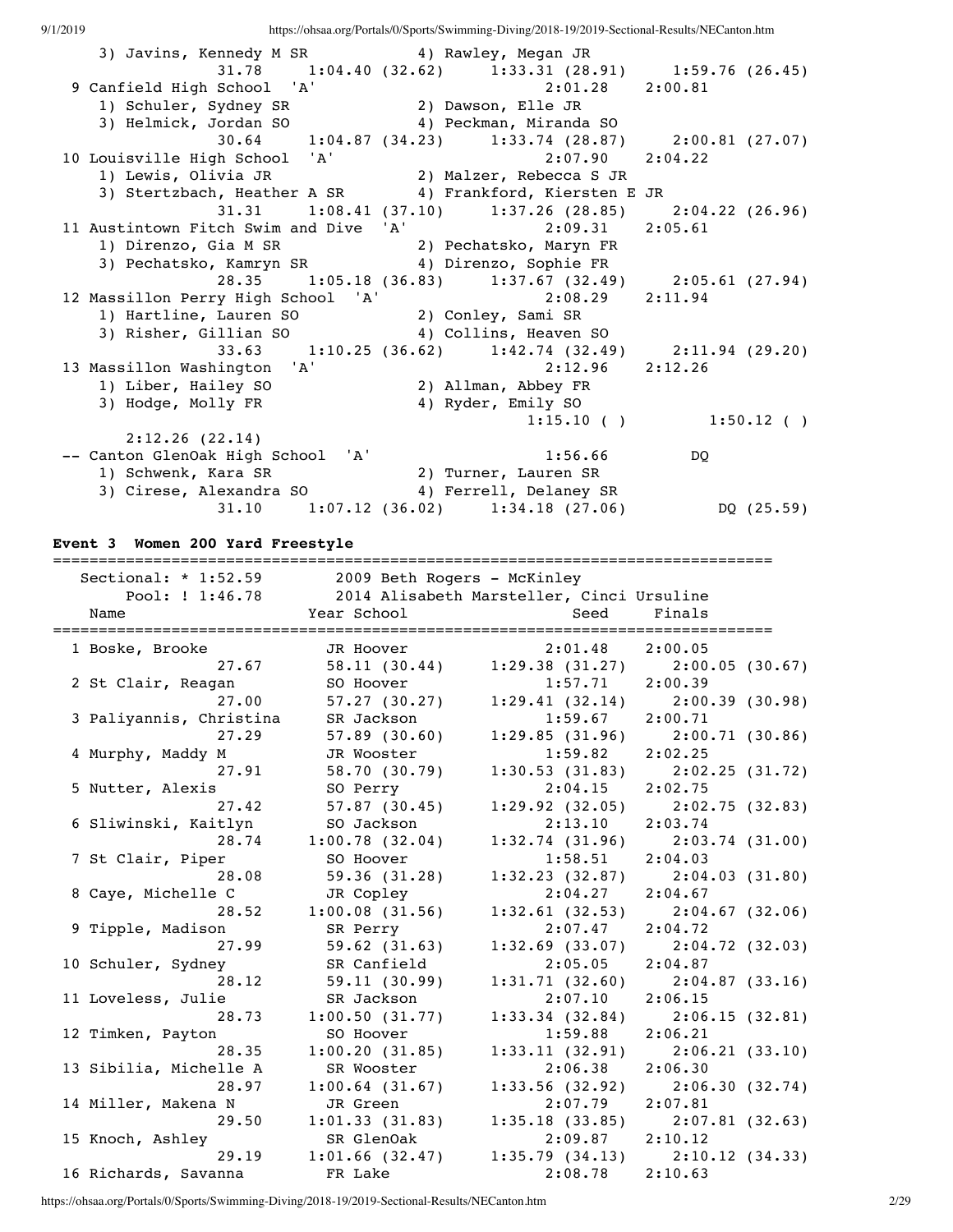| 9/1/2019 |                                               |                                    | https://ohsaa.org/Portals/0/Sports/Swimming-Diving/2018-19/2019-Sectional-Results/NECanton.htm |                                                    |
|----------|-----------------------------------------------|------------------------------------|------------------------------------------------------------------------------------------------|----------------------------------------------------|
|          | 29.70                                         |                                    | $1:02.84$ (33.14) 1:36.86 (34.02)                                                              | 2:10.63(33.77)                                     |
|          | 17 Bruno, Amanda R                            | FR Green                           | 2:12.88 2:10.68                                                                                |                                                    |
|          | 29.73                                         |                                    | $1:03.55$ (33.82) $1:37.98$ (34.43)                                                            | 2:10.68(32.70)                                     |
|          | 18 Direnzo, Sophie                            |                                    | FR Austintown Fitch 2:15.11 2:12.23                                                            |                                                    |
|          | 29.83                                         | 1:02.72(32.89)                     |                                                                                                | $1:37.27$ (34.55) $2:12.23$ (34.96)                |
|          | 19 Persinger, Hailey R                        | FR Copley                          | 2:20.46                                                                                        | 2:12.24                                            |
|          | 30.04                                         | 1:03.13(33.09)                     |                                                                                                | $1:37.87$ (34.74) $2:12.24$ (34.37)                |
|          | 20 Searfoss, Sierra                           | JR Perry                           | $2:18.56$ $2:13.88$                                                                            |                                                    |
|          | 30.61                                         | 1:05.08(34.47)                     |                                                                                                | $1:39.99(34.91)$ $2:13.88(33.89)$                  |
|          | 21 Klepper, Jadyn E                           | SO Green                           | $2:13.35$ $2:14.00$                                                                            |                                                    |
|          | 29.85                                         | 1:02.91(33.06)                     |                                                                                                | $1:38.32$ (35.41) $2:14.00$ (35.68)                |
|          | 22 Chelf, Emma M                              | FR Wooster                         | 2:17.08                                                                                        | 2:16.32                                            |
|          | 30.74                                         | 1:05.12(34.38)                     |                                                                                                | 1:40.64 (35.52) 2:16.32 (35.68)<br>2:20.61 2:17.33 |
|          | 23 Leibensperger, Kristen M SO Green<br>30.42 |                                    | 1:40.98(36.23)                                                                                 |                                                    |
|          | 24 Rice, Emily                                | 1:04.75(34.33)                     | $2:22.34$ $2:17.88$                                                                            | 2:17.33(36.35)                                     |
|          | 30.85                                         | SR McKinley<br>1:05.50(34.65)      |                                                                                                | $1:42.01$ (36.51) $2:17.88$ (35.87)                |
|          | 25 Wert, Casey                                | SO Boardman                        | $2:18.88$ $2:18.04$                                                                            |                                                    |
|          | 31.54                                         | 1:07.45(35.91)                     | $1:43.64$ (36.19)                                                                              | 2:18.04(34.40)                                     |
|          | 26 Fowler, Ashley                             | JR McKinley                        | 2:23.59 2:18.83                                                                                |                                                    |
|          | 30.69                                         | 1:05.23(34.54)                     | 1:42.26(37.03)                                                                                 | 2:18.83(36.57)                                     |
|          | 27 Pechatsko, Kamryn                          |                                    | SR Austintown Fitch 2:20.28                                                                    | 2:18.89                                            |
|          | 31.45                                         | 1:06.14(34.69)                     | 1:42.74(36.60)                                                                                 | 2:18.89(36.15)                                     |
|          | 28 Rasdall, Teagan E                          | SR Wooster                         | 2:19.67                                                                                        | 2:19.85                                            |
|          | 32.34                                         | 1:07.72(35.38)                     |                                                                                                | $1:44.37$ (36.65) 2:19.85 (35.48)                  |
|          | 29 Collins, Heaven                            | SO Perry                           | $2:23.61$ $2:19.95$                                                                            |                                                    |
|          | 31.21                                         | 1:06.03(34.82)                     |                                                                                                | $1:44.23$ (38.20) 2:19.95 (35.72)                  |
|          | 30 Schwendeman, Allyson                       | SO Boardman                        | 2:26.81                                                                                        | 2:20.05                                            |
|          | 30.42                                         | 1:04.58(34.16)                     |                                                                                                | $1:42.67$ (38.09) $2:20.05$ (37.38)                |
|          | 31 Washylychyn, Theresa                       | SR Canfield                        | 2:18.75                                                                                        | 2:20.19                                            |
|          | 29.60                                         | 1:03.42(33.82)                     |                                                                                                | $1:41.19$ (37.77) $2:20.19$ (39.00)                |
|          | 32 Ryder, Emily                               | SO Massillon                       | $2:19.06$ $2:22.05$                                                                            |                                                    |
|          | 31.24                                         | 1:05.67(34.43)                     |                                                                                                | $1:42.74$ (37.07) $2:22.05$ (39.31)                |
|          | 33 Severson, Ella                             | JR GlenOak                         | $2:31.02$ $2:23.21$                                                                            |                                                    |
|          | 31.38                                         | 1:07.79(36.41)                     | 1:46.41(38.62)                                                                                 | 2:23.21(36.80)                                     |
|          | 34 Liber, Hailey                              | SO Massillon                       | 2:22.69 2:23.46                                                                                |                                                    |
|          | 31.76                                         | $1:07.88$ (36.12)                  | 1:46.50(38.62)                                                                                 | 2:23.46(36.96)                                     |
|          | 35 Williams, Tyler                            | JR Boardman                        | 2:16.28                                                                                        | 2:23.70                                            |
|          | 31.22                                         | 1:06.74(35.52)                     |                                                                                                | $1:44.81$ (38.07) $2:23.70$ (38.89)                |
|          | 36 McClaren, Megan I                          | SO Copley                          | 2:25.73                                                                                        | 2:24.91                                            |
|          | 31.96                                         | 1:08.51(36.55)                     | 1:46.84(38.33)                                                                                 | 2:24.91(38.07)                                     |
|          | 37 Searcy, Tessa<br>31.51                     | FR Canfield                        | 2:26.95                                                                                        | 2:27.99                                            |
|          | 38 Kiko, Jaclyn M                             | $1:07.89$ (36.38)<br>SR Louisville | 1:47.63(39.74)<br>2:26.86                                                                      | 2:27.99(40.36)<br>2:28.85                          |
|          | 32.09                                         | 1:08.76(36.67)                     | 1:48.74(39.98)                                                                                 | 2:28.85(40.11)                                     |
|          | 39 Curran, Delaney                            | SR GlenOak                         | 2:28.29                                                                                        | 2:30.61                                            |
|          | 33.37                                         | 1:11.69(38.32)                     | 1:51.46(39.77)                                                                                 | 2:30.61(39.15)                                     |
|          | 40 James, Grace                               | FR Lake                            | 2:36.54                                                                                        | 2:31.26                                            |
|          | 33.83                                         | 1:11.72(37.89)                     | 1:51.36(39.64)                                                                                 | 2:31.26(39.90)                                     |
|          | 41 Cordell, Kaitlyn                           | JR GlenOak                         | 2:43.26                                                                                        | 2:32.02                                            |
|          | 33.11                                         | 1:09.84(36.73)                     | 1:51.15(41.31)                                                                                 | 2:32.02(40.87)                                     |
|          | 42 Brinkley, Aadia                            | JR Boardman                        | 2:40.16                                                                                        | 2:34.80                                            |
|          | 36.30                                         | 1:15.52(39.22)                     | 1:55.84(40.32)                                                                                 | 2:34.80(38.96)                                     |
|          | 43 Jones, Olivia                              | FR Copley                          | 2:52.22                                                                                        | 2:36.14                                            |
|          | 33.87                                         | 1:12.42(38.55)                     | 1:54.73(42.31)                                                                                 | 2:36.14(41.41)                                     |
|          | 44 Rearick, Maddy                             | SO Massillon                       | $\mathrm{N}\mathrm{T}$                                                                         | 2:39.47                                            |
|          | 34.00                                         | 1:14.38(40.38)                     | 1:58.15(43.77)                                                                                 | 2:39.47(41.32)                                     |
|          | 45 Direnzo, Sylvia                            | FR Austintown Fitch                | 2:50.10                                                                                        | 2:41.64                                            |
|          | 34.41                                         | 1:15.52(41.11)                     | 1:59.48(43.96)                                                                                 | 2:41.64(42.16)                                     |
|          | 46 Ohlinger, Elizabeth                        | SO McKinley                        | 3:02.44                                                                                        | 2:54.01                                            |
|          | 37.62                                         | 1:22.09(44.47)                     | 2:09.10(47.01)                                                                                 | 2:54.01(44.91)                                     |
|          | 47 Charles, Mickayla                          | JR McKinley                        | 3:24.08                                                                                        | 3:01.63                                            |
|          | 38.52                                         | 1:22.96(44.44)                     | 3:01.63(1:38.67)                                                                               |                                                    |
|          | 48 Stephenson, Bri                            | JR Austintown Fitch                | 3:11.28                                                                                        | 3:15.11                                            |
|          | 40.36                                         | 1:29.88(49.52)                     |                                                                                                | $2:23.84$ (53.96) 3:15.11 (51.27)                  |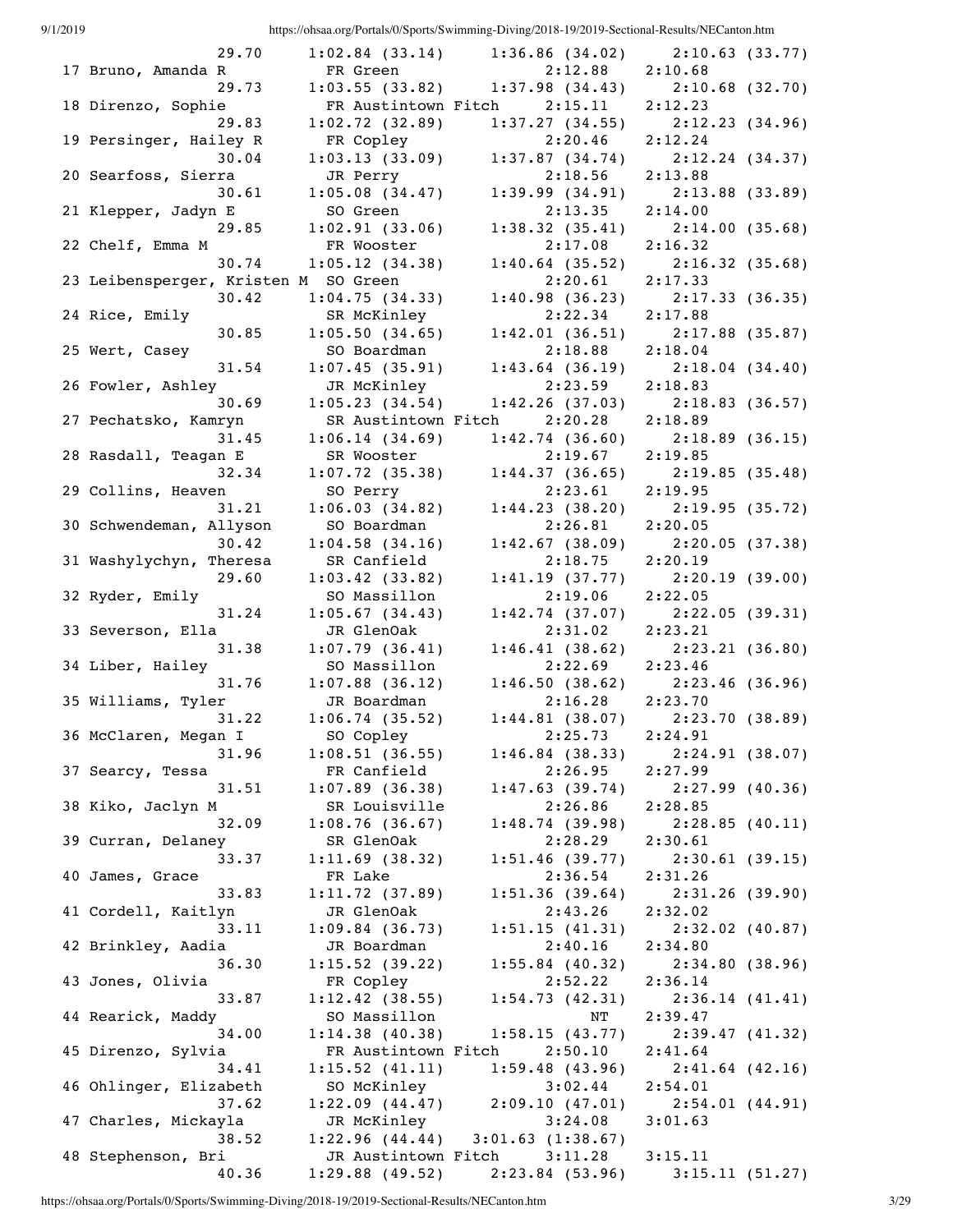===============================================================================

### **Event 4 Women 200 Yard IM**

| Sectional: $* 2:06.43$     | 2015 Madison Myers - Copley |                                    |                                     |
|----------------------------|-----------------------------|------------------------------------|-------------------------------------|
| Pool: ! 1:57.98            |                             | 2013 Katie Miller, Akron Firestone |                                     |
| Name                       | Year School                 | Seed                               | Finals                              |
|                            |                             |                                    |                                     |
| 1 Dial, Amanda             | SR Jackson                  | 2:15.75                            | 2:14.18                             |
| 29.25                      | 1:04.37(35.12)              | 1:42.16(37.79)                     | 2:14.18(32.02)                      |
| 2 Lewis, Maya              | SO Hoover                   | 2:11.09                            | 2:15.63                             |
| 28.92                      | 1:05.16(36.24)              | 1:42.65(37.49)                     | 2:15.63(32.98)                      |
| 3 Seccombe, Eden           | SR Hoover                   | 2:24.71                            | 2:18.79                             |
| 29.12                      | 1:04.80(35.68)              | 1:44.96(40.16)                     | 2:18.79(33.83)                      |
| 4 Canode, Emma D           | SO Copley                   | 2:21.96                            | 2:19.46                             |
| 30.62                      | $1:04.62$ (34.00)           | 1:47.72(43.10)                     | 2:19.46(31.74)                      |
| 5 Schilling, Samantha      | SO Jackson                  | 2:24.52                            | 2:20.17                             |
| 29.75                      | 1:06.44(36.69)              |                                    | $1:47.82$ (41.38) $2:20.17$ (32.35) |
| 6 Sausaman, Hanna          | JR Jackson                  | 2:22.60                            | 2:20.54                             |
| 28.42                      | 1:04.20(35.78)              | 1:47.98(43.78)                     | 2:20.54(32.56)                      |
| 7 Gage, Emily A            | SR Green                    | 2:22.06                            | 2:22.16                             |
| 30.81                      | 1:06.49(35.68)              | 1:47.76(41.27)                     | 2:22.16(34.40)                      |
| 8 Stertzbach, Heather A    | SR Louisville               | 2:28.03                            | 2:23.63                             |
| 30.69                      | $1:08.69$ (38.00)           | $1:50.88$ (42.19)                  | 2:23.63(32.75)                      |
| 9 Maxwell, Jenna           | SO Hoover                   | $2:30.77$ 2:23.85                  |                                     |
| 31.46                      | 1:09.38(37.92)              | 1:51.05(41.67)                     | 2:23.85(32.80)                      |
| 10 Grosenbaugh, Taylor E   | JR Copley                   | 2:27.42                            | 2:23.96                             |
| 31.14                      | 1:06.79(35.65)              | 1:50.61(43.82)                     | 2:23.96(33.35)                      |
| 11 Landenberger, Mallory M | SO Green                    | 2:23.06                            | 2:24.85                             |
| 32.33                      | 1:08.07(35.74)              | 1:51.28(43.21)                     | 2:24.85(33.57)                      |
| 12 Allshouse, Alex         | SO Hoover                   | 2:30.84                            | 2:26.12                             |
| 31.51                      | 1:08.17(36.66)              | 1:51.92(43.75)                     | 2:26.12(34.20)                      |
| 13 Ho, Hayley              | FR Boardman                 | 2:27.47                            | 2:26.55                             |
| 30.01                      | 1:09.26(39.25)              |                                    | $1:50.87$ (41.61) $2:26.55$ (35.68) |
| 14 Hootman, Julia L        | SO Wooster                  | 2:25.45                            | 2:26.94                             |
| 31.15                      |                             |                                    |                                     |
|                            | 1:09.12(37.97)              |                                    | $1:53.00(43.88)$ $2:26.94(33.94)$   |
| 15 Javins, Kennedy M       | SR McKinley                 | 2:31.02                            | 2:27.27                             |
| 30.70                      | 1:07.15(36.45)              | 1:50.75(43.60)                     | 2:27.27(36.52)                      |
| 16 Carano, Maddy L         | JR Barberton                | 2:29.95                            | 2:27.33                             |
| 30.82                      | 1:08.53(37.71)              |                                    | $1:53.47$ (44.94) $2:27.33$ (33.86) |
| 17 Cochran, Audrey R       | SO Wooster                  | 2:30.55 2:28.04                    |                                     |
| 31.76                      | 1:10.63(38.87)              | 1:52.58(41.95)                     | 2:28.04(35.46)                      |
| 18 Schwenk, Kara           | SR GlenOak                  | 2:27.51                            | 2:28.06                             |
| 31.00                      | 1:08.04(37.04)              |                                    | $1:54.09$ (46.05) $2:28.06$ (33.97) |
| 19 Jones, Alison G         | JR Copley                   | 2:34.00                            | 2:29.00                             |
| 32.12                      | 1:08.73(36.61)              | 1:53.96(45.23)                     | 2:29.00(35.04)                      |
| 20 Crawn, Emma             | SO Jackson                  | 2:34.20                            | 2:31.28                             |
| 32.42                      | 1:09.41(36.99)              | 1:53.96(44.55)                     | 2:31.28(37.32)                      |
| 21 Yocum, Abby             | JR Boardman                 | 2:26.97                            | 2:32.84                             |
| 32.12                      | 1:13.21(41.09)              | 1:55.09(41.88)                     | 2:32.84(37.75)                      |
| 22 Hajjafar, Neeka         | JR Copley                   | 2:40.19                            | 2:34.91                             |
| 32.12                      | 1:13.76(41.64)              | 1:59.24(45.48)                     | 2:34.91(35.67)                      |
| 23 Dodson, Madeline A      | JR McKinley                 | 2:33.44                            | 2:36.97                             |
| 32.29                      | 1:12.73(40.44)              | 2:00.09(47.36)                     | 2:36.97(36.88)                      |
| 24 Burkholder, Mikayla     | SR Lake                     | 2:32.80                            | 2:39.18                             |
| 33.54                      | 1:10.54(37.00)              | 2:01.22(50.68)                     | 2:39.18(37.96)                      |
| 25 Altland, Madeline R     | FR Wooster                  | 2:51.16                            | 2:42.01                             |
| 33.56                      | 1:14.74(41.18)              | 2:01.52(46.78)                     | 2:42.01(40.49)                      |
| 26 Kelso, Madison          | FR Boardman                 | 2:43.98                            | 2:42.91                             |
| 32.91                      | 1:14.00(41.09)              | 2:06.64(52.64)                     | 2:42.91(36.27)                      |
| 27 Violand, Madison        | SR Perry                    | 2:50.48                            | 2:42.93                             |
| 36.03                      | 1:19.49(43.46)              | 2:05.21(45.72)                     | 2:42.93(37.72)                      |
| 28 Esper, Catherine        | FR Canfield                 | 2:47.24                            | 2:43.06                             |
| 33.49                      | 1:15.53(42.04)              | 2:04.51(48.98)                     | 2:43.06(38.55)                      |
| 29 Widrig, MacKenzie       | SR Boardman                 | 2:42.98                            | 2:43.69                             |
| 34.31                      | 1:16.23(41.92)              | 2:05.60(49.37)                     | 2:43.69(38.09)                      |
|                            |                             |                                    |                                     |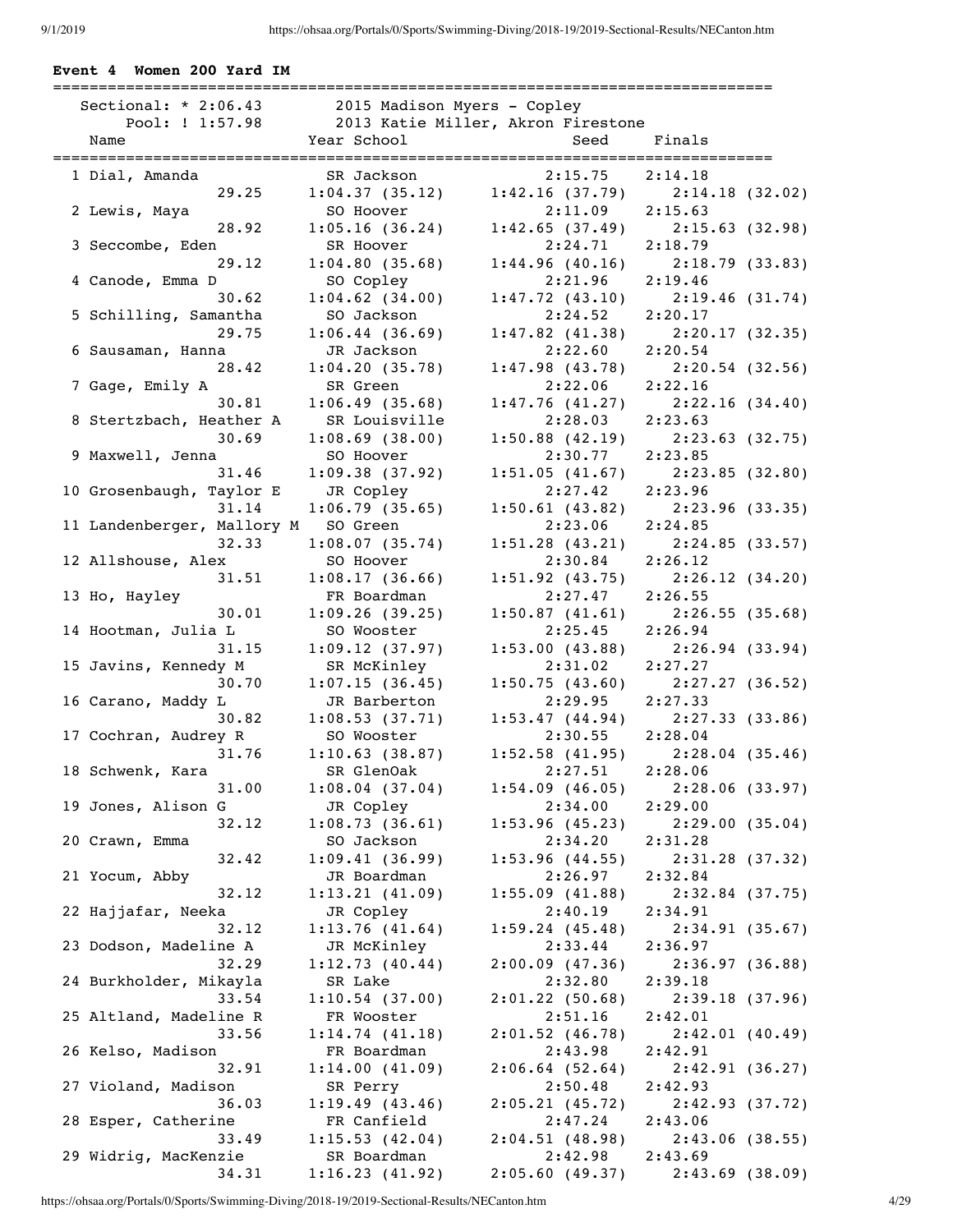| 30 Risher, Gillian                             | SO Perry              | $2:45.08$ $2:43.90$                                     |                                     |
|------------------------------------------------|-----------------------|---------------------------------------------------------|-------------------------------------|
| 34.39                                          | 1:14.57(40.18)        |                                                         | $2:06.09$ (51.52) $2:43.90$ (37.81) |
| 31 Warner, Sophia R                            | SO Louisville         |                                                         | $2:40.75$ $2:44.10$                 |
|                                                | 34.84 1:12.91 (38.07) |                                                         | $2:05.45$ (52.54) $2:44.10$ (38.65) |
| 32 Millard, Skylar A                           | SR McKinley           | $2:59.78$ $2:46.53$                                     |                                     |
| 38.41                                          | $1:20.67$ (42.26)     |                                                         | $2:07.81$ (47.14) $2:46.53$ (38.72) |
| 33 Girton, Jenna A                             | SO Louisville         | $2:51.52$ $2:50.90$                                     |                                     |
| 37.92                                          | $1:22.62$ $(44.70)$   |                                                         | $2:13.81(51.19)$ $2:50.90(37.09)$   |
| 34 Folks, Michaela R                           | JR Wooster            | NT 2:51.84                                              |                                     |
|                                                |                       | 35.85 1:16.56 (40.71) 2:13.81 (57.25) 2:51.84 (38.03)   |                                     |
| 35 Hardin, Haylee                              | SO Perry              | $2:56.19$ $2:55.39$                                     |                                     |
| 36.02                                          |                       | $1:21.23$ (45.21) $2:13.86$ (52.63) $2:55.39$ (41.53)   |                                     |
| 36 McDonald, Molly A                           |                       | JR Perry 3:01.44 2:57.36                                |                                     |
| 37.56                                          |                       | $1:18.31$ (40.75) $2:15.17$ (56.86) $2:57.36$ (42.19)   |                                     |
| 37 Galterio, Morgan                            |                       | SO Austintown Fitch 2:57.80 3:05.67                     |                                     |
| 40.07                                          |                       | $1:26.07$ (46.00) $2:24.74$ (58.67) $3:05.67$ (40.93)   |                                     |
| 38 Patterson, Ginesa                           |                       | SO McKinley 3:15.38                                     | 3:09.02                             |
|                                                |                       | 41.76 1:29.30 (47.54) 2:22.77 (53.47) 3:09.02 (46.25)   |                                     |
| 39 Hager, Sadie                                |                       | JR Austintown Fitch 3:23.79 3:25.43                     |                                     |
|                                                |                       | 43.91 1:32.53 (48.62) 2:38.20 (1:05.67) 3:25.43 (47.23) |                                     |
| 40 Horn, Katie M 50 Louisville 3:00.00 3:28.35 |                       |                                                         |                                     |
|                                                |                       |                                                         | $2:40.04$ ( ) $3:28.35$ (48.31)     |

## **Event 5 Women 50 Yard Freestyle**

| ------------------<br>Sectional: $* 23.37$<br>2019 Parker Timken - Hoover |  |                            |       |        |
|---------------------------------------------------------------------------|--|----------------------------|-------|--------|
| Pool: ! 22.43                                                             |  | 2010 Margo Geer, Fairbanks |       |        |
| Name                                                                      |  | Year School                | Seed  | Finals |
| 1 Timken, Parker                                                          |  | SR Hoover                  | 23.02 | 23.37* |
| 2 Ehlers, Caroline                                                        |  | SR Hoover                  | 23.38 | 23.71  |
| 3 Chelf, Gracie A                                                         |  | FR Wooster                 | 24.38 | 24.54  |
| 4 Hawkins, Sloan                                                          |  | SO Jackson                 | 25.04 | 24.59  |
| 5 Fox, Rachel H                                                           |  | SR Copley                  | 24.57 | 24.70  |
| 6 Knoch, Kinsey                                                           |  | SR GlenOak                 | 25.05 | 24.75  |
| 7 Mullens, Lily                                                           |  | SO Hoover                  | 25.24 | 25.06  |
| 8 Kuras, Alison                                                           |  | SR Boardman                | 25.23 | 25.11  |
| 9 Blandine, Raeli                                                         |  | FR Hoover                  | 24.46 | 25.16  |
| 10 Snyder, Allie                                                          |  | JR Jackson                 | 26.37 | 25.37  |
| 11 Markovitch, Jennah                                                     |  | SR Boardman                | 25.55 | 25.38  |
| 12 Comstock, Callie H                                                     |  | SR Copley                  | 25.29 | 25.43  |
| 13 White, Hannah                                                          |  | JR GlenOak                 | 25.55 | 25.46  |
| 14 Flatley, Mikel                                                         |  | SR Boardman                | 25.00 | 25.53  |
| 15 Gillespie, Carley                                                      |  | SR Lake                    | 26.19 | 25.65  |
| 16 Collinsworth, Riley D                                                  |  | SO Green                   | 26.08 | 25.83  |
| 17 Miller, Holly C                                                        |  | SR Wooster                 | 25.76 | 25.96  |
| 18 Ferrell, Delaney                                                       |  | SR GlenOak                 | 26.12 | 26.03  |
| 19 Maag, Carol                                                            |  | SR GlenOak                 | 26.10 | 26.23  |
| 20 Bridges, Katherine                                                     |  | FR Lake                    | 26.45 | 26.35  |
| 21 Loguidice, Emma E                                                      |  | JR Wooster                 | 26.99 | 26.38  |
| 22 Hooper, June                                                           |  | JR Jackson                 | 26.86 | 26.48  |
| 23 Zablo, Izzy                                                            |  | JR Jackson                 | 27.30 | 26.71  |
| 24 Pratt, Maggie M                                                        |  | SO Green                   | 26.91 | 26.77  |
| 25 Pesa, Gabriella                                                        |  | SR Lake                    | 27.46 | 26.81  |
| 26 Lewis, Olivia                                                          |  | JR Louisville              | 27.25 | 26.95  |
| 27 Dawson, Elle                                                           |  | JR Canfield                | 26.96 | 27.14  |
| 28 Peckman, Miranda                                                       |  | SO Canfield                | 26.99 | 27.20  |
| 29 Frankford, Kiersten E                                                  |  | JR Louisville              | 27.56 | 27.26  |
| 30 Murray, Madison E                                                      |  | SR Louisville              | 27.97 | 27.43  |
| 31 Rawley, Megan                                                          |  | JR McKinley                | 28.19 | 27.59  |
| 32 Mejia, Diana R                                                         |  | SR McKinley                | 27.86 | 27.71  |
| 33 Peckman, Madison                                                       |  | SO Canfield                | 28.66 | 28.20  |
| 34 Mauller, Morgan                                                        |  | SR Lake                    | 28.35 | 28.51  |
| 35 Klepper, Adrianna E                                                    |  | SO Green                   | 28.85 | 28.61  |
| 36 Brinkerhoff, Brittany L                                                |  | SR Wooster                 | 28.31 | 28.69  |

https://ohsaa.org/Portals/0/Sports/Swimming-Diving/2018-19/2019-Sectional-Results/NECanton.htm 5/29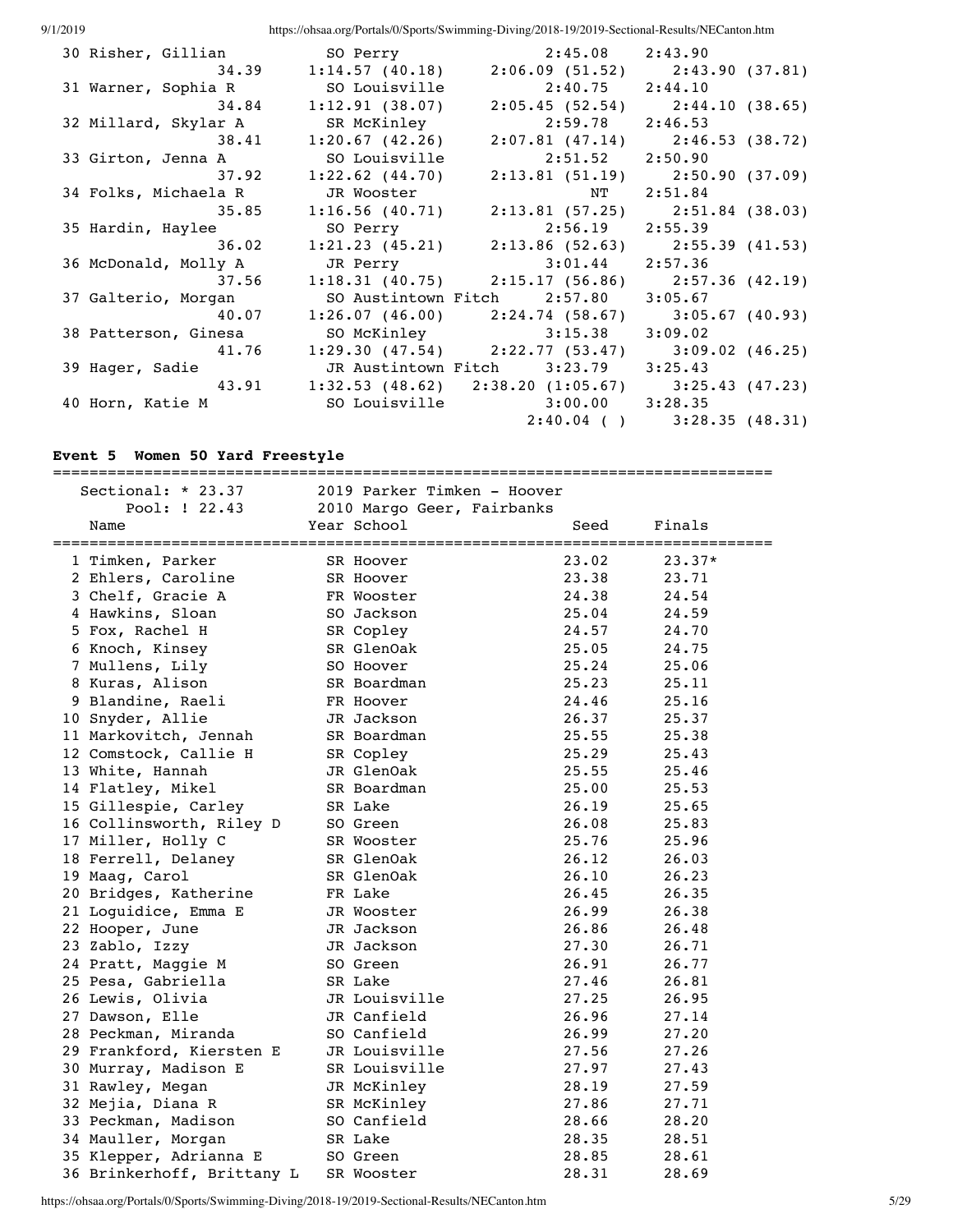| 37 Ahmad, Sabreen      | SO Canfield         | 30.67 | 28.93 |
|------------------------|---------------------|-------|-------|
| 38 Huston, Ella        | FR Boardman         | 28.62 | 29.06 |
| 39 Allman, Abbey       | FR Massillon        | 30.53 | 29.69 |
| 40 Hodge, Molly        | FR Massillon        | 29.02 | 29.79 |
| 41 Conley, Sami        | SR Perry            | 31.24 | 29.90 |
| 42 Corbin, Katelynn    | JR Perry            | 29.59 | 29.93 |
| 43 Clark, Shaelyn J    | FR Louisville       | 29.85 | 30.53 |
| 44 Dennison, Madilyn   | FR Copley           | 31.99 | 30.56 |
| 45 Ulrich, Frankie     | SR Perry            | 31.20 | 31.13 |
| 46 Hartline, Lauren    | SO Perry            | 30.96 | 31.15 |
| 47 Paul, Michaela      | JR Massillon        | 31.46 | 31.61 |
| 48 Benitez, Anamarys T | FR McKinley         | 33.23 | 32.01 |
| 49 Direnzo, Sylvia     | FR Austintown Fitch | 33.20 | 32.15 |
| 50 Lester, Erika       | SO Austintown Fitch | 32.33 | 32.23 |
| 51 Lanza, Calle M      | SO Copley           | 33.89 | 33.82 |
| 52 Kemp, Courtney      | SR Barberton        | 34.84 | 34.70 |
| 53 Kaschak, Mya        | FR Austintown Fitch | 37.35 | 37.27 |
| 54 Samantha, Smith     | FR Barberton        | 41.19 | 42.50 |
| 55 Wingate, Alexa      | SR McKinley         | 53.33 | 58.98 |
|                        |                     |       |       |

## **Event 6 Women 100 Yard Butterfly**

| Sectional: * 56.77<br>Pool: ! 53.34 | 2009 Beth Rogers - McKinley<br>2011 Maddie Martin, Pickerton Cent |         |         |  |
|-------------------------------------|-------------------------------------------------------------------|---------|---------|--|
| Pool: ! 53.34                       | 2017 Megan Glass, Cin Ursuline                                    |         |         |  |
| Name                                | Year School                                                       | Seed    | Finals  |  |
| 1 Direnzo, Gia M<br>27.12           | SR Austintown Fitch<br>58.75(31.63)                               | 59.39   | 58.75   |  |
| 2 Lochridge, Kate<br>27.60          | SR Hoover                                                         | 59.35   | 59.99   |  |
| 3 Hawkins, Sloan                    | 59.99(32.39)<br>SO Jackson                                        | 1:03.02 | 1:00.34 |  |
| 27.26<br>4 Miller, Makena N         | 1:00.34(33.08)<br>JR Green                                        | 1:01.67 | 1:00.88 |  |
| 28.27<br>5 Sausaman, Hanna          | $1:00.88$ (32.61)<br>JR Jackson                                   | 1:02.88 | 1:02.10 |  |
| 28.59<br>6 Cirese, Alexandra        | 1:02.10(33.51)<br>SO GlenOak                                      | 1:04.48 | 1:02.40 |  |
| 28.37<br>7 Flatley, Mikel           | 1:02.40(34.03)<br>SR Boardman                                     | 1:00.58 | 1:02.41 |  |
| 28.89<br>8 Cronin, Caitlin<br>28.73 | 1:02.41(33.52)<br>SR Hoover                                       | 1:00.16 | 1:02.47 |  |
| 9 Montisano, Maria R<br>29.00       | 1:02.47(33.74)<br>FR Copley<br>$1:03.58$ (34.58)                  | 1:03.95 | 1:03.58 |  |
| 10 Dean, Elyssa<br>30.08            | JR Lake<br>1:04.11(34.03)                                         | 1:06.95 | 1:04.11 |  |
| 11 Blandine, Raeli<br>29.22         | FR Hoover<br>1:04.32(35.10)                                       | 1:04.02 | 1:04.32 |  |
| 12 Loguidice, Emma E<br>30.39       | JR Wooster<br>1:05.63(35.24)                                      | 1:07.21 | 1:05.63 |  |
| 13 Carano, Maddy L<br>30.00         | JR Barberton<br>1:05.80(35.80)                                    | 1:07.58 | 1:05.80 |  |
| 14 Kim, Min-Kyung<br>28.83          | SR Wooster<br>1:05.91(37.08)                                      | 1:04.07 | 1:05.91 |  |
| 15 Varga, Sarah<br>30.45            | JR Boardman<br>1:06.15(35.70)                                     | 1:06.51 | 1:06.15 |  |
| 16 Searfoss, Sierra<br>30.53        | JR Perry<br>1:06.31(35.78)                                        | 1:08.57 | 1:06.31 |  |
| 17 Strunck, Sarah<br>30.52          | SR Jackson<br>1:06.40(35.88)                                      | 1:10.44 | 1:06.40 |  |
| 18 Maag, Carol<br>30.33             | SR GlenOak<br>1:06.60(36.27)                                      | 1:07.30 | 1:06.60 |  |
| 19 Helmick, Jordan<br>29.32         | SO Canfield<br>1:06.94(37.62)                                     | 1:07.69 | 1:06.94 |  |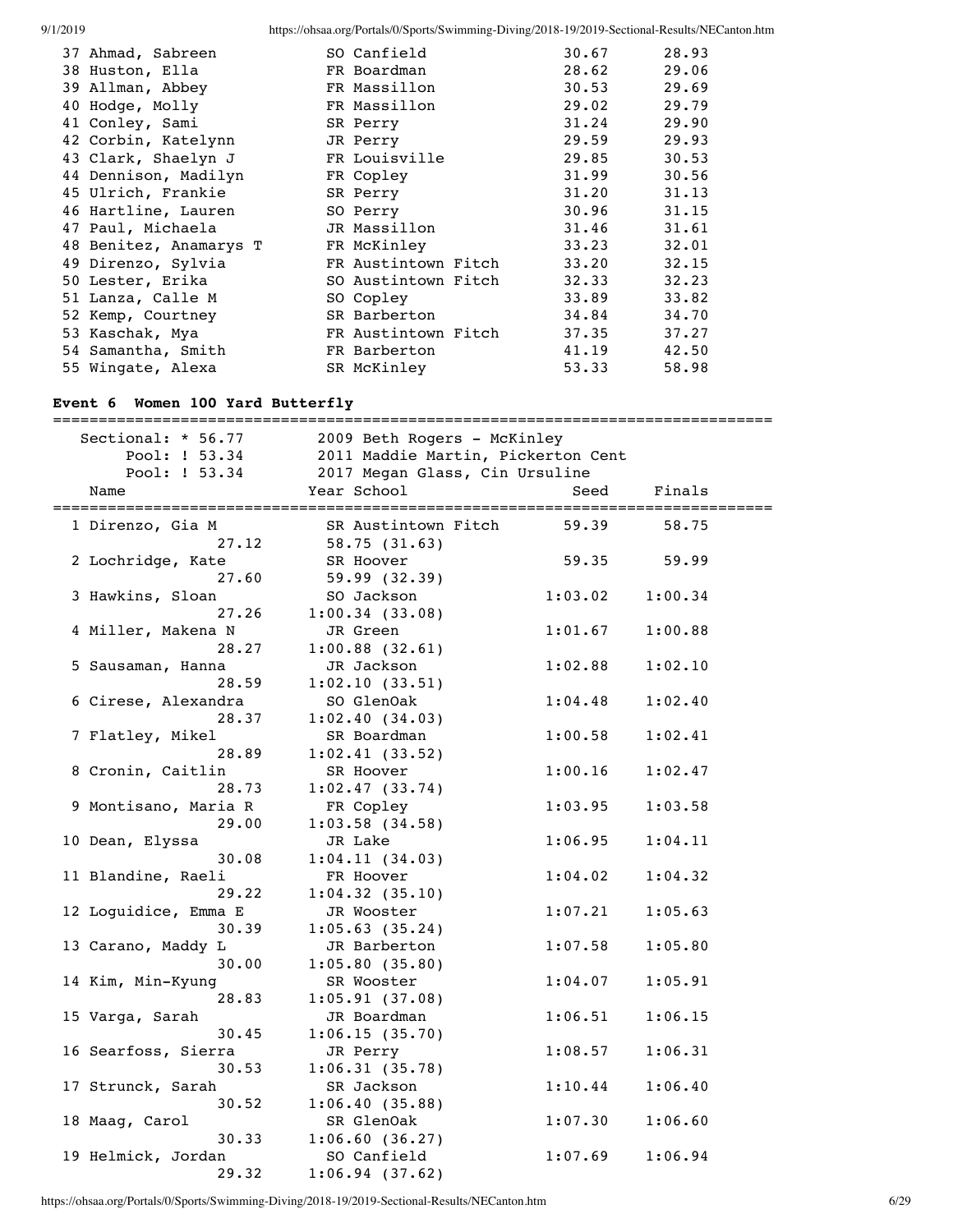| 20 Ferrell, Delaney                   | SR GlenOak          | 1:07.60 | 1:07.04 |
|---------------------------------------|---------------------|---------|---------|
| 30.64                                 | 1:07.04(36.40)      |         |         |
| 21 Difrangia, Natalie L               | JR Green            | 1:11.72 | 1:10.69 |
| 32.13                                 | $1:10.69$ (38.56)   |         |         |
| 22 Hajjafar, Neeka                    | JR Copley           | 1:14.63 | 1:11.05 |
| 32.81                                 | 1:11.05(38.24)      |         |         |
| 23 Brinkerhoff, Brittany L SR Wooster |                     | 1:12.05 | 1:11.33 |
| 32.18                                 | 1:11.33(39.15)      |         |         |
| 24 Castellano, Julia                  | SR Boardman         | 1:13.29 | 1:12.60 |
| 33.80                                 | 1:12.60(38.80)      |         |         |
| 25 Morosko, Lea M                     | JR Perry            | 1:21.82 | 1:13.38 |
| 32.92                                 | 1:13.38(40.46)      |         |         |
| 26 Fialko, Allisyn                    | SR Jackson          | 1:14.41 | 1:14.00 |
| 33.06                                 | 1:14.00(40.94)      |         |         |
| 27 Velasquez, Ava                     | SO Boardman         | 1:12.18 | 1:14.16 |
| 33.77                                 | 1:14.16(40.39)      |         |         |
| 28 Risher, Gillian                    | SO Perry            | 1:12.67 | 1:14.76 |
| 33.46                                 | 1:14.76(41.30)      |         |         |
| 29 Warnick, Audrey                    | FR Lake             | 1:15.97 | 1:16.40 |
| 33.46                                 | 1:16.40(42.94)      |         |         |
| 30 Severson, Ella                     | JR GlenOak          | 1:20.72 | 1:18.42 |
| 35.00                                 | 1:18.42(43.42)      |         |         |
| 31 Girton, Jenna A                    | SO Louisville       | 1:22.24 | 1:20.88 |
| 36.98                                 | $1:20.88$ $(43.90)$ |         |         |
| 32 Murphy, Makaylee D                 | FR Wooster          | 1:24.08 | 1:21.79 |
| 35.73                                 | 1:21.79(46.06)      |         |         |
| 33 Lanza, Calle M                     | SO Copley           | 1:30.64 | 1:31.05 |
| 38.94                                 | 1:31.05(52.11)      |         |         |
| 34 Galterio, Morgan                   | SO Austintown Fitch | 1:28.90 | 1:36.18 |
| 41.96                                 | 1:36.18(54.22)      |         |         |
| -- Phillips, Delaney M                | SO Louisville       | 1:22.96 | DQ      |
| 38.99                                 | DQ (42.84)          |         |         |
|                                       |                     |         |         |

## **Event 7 Women 100 Yard Freestyle**

| Sectional: * 50.95       | 2013 Chase Kinney - Jackson               |       |        |
|--------------------------|-------------------------------------------|-------|--------|
| Pool: ! 48.63<br>Name    | 2010 Margo Geer, Fairbanks<br>Year School | Seed  | Finals |
| 1 Timken, Parker         | SR Hoover                                 | 50.30 | 51.84  |
| 25.33                    | $51.84$ (26.51)                           |       |        |
| 2 Ehlers, Caroline       | SR Hoover                                 | 52.51 | 53.25  |
| 26.08                    | 53.25(27.17)                              |       |        |
| 3 Murphy, Janine         | FR Jackson                                | 54.48 | 53.40  |
| 25.54                    | 53.40(27.86)                              |       |        |
| 4 Chelf, Gracie A        | FR Wooster                                | 54.27 | 54.42  |
| 25.76                    | 54.42(28.66)                              |       |        |
| 5 Knoch, Kinsey          | SR GlenOak                                | 54.85 | 54.58  |
| 25.81                    | 54.58 (28.77)                             |       |        |
| 6 St Clair, Reagan       | SO Hoover                                 | 53.31 | 54.79  |
| 26.25                    | 54.79(28.54)                              |       |        |
| 7 Fox, Rachel H          | SR Copley                                 | 55.05 | 55.24  |
| 26.38                    | 55.24(28.86)                              |       |        |
| 8 South, Paige           | SO Hoover                                 | 52.99 | 55.28  |
| 26.23                    | 55.28(29.05)                              |       |        |
| 9 Markovitch, Jennah     | SR Boardman                               | 56.06 | 55.50  |
| 26.52                    | 55.50(28.98)                              |       |        |
| 10 Paliyannis, Christina | SR Jackson                                | 55.12 | 55.85  |
| 26.57                    | 55.85(29.28)                              |       |        |
| 11 Gillespie, Carley     | SR Lake                                   | 57.43 | 55.86  |
| 26.67                    | 55.86(29.19)                              |       |        |
| 12 Collinsworth, Riley D | SO Green                                  | 57.18 | 56.26  |
| 27.02                    | 56.26(29.24)                              |       |        |
| 13 Caye, Michelle C      | JR Copley                                 | 55.98 | 56.48  |
| 27.11                    | 56.48(29.37)                              |       |        |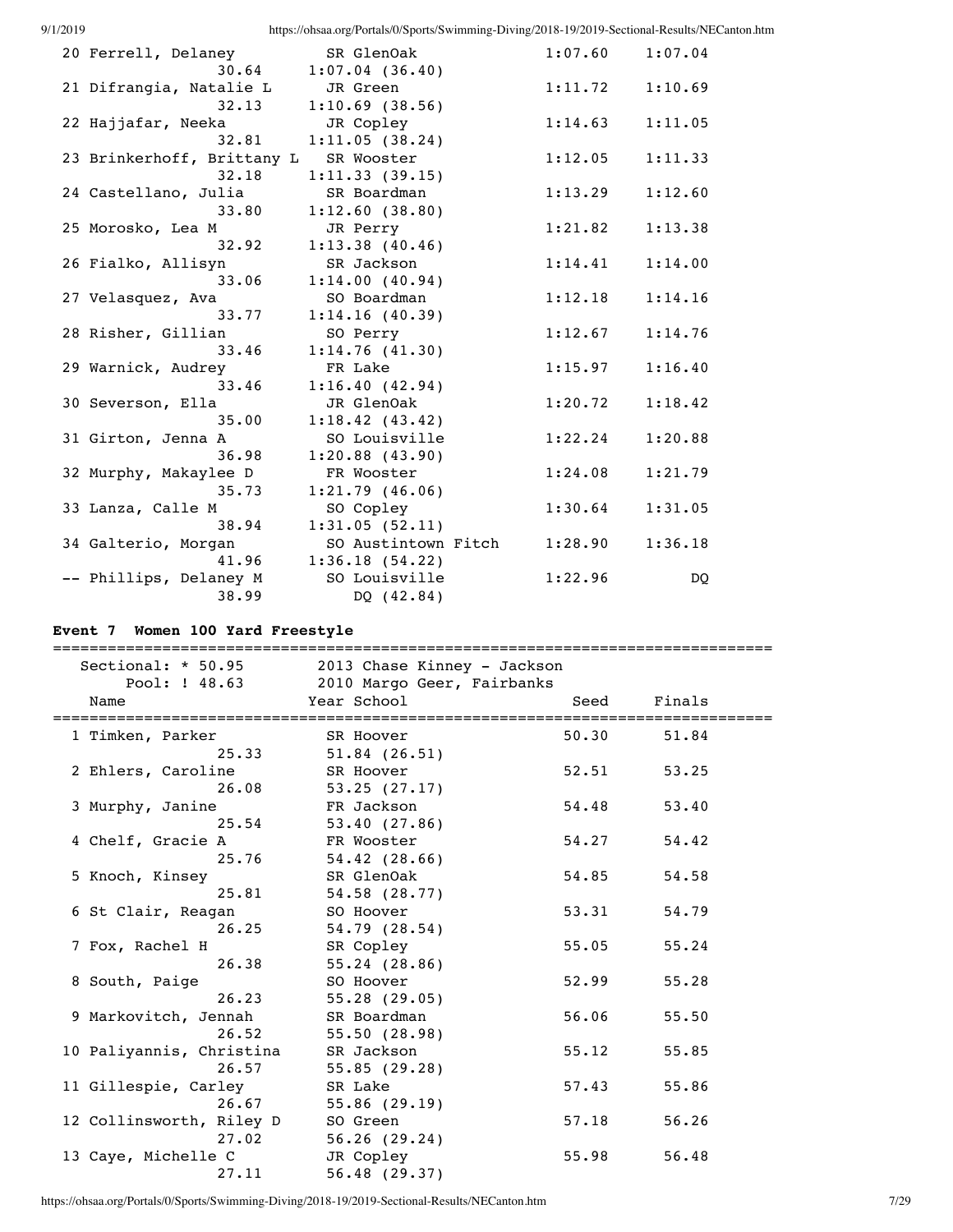| 9/1/2019 |                                   | https://ohsaa.org/Portals/0/Sports/Swimming-Diving/2018-19/2019-Sectional-Results/NECanton.htm |         |         |
|----------|-----------------------------------|------------------------------------------------------------------------------------------------|---------|---------|
|          | 14 Kuras, Alison<br>26.75         | SR Boardman<br>56.59(29.84)                                                                    | 56.56   | 56.59   |
|          | 15 Snyder, Allie<br>26.96         | JR Jackson<br>56.72(29.76)                                                                     | 1:00.30 | 56.72   |
|          | 16 Comstock, Callie H<br>27.49    | SR Copley<br>56.88(29.39)                                                                      | 58.20   | 56.88   |
|          | 17 Tipple, Madison<br>27.04       | SR Perry<br>$57.06$ (30.02)                                                                    | 57.32   | 57.06   |
|          | 18 Dinapoli, Alyssa<br>27.79      | JR Boardman<br>57.10(29.31)                                                                    | 56.46   | 57.10   |
|          | 19 Miller, Holly C<br>27.05       | SR Wooster<br>57.16(30.11)                                                                     | 56.59   | 57.16   |
|          | 20 White, Hannah<br>27.31         | JR GlenOak<br>58.04(30.73)                                                                     | 57.60   | 58.04   |
|          | 21 Byler, Emily<br>27.25          | FR Lake<br>58.47(31.22)                                                                        | 57.14   | 58.47   |
|          | 22 Loveless, Julie<br>28.30       | SR Jackson<br>58.75(30.45)                                                                     | 1:00.59 | 58.75   |
|          | 23 Frankford, Kiersten E<br>28.30 | JR Louisville<br>58.95(30.65)                                                                  | 1:00.50 | 58.95   |
|          | 24 Pesa, Gabriella<br>28.29       | SR Lake<br>59.75 $(31.46)$                                                                     | 59.96   | 59.75   |
|          | 25 Direnzo, Sophie<br>28.61       | FR Austintown Fitch<br>1:00.31(31.70)                                                          | 1:01.86 | 1:00.31 |
|          | 26 Peckman, Miranda<br>28.32      | SO Canfield<br>1:00.74(32.42)                                                                  | 1:00.24 | 1:00.74 |
|          | 27 Rawley, Megan<br>29.21         | JR McKinley<br>1:00.93(31.72)                                                                  | 1:02.77 | 1:00.93 |
|          | 28 Busto, Harmony<br>28.95        | SR McKinley<br>1:01.35(32.40)                                                                  | 1:01.09 | 1:01.35 |
|          | 29 Wert, Casey<br>29.44           | SO Boardman<br>1:01.43(31.99)                                                                  | 1:03.33 | 1:01.43 |
|          | 30 Frantz, Olivia<br>28.87        | FR Wooster<br>1:01.50(32.63)                                                                   | 58.76   | 1:01.50 |
|          | 31 McNeil, Kimberly E<br>29.49    | FR Green<br>1:01.91(32.42)                                                                     | 1:08.02 | 1:01.91 |
|          | 32 Washylychyn, Theresa<br>28.88  | SR Canfield<br>1:01.98(33.10)                                                                  | 1:01.97 | 1:01.98 |
|          | 33 Folks, Michaela R<br>29.54     | JR Wooster<br>1:02.75(33.21)                                                                   | 1:02.79 | 1:02.75 |
|          | 34 Mauller, Morgan<br>29.89       | SR Lake<br>1:02.81(32.92)                                                                      | 1:02.55 | 1:02.81 |
|          | 35 Spoon, Makayla<br>29.09        | SO GlenOak<br>1:03.15(34.06)                                                                   | 1:07.58 | 1:03.15 |
|          | 36 Pechatsko, Kamryn<br>30.23     | SR Austintown Fitch<br>1:03.44(33.21)                                                          | 1:04.07 | 1:03.44 |
|          | 37 Peterson, Emma<br>30.55        | FR GlenOak<br>1:03.70(33.15)                                                                   | 1:06.28 | 1:03.70 |
|          | 38 Corbin, Katelynn<br>30.82      | JR Perry<br>$1:04.88$ $(34.06)$                                                                | 1:05.57 | 1:04.88 |
|          | 39 Hupp, Lily A<br>31.42          | JR Perry<br>1:05.04(33.62)                                                                     | 1:07.34 | 1:05.04 |
|          | 40 Shelley, Kristin<br>31.32      | SR Canfield<br>1:06.16(34.84)                                                                  | 1:10.16 | 1:06.16 |
|          | 41 Clark, Shaelyn J<br>32.01      | FR Louisville<br>1:07.37(35.36)                                                                | 1:06.63 | 1:07.37 |
|          | 42 Pondillo, Emily<br>30.94       | SO Canfield<br>1:07.57(36.63)                                                                  | 1:16.31 | 1:07.57 |
|          | 43 Novicky, Natalia<br>32.40      | JR Austintown Fitch<br>$1:08.62$ (36.22)                                                       | 1:05.59 | 1:08.62 |
|          | 44 Dennison, Madilyn<br>33.31     | FR Copley<br>1:09.36(36.05)                                                                    | 1:10.94 | 1:09.36 |
|          | 45 Barlow, Morgan<br>33.71        | SO Massillon<br>1:11.02(37.31)                                                                 | 1:10.33 | 1:11.02 |
|          | 46 Rearick, Maddy                 | SO Massillon                                                                                   | 1:08.16 | 1:11.82 |

46 Rearick, Maddy SO Massillon 1:08.16 1:11.82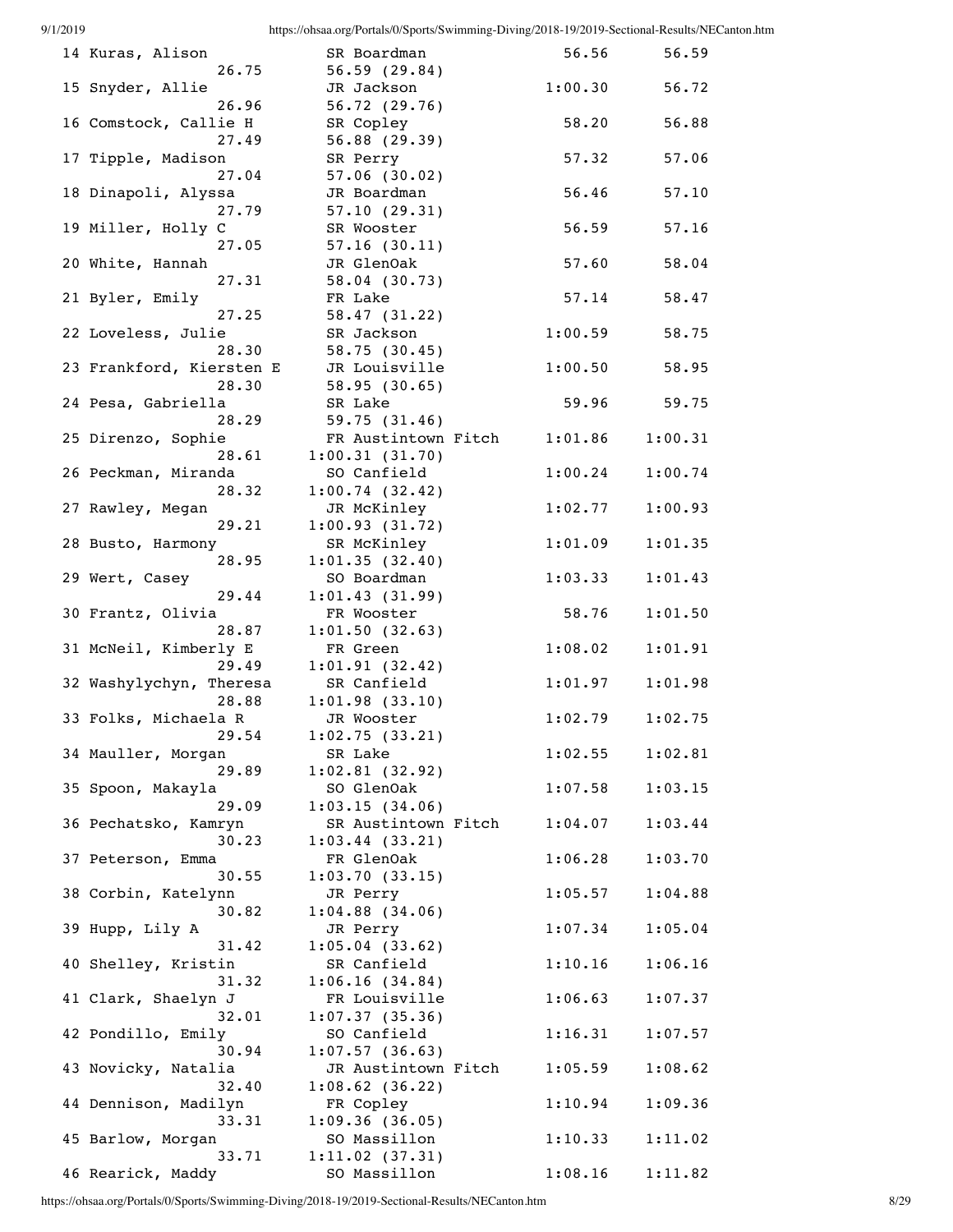| 33.63                  | $1:11.82$ (38.19)   |         |         |
|------------------------|---------------------|---------|---------|
| 47 Benitez, Anamarys T | FR McKinley         | 1:20.98 | 1:13.77 |
| 35.09                  | 1:13.77(38.68)      |         |         |
| 48 Kemp, Courtney      | SR Barberton        | 1:18.90 | 1:18.88 |
| 37.18                  | 1:18.88(41.70)      |         |         |
| 49 Horn, Katie M       | SO Louisville       | 1:20.20 | 1:19.38 |
| 50 Kaschak, Mya        | FR Austintown Fitch | 1:28.75 | 1:23.06 |
| 38.85                  | 1:23.06(44.21)      |         |         |
| 51 Samantha, Smith     | FR Barberton        | 1:35.98 | 1:44.05 |
| 46.18                  | 1:44.05(57.87)      |         |         |
| 52 Wingate, Alexa      | SR McKinley         | 2:01.02 | 2:09.87 |
| 59.96                  | 2:09.87(1:09.91)    |         |         |
| -- Klepper, Adrianna E | SO Green            | 1:03.76 | DO      |
| 30.00                  | DO (32.17)          |         |         |

## **Event 8 Women 500 Yard Freestyle**

===============================================================================

| Sectional: $* 5:06.63$    | 2002 Beth Yeakel - Glen Oak |                                     |                                                                                                                  |
|---------------------------|-----------------------------|-------------------------------------|------------------------------------------------------------------------------------------------------------------|
| Pool: ! 4:42.61           |                             | 1977 Jennifer Hooker, Mission Viejo |                                                                                                                  |
| Name                      | Year School                 | Seed                                | Finals                                                                                                           |
| ========================  |                             |                                     | ___________________________                                                                                      |
| 1 Canode, Emma D          | SO Copley                   | $5:26.61$ $5:22.10$                 |                                                                                                                  |
| 29.13                     |                             |                                     | $1:01.17$ (32.04) $1:33.64$ (32.47) $2:06.69$ (33.05)                                                            |
| 2:39.32(32.63)            | 3:12.42(33.10)              | 3:46.25(33.83)                      | 4:19.52(33.27)                                                                                                   |
| $4:51.54$ (32.02)         | 5:22.10(30.56)              |                                     |                                                                                                                  |
| 2 Murphy, Maddy M         | JR Wooster                  | $5:22.42$ $5:26.20$                 |                                                                                                                  |
| 29.11                     | 1:01.43(32.32)              | 1:34.57(33.14)                      | 2:07.97(33.40)                                                                                                   |
| 2:41.32(33.35)            | 3:14.76(33.44)              | 3:48.19(33.43)                      | 4:21.33(33.14)                                                                                                   |
| 4:54.16(32.83)            | 5:26.20(32.04)              |                                     |                                                                                                                  |
| 3 Sliwinski, Kaitlyn      | SO Jackson                  | 5:34.66                             | 5:31.11                                                                                                          |
| 29.01                     | 1:01.48(32.47)              |                                     | $1:34.89$ (33.41) $2:08.52$ (33.63)                                                                              |
| 2:42.29(33.77)            | 3:16.07(33.78)              |                                     | $3:50.18$ $(34.11)$ $4:24.24$ $(34.06)$                                                                          |
| 4:58.36(34.12)            | 5:31.11(32.75)              |                                     |                                                                                                                  |
| 4 Boske, Brooke           | JR Hoover                   | 5:35.58 5:31.54                     |                                                                                                                  |
| 29.20                     | 1:01.57(32.37)              |                                     | $1:35.26$ (33.69) $2:08.71$ (33.45)                                                                              |
| 2:42.63(33.92)            | 3:16.65(34.02)              |                                     | $3:51.17$ $(34.52)$ $4:25.42$ $(34.25)$                                                                          |
| 4:59.09(33.67)            | $5:31.54$ (32.45)           |                                     |                                                                                                                  |
| 5 Timken, Payton          | SO Hoover                   | 5:20.92                             | 5:33.93                                                                                                          |
| 29.58                     | 1:02.72(33.14)              |                                     | $1:36.50(33.78)$ $2:10.52(34.02)$                                                                                |
| 2:44.92(34.40)            | 3:19.12(34.20)              |                                     | $3:53.29$ (34.17) $4:27.42$ (34.13)                                                                              |
| 5:01.00(33.58)            | 5:33.93(32.93)              |                                     |                                                                                                                  |
| 6 St Clair, Piper         | SO Hoover                   | $5:20.77$ $5:36.19$                 |                                                                                                                  |
| 29.43                     | 1:02.27(32.84)              |                                     | $1:35.48$ (33.21) $2:09.73$ (34.25)                                                                              |
| 2:43.69(33.96)            | $3:18.88$ (35.19)           | 3:53.67(34.79)                      | 4:29.30(35.63)                                                                                                   |
| 5:03.04(33.74)            | 5:36.19(33.15)              |                                     |                                                                                                                  |
| 7 Landenberger, Mallory M | SO Green                    | $6:01.42$ $5:37.55$                 |                                                                                                                  |
| 29.03                     | 1:02.95(33.92)              | 1:38.20(35.25)                      | 2:12.97(34.77)                                                                                                   |
| 2:47.42(34.45)            | 3:21.76(34.34)              |                                     | $3:56.67$ (34.91) $4:31.35$ (34.68)                                                                              |
| 5:05.52(34.17)            | 5:37.55(32.03)              |                                     |                                                                                                                  |
| 8 Nutter, Alexis          | SO Perry                    | $5:37.79$ $5:39.33$                 |                                                                                                                  |
| 28.80                     | 1:00.99(32.19)              |                                     |                                                                                                                  |
| 2:42.65(34.40)            | 3:17.57(34.92)              |                                     | $\begin{array}{llll} 1:34.15 & (33.16) & 2:08.25 & (34.10) \\ 3:52.93 & (35.36) & 4:28.34 & (35.41) \end{array}$ |
| 5:04.16(35.82)            | 5:39.33(35.17)              |                                     |                                                                                                                  |
| 9 Sibilia, Michelle A     | SR Wooster                  | $5:43.05$ $5:41.05$                 |                                                                                                                  |
| 30.70                     | 1:04.83(34.13)              | 1:39.55(34.72)                      | 2:14.16(34.61)                                                                                                   |
| 2:48.70(34.54)            | 3:23.28(34.58)              |                                     | $3:57.91$ (34.63) $4:33.03$ (35.12)                                                                              |
| 5:07.85(34.82)            | 5:41.05(33.20)              |                                     |                                                                                                                  |
|                           |                             |                                     |                                                                                                                  |
| 10 Nist, Victoria         | SO Jackson                  | 5:44.38                             | 5:44.47                                                                                                          |
| 30.06                     | $1:03.22$ (33.16)           | 1:38.26(35.04)                      | 2:13.44(35.18)                                                                                                   |
| 2:49.07(35.63)            | $3:24.99$ (35.92)           | 4:00.34(35.35)                      | $4:35.88$ (35.54)                                                                                                |
| 5:10.70(34.82)            | 5:44.47(33.77)              |                                     |                                                                                                                  |
| 11 Schuler, Sydney        | SR Canfield                 | 5:40.92                             | 5:45.21                                                                                                          |
| 30.27                     | 1:04.65(34.38)              | $1:39.99$ $(35.34)$                 | 2:15.53(35.54)                                                                                                   |
| 2:50.63(35.10)            | $3:26.22$ (35.59)           | 4:01.40(35.18)                      | 4:36.39(34.99)                                                                                                   |
| 5:11.36(34.97)            | 5:45.21(33.85)              |                                     |                                                                                                                  |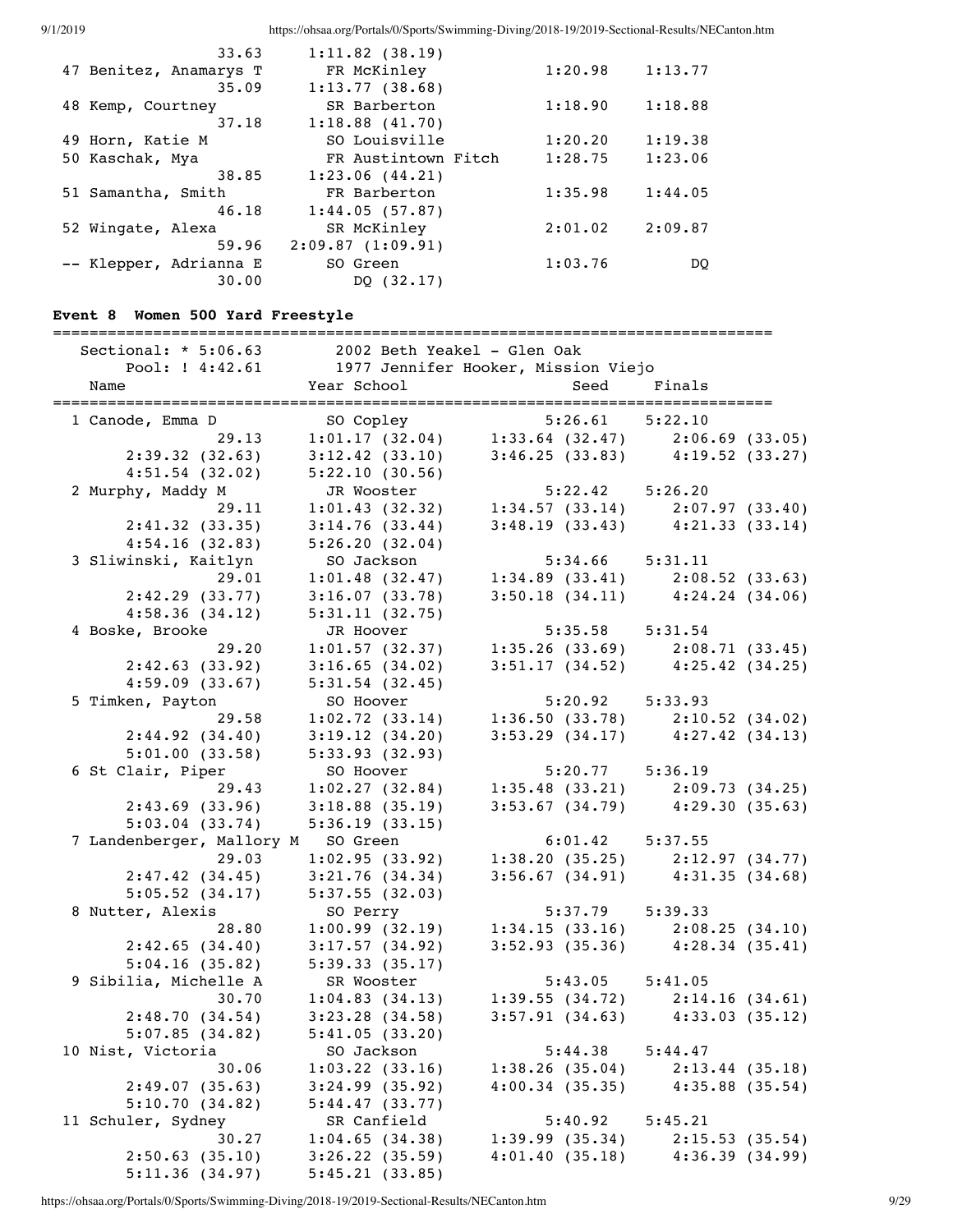| 12 Richards, Savanna    | FR Lake           | $5:48.47$ $5:55.07$ |                                                       |
|-------------------------|-------------------|---------------------|-------------------------------------------------------|
| 31.49                   |                   |                     | $1:06.63$ (35.14) $1:42.28$ (35.65) $2:18.57$ (36.29) |
| 2:54.65(36.08)          | 3:30.89(36.24)    |                     | $4:07.34$ (36.45) $4:44.10$ (36.76)                   |
| 5:20.59(36.49)          | 5:55.07(34.48)    |                     |                                                       |
| 13 Bruno, Amanda R      | FR Green          | $5:48.24$ $5:55.53$ |                                                       |
| 31.00                   | $1:05.82$ (34.82) | 1:41.67(35.85)      | 2:17.83(36.16)                                        |
| 2:54.13(36.30)          | 3:30.95(36.82)    |                     |                                                       |
|                         |                   |                     | $4:08.08$ (37.13) $4:44.88$ (36.80)                   |
| 5:21.26(36.38)          | 5:55.53(34.27)    |                     |                                                       |
| 14 Persinger, Hailey R  | FR Copley         | 5:59.78 5:57.36     |                                                       |
| 30.95                   | 1:05.60(34.65)    |                     | $1:41.73$ (36.13) $2:17.55$ (35.82)                   |
| 2:54.15(36.60)          | $3:30.69$ (36.54) |                     | $4:07.99$ (37.30) $4:45.15$ (37.16)                   |
| 5:21.97(36.82)          | 5:57.36(35.39)    |                     |                                                       |
| 15 Difrangia, Natalie L | JR Green          | $5:57.51$ $5:58.23$ |                                                       |
| 31.56                   | 1:06.08(34.52)    |                     | $1:41.63$ (35.55) $2:17.84$ (36.21)                   |
| 2:54.43(36.59)          | 3:31.00(36.57)    |                     | $4:08.35$ (37.35) $4:45.61$ (37.26)                   |
| 5:22.41(36.80)          | 5:58.23(35.82)    |                     |                                                       |
| 16 Knoch, Ashley        | SR GlenOak        | $6:01.66$ $6:02.08$ |                                                       |
| 30.78                   | 1:05.58(34.80)    |                     | $1:41.89$ (36.31) $2:19.56$ (37.67)                   |
|                         |                   |                     |                                                       |
| 2:56.79(37.23)          | $3:34.52$ (37.73) |                     | $4:11.75(37.23)$ $4:49.24(37.49)$                     |
| 5:26.95(37.71)          | 6:02.08(35.13)    |                     |                                                       |
| 17 Chelf, Emma M        | FR Wooster        | $6:07.27$ $6:04.10$ |                                                       |
| 32.31                   | 1:07.90(35.59)    | $1:44.62$ (36.72)   | 2:21.31(36.69)                                        |
| 2:58.21(36.90)          | 3:35.59(37.38)    |                     | $4:13.25$ (37.66) $4:50.87$ (37.62)                   |
| 5:28.13(37.26)          | 6:04.10(35.97)    |                     |                                                       |
| 18 Varga, Sarah         | JR Boardman       | $6:05.51$ $6:04.51$ |                                                       |
| 31.45                   | 1:06.41(34.96)    |                     | $1:43.32$ (36.91) $2:20.72$ (37.40)                   |
| 2:58.32(37.60)          | 3:36.11(37.79)    |                     | $4:14.12$ (38.01) $4:51.96$ (37.84)                   |
| 5:29.45(37.49)          | 6:04.51(35.06)    |                     |                                                       |
| 19 Rasdall, Teagan E    | SR Wooster        | $6:05.68$ $6:04.83$ |                                                       |
| 33.06                   |                   |                     |                                                       |
|                         | 1:09.01(35.95)    |                     | $1:45.02$ (36.01) $2:21.54$ (36.52)                   |
| 2:58.82(37.28)          | 3:36.19(37.37)    |                     | $4:13.74$ (37.55) $4:51.64$ (37.90)                   |
| 5:29.04(37.40)          | 6:04.83(35.79)    |                     |                                                       |
| 20 Rice, Emily          | SR McKinley       | $6:23.08$ $6:06.27$ |                                                       |
| 31.51                   | 1:07.25(35.74)    |                     | $1:43.45$ (36.20) $2:20.41$ (36.96)                   |
| 2:57.71(37.30)          | 3:35.57(37.86)    |                     | $4:13.54$ (37.97) $4:51.61$ (38.07)                   |
| 5:29.49(37.88)          | 6:06.27(36.78)    |                     |                                                       |
| 20 Klepper, Jadyn E     | SO Green          | $6:01.07$ $6:06.27$ |                                                       |
| 31.58                   | 1:06.19(34.61)    |                     | $1:42.26$ (36.07) $2:18.63$ (36.37)                   |
| 2:55.90(37.27)          | 3:34.08(38.18)    | 4:11.93(37.85)      | 4:50.51(38.58)                                        |
| 5:29.25(38.74)          | 6:06.27(37.02)    |                     |                                                       |
| 22 Dodson, Madeline A   | JR McKinley       | 6:12.60             | 6:14.16                                               |
| 30.23                   | 1:05.91(35.68)    | 1:43.95(38.04)      | 2:22.58(38.63)                                        |
|                         |                   |                     |                                                       |
| 3:02.29(39.71)          | 3:41.97(39.68)    | 4:21.65(39.68)      | 5:01.60(39.95)                                        |
| 5:38.45(36.85)          | 6:14.16(35.71)    |                     |                                                       |
| 23 Collins, Heaven      | SO Perry          | 6:31.96             | 6:14.29                                               |
| 32.60                   | 1:08.46(35.86)    | 1:45.54(37.08)      | $2:23.89$ (38.35)                                     |
| 3:03.21(39.32)          | 3:41.55(38.34)    | 4:20.97(39.42)      | $4:59.82$ (38.85)                                     |
| 5:38.15(38.33)          | 6:14.29(36.14)    |                     |                                                       |
| 24 Velasquez, Ava       | SO Boardman       | $6:22.62$ $6:14.91$ |                                                       |
| 32.62                   | 1:10.24(37.62)    | 1:48.86(38.62)      | 2:27.40(38.54)                                        |
| 3:06.88(39.48)          | $3:45.42$ (38.54) | 4:23.84(38.42)      | $5:01.64$ (37.80)                                     |
| 5:39.18(37.54)          | 6:14.91(35.73)    |                     |                                                       |
| 25 Malzer, Rebecca S    | JR Louisville     | 6:11.45             | 6:16.58                                               |
| 33.86                   | 1:09.49(35.63)    | 1:46.26(36.77)      | 2:24.27(38.01)                                        |
|                         |                   |                     |                                                       |
| 3:02.78(38.51)          | 3:42.08(39.30)    | 4:22.11(40.03)      | 5:01.41(39.30)                                        |
| 5:40.40(38.99)          | 6:16.58(36.18)    |                     |                                                       |
| 26 McClaren, Megan I    | SO Copley         | 6:25.08             | 6:17.23                                               |
| 32.96                   | 1:10.30(37.34)    | 1:48.89(38.59)      | 2:28.45(39.56)                                        |
| $3:06.04$ (37.59)       | 3:45.10(39.06)    | 4:23.46(38.36)      | 5:01.96(38.50)                                        |
| 5:40.69(38.73)          | 6:17.23(36.54)    |                     |                                                       |
| 27 Fowler, Ashley       | JR McKinley       | 6:23.44             | 6:19.78                                               |
| 32.16                   | $1:08.66$ (36.50) | 1:46.20(37.54)      | 2:24.85(38.65)                                        |
| 3:03.96(39.11)          | 3:43.47(39.51)    | 4:23.22(39.75)      | 5:02.87(39.65)                                        |
| 5:42.49(39.62)          | 6:19.78(37.29)    |                     |                                                       |
| 28 DiRocco, Natalia L   | FR Copley         | 7:07.82             | 6:23.39                                               |
|                         |                   |                     |                                                       |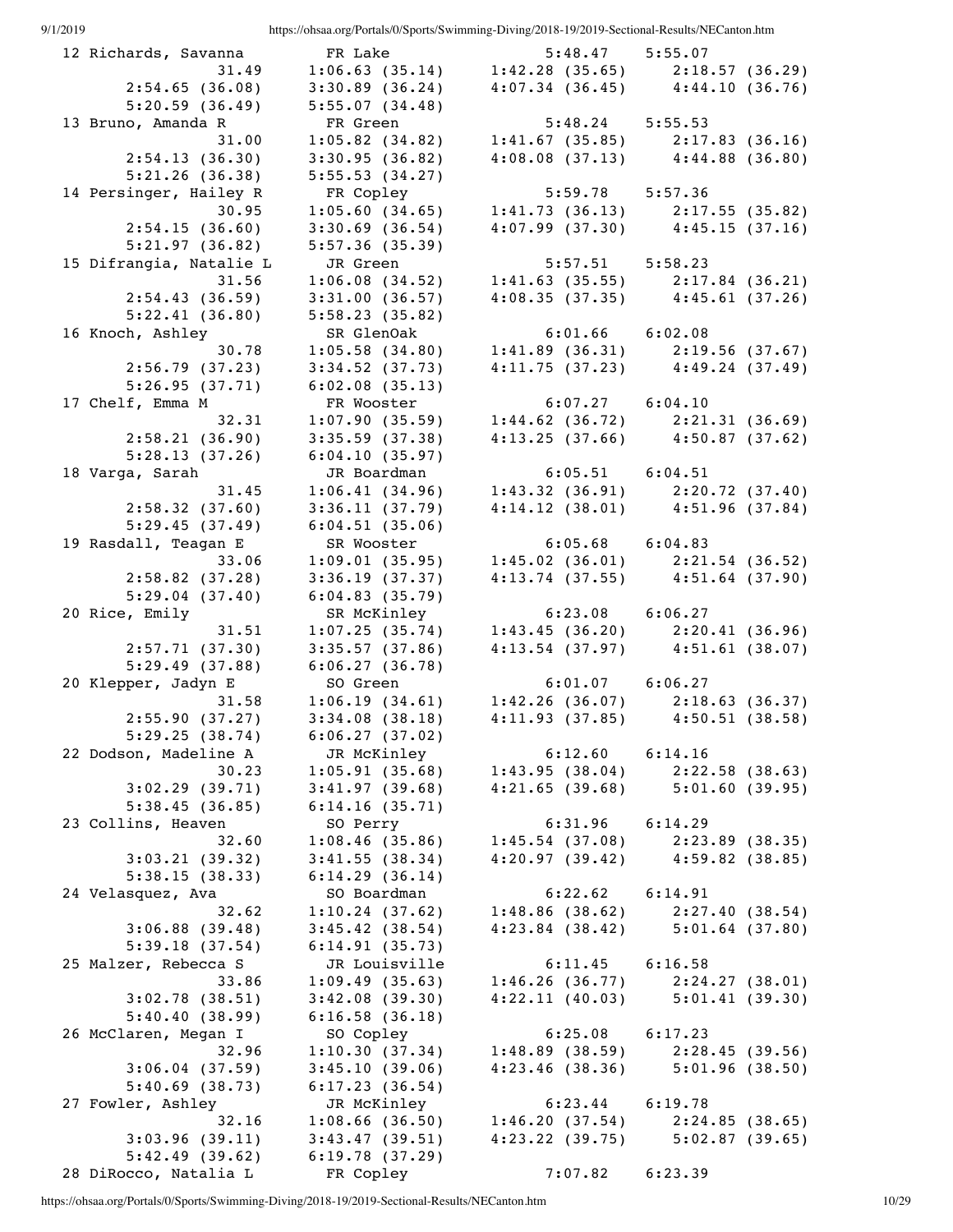| 33.07                     | 1:10.05(36.98)               | 1:48.91(38.86)                                    | 2:28.23(39.32)    |  |
|---------------------------|------------------------------|---------------------------------------------------|-------------------|--|
| 3:06.99(38.76)            | 3:46.80(39.81)               | 4:26.71(39.91)                                    | 5:06.98(40.27)    |  |
| 5:45.68(38.70)            | 6:23.39(37.71)               |                                                   |                   |  |
| 29 Williams, Tyler        | JR Boardman                  | $6:27.72$ $6:26.91$                               |                   |  |
| 33.26                     | 1:11.30(38.04)               | 1:50.99(39.69)                                    | 2:30.90(39.91)    |  |
| 3:11.49(40.59)            | $3:51.69$ (40.20)            | $4:31.63$ (39.94) $5:12.65$ (41.02)               |                   |  |
| 5:50.28(37.63)            | 6:26.91(36.63)               |                                                   |                   |  |
| 30 Kelso, Madison         | FR Boardman                  | $6:31.80$ $6:26.93$                               |                   |  |
|                           |                              |                                                   |                   |  |
| 31.51                     | 1:10.23(38.72)               | 1:50.63 (40.40) 2:30.94 (40.31)                   |                   |  |
| 3:11.17(40.23)            | 3:51.60(40.43)               | $4:31.70$ (40.10) $5:13.28$ (41.58)               |                   |  |
| 5:52.60(39.32)            | 6:26.93(34.33)               |                                                   |                   |  |
| 31 Ryder, Emily           | SO Massillon                 | $6:15.82$ $6:27.46$                               |                   |  |
| 31.96                     | 1:07.96(36.00)               | $1:46.05(38.09)$ $2:25.05(39.00)$                 |                   |  |
| $3:04.62$ (39.57)         | $3:45.14$ (40.52)            | $4:27.02$ (41.88) $5:08.26$ (41.24)               |                   |  |
| $5:48.84$ (40.58)         | 6:27.46(38.62)               |                                                   |                   |  |
| 32 Addis, Lauren          | JR Jackson                   | $6:45.75$ $6:29.40$                               |                   |  |
| 33.61                     | $1:11.44$ (37.83)            | $1:50.46$ (39.02) $2:30.38$ (39.92)               |                   |  |
| 3:10.91(40.53)            | 3:51.40(40.49)               | $4:32.35$ (40.95) $5:12.51$ (40.16)               |                   |  |
| 5:52.52(40.01)            | 6:29.40(36.88)               |                                                   |                   |  |
| 33 Menegay, Ashley M      | FR Louisville                | $6:31.46$ $6:32.98$                               |                   |  |
| 33.07                     | 1:09.78(36.71)               | $1:47.75$ (37.97) $2:26.66$ (38.91)               |                   |  |
| 3:06.30(39.64)            | 3:46.28(39.98)               | $4:26.54$ (40.26) $5:09.43$ (42.89)               |                   |  |
| 5:52.63(43.20)            | 6:32.98(40.35)               |                                                   |                   |  |
| 34 Searcy, Tessa          | FR Canfield                  | $6:37.34$ $6:34.86$                               |                   |  |
|                           |                              |                                                   |                   |  |
| 33.30                     | 1:11.47(38.17)               | $1:51.88$ (40.41) 2:32.39 (40.51)                 |                   |  |
| $3:13.14$ (40.75)         | 3:54.83(41.69)               | $4:35.06$ (40.23) $5:16.24$ (41.18)               |                   |  |
| 5:56.46(40.22)            | 6:34.86(38.40)               |                                                   |                   |  |
| 35 Curran, Darby          | SO GlenOak                   | $6:39.61$ $6:37.11$                               |                   |  |
| 33.80                     | 1:13.03(39.23)               | $1:53.17$ (40.14) $2:33.71$ (40.54)               |                   |  |
| $3:13.88$ (40.17)         | 3:55.37(41.49)               | $4:37.22$ (41.85) $5:19.51$ (42.29)               |                   |  |
| 6:00.71(41.20)            | 6:37.11(36.40)               |                                                   |                   |  |
| 36 Rivera-Hollar, Celeste | SO Massillon                 | $6:44.21$ $6:37.45$                               |                   |  |
| 33.46                     | 1:11.01(37.55)               | $1:50.80(39.79)$ $2:32.12(41.32)$                 |                   |  |
| 3:14.01(41.89)            | $3:54.84$ (40.83)            | $4:36.69$ (41.85) $5:18.09$ (41.40)               |                   |  |
| 5:59.32(41.23)            | 6:37.45(38.13)               |                                                   |                   |  |
| 37 Durham, Mackenzie      | JR Canfield                  | $6:43.59$ $6:38.04$                               |                   |  |
| 33.79                     | 1:12.21(38.42)               | 1:51.94 (39.73) 2:32.57 (40.63)                   |                   |  |
| 3:13.30(40.73)            | 3:53.96(40.66)               | $4:35.22$ (41.26) $5:16.41$ (41.19)               |                   |  |
| 5:57.62(41.21)            | $6:38.04$ (40.42)            |                                                   |                   |  |
| 38 Martin, Mackenzie      | JR Lake                      | 6:46.11                                           | 6:42.47           |  |
| 31.34                     | 1:08.32(36.98)               | $1:47.03$ (38.71) $2:27.85$ (40.82)               |                   |  |
| 3:09.53(41.68)            | 3:51.75(42.22)               | $4:35.09$ (43.34) $5:18.75$ (43.66)               |                   |  |
|                           |                              |                                                   |                   |  |
| 6:01.74(42.99)            | 6:42.47(40.73)<br>SR GlenOak |                                                   |                   |  |
| 39 Curran, Delaney        |                              | $6:37.97$ $6:42.71$                               |                   |  |
| 34.12                     |                              | 1:13.02 (38.90) 1:53.09 (40.07) 2:33.74 (40.65)   |                   |  |
| 3:14.81(41.07)            | 3:56.32(41.51)               | $4:38.19$ $(41.87)$ $5:20.37$ $(42.18)$           |                   |  |
| 6:02.46(42.09)            | 6:42.71(40.25)               |                                                   |                   |  |
| 40 Harper, Hailey         | SO GlenOak                   | $6:58.72$ $6:57.14$                               |                   |  |
| 36.10                     | 1:16.15(40.05)               | $1:57.53$ (41.38) $2:39.86$ (42.33)               |                   |  |
| $3:21.64$ (41.78)         | 4:04.41(42.77)               | $4:47.40$ (42.99) $5:31.24$ (43.84)               |                   |  |
| 6:14.63(43.39)            | $6:57.14$ (42.51)            |                                                   |                   |  |
| 41 Kiko, Jaclyn M         | SR Louisville                | $6:59.36$ $6:59.20$                               |                   |  |
| 34.83                     |                              | 1:14.86 (40.03) 1:58.16 (43.30) 2:41.49 (43.33)   |                   |  |
| 3:25.04(43.55)            | 4:08.50(43.46)               | $4:51.52$ (43.02) $5:34.59$ (43.07)               |                   |  |
| 6:16.95(42.36)            | 6:59.20(42.25)               |                                                   |                   |  |
| 42 Green, Ashlee          |                              | JR Austintown Fitch 7:12.99 7:23.82               |                   |  |
| 37.93                     | 1:20.86(42.93)               | $2:06.11(45.25)$ $2:52.43(46.32)$                 |                   |  |
| 3:38.29(45.86)            |                              | $4:24.27$ (45.98) 5:10.88 (46.61) 5:56.85 (45.97) |                   |  |
| 6:41.46(44.61)            | $7:23.82$ (42.36)            |                                                   |                   |  |
| 43 Lester, Erika          |                              | SO Austintown Fitch 7:54.83 7:44.67               |                   |  |
| 38.48                     |                              | 1:23.92 (45.44) 2:09.70 (45.78) 2:58.30 (48.60)   |                   |  |
| 3:46.61(48.31)            |                              | 4:33.93 (47.32) 5:21.86 (47.93) 6:11.94 (50.08)   |                   |  |
| $7:00.02$ $(48.08)$       | 7:44.67(44.65)               |                                                   |                   |  |
|                           |                              | JR Austintown Fitch 7:48.82 7:56.90               |                   |  |
| 44 Mendez, Jojo<br>40.69  |                              | $1:27.29$ (46.60) $2:16.25$ (48.96)               | $3:05.67$ (49.42) |  |
|                           |                              |                                                   |                   |  |

https://ohsaa.org/Portals/0/Sports/Swimming-Diving/2018-19/2019-Sectional-Results/NECanton.htm 11/29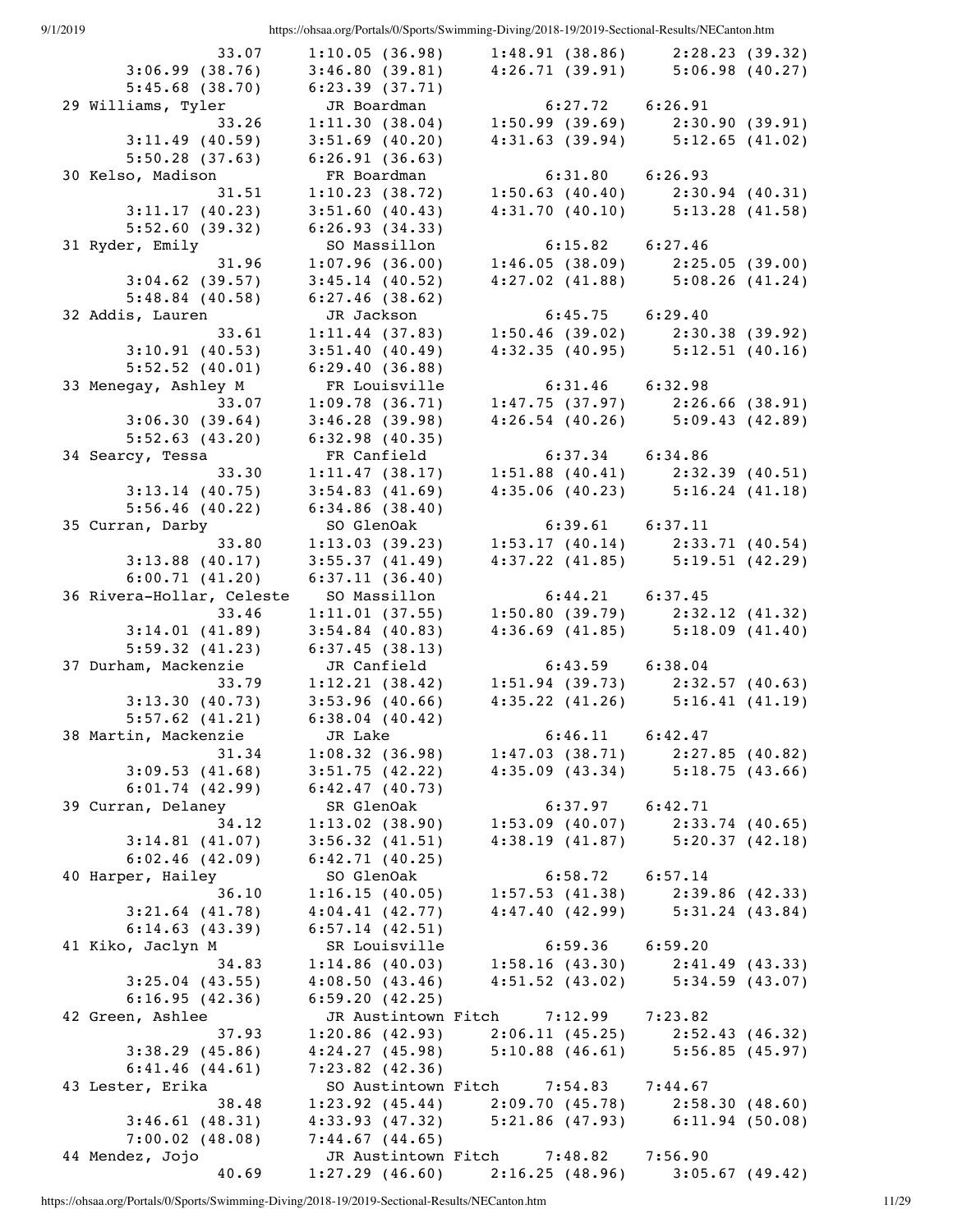| 3:56.01(50.34)    | 4:45.80(49.79)  | 5:35.97(50.17) | 6:25.07(49.10) |
|-------------------|-----------------|----------------|----------------|
| $7:13.12$ (48.05) | 7:56.90 (43.78) |                |                |

### **Event 9 Women 200 Yard Freestyle Relay**

=============================================================================== Sectional: \* 1:37.10 2018 North Canton Hoover A Palutsis, K Lochridge, C Ehlers, P Timken Pool: ! 1:32.35 2018 North Canton Hoover School School Seed Finals =============================================================================== 1 North Canton Hoover 'A' 1:35.14 1:37.33 1) Ehlers, Caroline SR 2) St Clair, Reagan SO 3) Blandine, Raeli FR 4) Timken, Parker SR 24.03 48.68 (24.65) 1:13.81 (25.13) 1:37.33 (23.52) 2 Canton GlenOak High School 'A' 1:40.63 1:41.12 1) White, Hannah JR 2) Maag, Carol SR 1) whice, hannah on<br>3) Ferrell, Delaney SR 4) Knoch, Kinsey SR 25.54 51.51 (25.97) 1:16.98 (25.47) 1:41.12 (24.14)<br>Team 'A' 1:41.26 1:41.32 3 Boardman Swim Team 'A' 1) Flatley, Mikel SR 2) Kuras, Alison SR 3) Dinapoli, Alyssa JR 4) Markovitch, Jennah SR 25.62 50.77 (25.15) 1:16.87 (26.10) 1:41.32 (24.45) 4 Wooster High School 'A' 1:41.02 1:42.32 1) Miller, Holly C SR 2) Kim, Min-Kyung SR 3) Loguidice, Emma E JR 4) Chelf, Gracie A FR 26.04 52.32 (26.28) 1:17.85 (25.53) 1:42.32 (24.47) 5 Copley High School 'A' 1) Fox, Rachel H SR 2) Kimberly, Caroline N SR 3) Caye, Michelle C JR 4) Comstock, Callie H SR 25.35 51.60 (26.25) 1:17.49 (25.89) 1:42.52 (25.03) 6 Uniontown Lake 'A' 1:44.68 1:44.62 1) Byler, Emily FR<br>
1) Byler, Emily FR<br>
3) Pesa, Gabriella SR<br>
4) Gillespie, Carley SR 3) Pesa, Gabriella SR 4) Gillespie, Carley SR 26.64 52.73 (26.09) 1:19.38 (26.65) 1:44.62 (25.24) 7 Massillon Jackson 'A' 1:48.67 1:45.55 1) Sliwinski, Kaitlyn SO 2) Hooper, June JR<br>2) Zable Jesu JP 3) Zablo, Izzy JR 4) Snyder, Allie JR 26.71 53.48 (26.77) 1:19.62 (26.14) 1:45.55 (25.93) 8 Canfield High School 'A' 1:45.85 1:46.27 anfield High School (مارانة) Helmick, Jordan SO 2) Helmick, 2014<br>2) Peckman, Miranda SO 2) Al Schuler Sydney SR 3) Dawson, Elle JR 4) Schuler, Sydney SR 27.58 54.55 (26.97) 1:20.71 (26.16) 1:46.27 (25.56) 9 Green High School 'A' 1:49.23 1:48.02 1) Bruno, Amanda R FR 2) Gage, Emily A SR 3) Landenberger, Mallory M SO 4) Pratt, Maggie M SO 27.74 54.68 (26.94) 1:21.76 (27.08) 1:48.02 (26.26) 10 Louisville High School 'A' 1:50.49 1:48.28 1) Lewis, Olivia JR 2) Murray, Madison E SR 3) Stertzbach, Heather A SR 4) Frankford, Kiersten E JR 27.06 54.04 (26.98) 1:21.79 (27.75) 1:48.28 (26.49) 11 Massillon Perry High School 'A' 1:51.38 1:49.71 1) Tipple, Madison SR 2) Nutter, Alexis SO 3) Searfoss, Sierra JR 4) Corbin, Katelynn JR 26.08 52.37 (26.29) 1:19.95 (27.58) 1:49.71 (29.76)<br>12 Canton McKinley 'A' 1:52.44 1:50.59 12 Canton McKinley 'A' 1:52.44 1:50.59 1) Busto, Harmony SR 2) Mejia, Diana R SR 3) Dodson, Madeline A JR 4) Rawley, Megan JR 28.13 55.38 (27.25) 1:23.56 (28.18) 1:50.59 (27.03) 13 Massillon Washington 'A' 1:57.71 1:58.92 1) Ryder, Emily SO 2) Allman, Abbey FR 3) Hodge, Molly FR 4) Liber, Hailey SO 30.76 59.36 (28.60) 1:29.00 (29.64) 1:58.92 (29.92) 14 Austintown Fitch Swim and Dive 'A' 2:07.52 2:11.14<br>1) Green, Ashlee JR 2) Direnzo, Sylvia FR 1) Green, Ashlee JR<br>3) Snyder, Arianna FR 4) Novicky, Natalia JR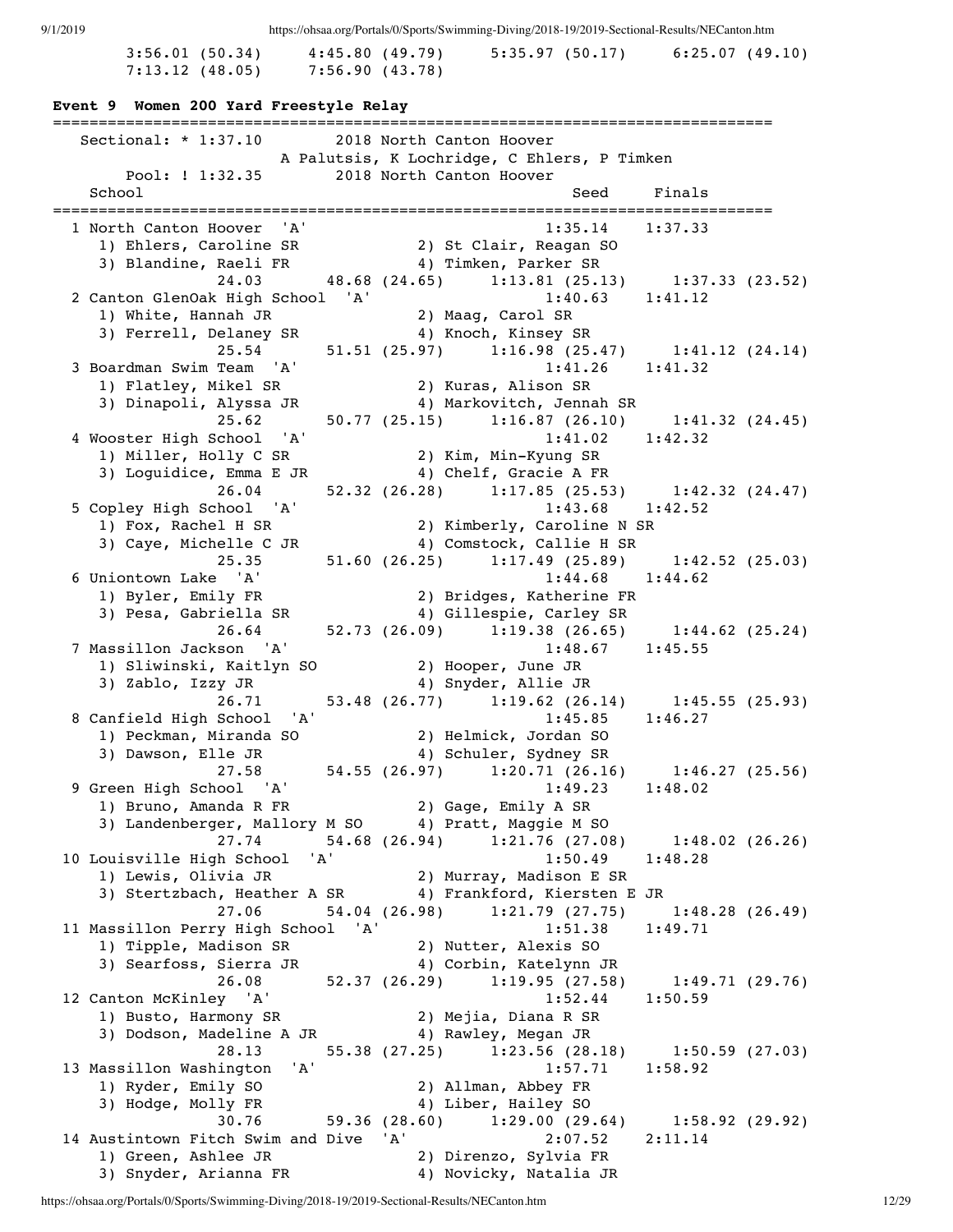# 33.23 1:07.31 (34.08) 1:40.41 (33.10) 2:11.14 (30.73)

| Sectional: $*$ 57.69<br>Pool: ! 52.92 | 2019 Janine Murphy - Jackson<br>2015 Hannah Whiteley, Springboro |         |          |
|---------------------------------------|------------------------------------------------------------------|---------|----------|
| Name                                  | Year School                                                      | Seed    | Finals   |
| 1 Murphy, Janine                      | FR Jackson                                                       | 58.23   | $57.69*$ |
| 28.32                                 | $57.69$ $(29.37)$                                                |         |          |
| 2 Lochridge, Kate                     | SR Hoover                                                        | 58.16   | 59.36    |
| 28.88                                 | 59.36 (30.48)                                                    |         |          |
| 3 Cronin, Caitlin                     | SR Hoover                                                        | 57.92   | 59.52    |
| 28.36                                 | 59.52 (31.16)                                                    |         |          |
| 4 Direnzo, Gia M                      | SR Austintown Fitch                                              | 59.83   | 59.90    |
| 28.61                                 | 59.90 (31.29)                                                    |         |          |
| 5 South, Paige                        | SO Hoover                                                        | 58.14   | 1:00.06  |
| 28.85                                 | 1:00.06(31.21)                                                   |         |          |
| 6 Mullens, Lily                       | SO Hoover                                                        | 59.80   | 1:00.43  |
| 29.20                                 | 1:00.43(31.23)                                                   |         |          |
| 7 Kimberly, Caroline N                | SR Copley                                                        | 1:02.08 | 1:01.51  |
| 29.76                                 | 1:01.51(31.75)                                                   |         |          |
| 8 Kim, Min-Kyung                      | SR Wooster                                                       | 1:03.89 | 1:03.80  |
| 30.49                                 | 1:03.80(33.31)                                                   |         |          |
| 9 Montisano, Maria R                  | FR Copley                                                        | 1:03.20 | 1:03.94  |
| 30.81                                 | 1:03.94(33.13)                                                   |         |          |
| 10 Dinapoli, Alyssa                   | JR Boardman                                                      | 1:02.54 | 1:04.30  |
| 31.80                                 | 1:04.30(32.50)                                                   |         |          |
| 11 Hootman, Julia L                   | SO Wooster                                                       | 1:04.06 | 1:04.33  |
| 31.06                                 | 1:04.33(33.27)                                                   |         |          |
| 12 Dawson, Elle                       | JR Canfield                                                      | 1:05.88 | 1:04.67  |
| 30.53                                 | 1:04.67(34.14)                                                   |         |          |
| 13 Grosenbaugh, Taylor E<br>31.61     | JR Copley                                                        | 1:07.05 | 1:05.13  |
| 14 Schwenk, Kara                      | 1:05.13(33.52)<br>SR GlenOak                                     | 1:09.43 | 1:07.60  |
| 33.12                                 | 1:07.60(34.48)                                                   |         |          |
| 15 Cirese, Alexandra                  | SO GlenOak                                                       | 1:14.25 | 1:08.37  |
| 32.91                                 | 1:08.37(35.46)                                                   |         |          |
| 16 Lewis, Olivia                      | JR Louisville                                                    | 1:11.14 | 1:08.66  |
| 33.15                                 | $1:08.66$ (35.51)                                                |         |          |
| 17 Busto, Harmony                     | SR McKinley                                                      | 1:06.64 | 1:08.84  |
| 33.28                                 | $1:08.84$ (35.56)                                                |         |          |
| 18 Burkholder, Mikayla                | SR Lake                                                          | 1:08.71 | 1:09.25  |
| 32.78                                 | 1:09.25(36.47)                                                   |         |          |
| 19 Helmick, Jordan                    | SO Canfield                                                      | 1:12.00 | 1:09.29  |
| 33.45                                 | 1:09.29(35.84)                                                   |         |          |
| 20 Pratt, Maggie M                    | SO Green                                                         | 1:08.27 | 1:09.51  |
| 33.40                                 | 1:09.51(36.11)                                                   |         |          |
| 21 Huston, Ella                       | FR Boardman                                                      | 1:08.67 | 1:09.82  |
| 33.30                                 | $1:09.82$ (36.52)                                                |         |          |
| 21 Crawn, Emma                        | SO Jackson                                                       | 1:10.67 | 1:09.82  |
| 33.96                                 | $1:09.82$ (35.86)                                                |         |          |
| 23 McNeil, Kimberly E                 | FR Green                                                         | 1:13.73 | 1:10.30  |
| 33.46                                 | 1:10.30(36.84)                                                   |         |          |
| 24 Kelty, Isabella                    | SO Canfield                                                      | 1:15.27 | 1:10.64  |
| 33.65                                 | 1:10.64(36.99)                                                   |         |          |
| 25 Leibensperger, Kristen M SO Green  |                                                                  | 1:16.57 | 1:11.55  |
| 33.88                                 | 1:11.55(37.67)                                                   |         |          |
| 26 Peterson, Emma                     | FR GlenOak                                                       | 1:12.63 | 1:12.16  |

35.15 1:12.16 (37.01)

35.45 1:12.17 (36.72)

27 Warnick, Audrey FR Lake 1:13.60 1:12.17

28 Janssen, Sophia FR GlenOak 1:15.19 1:12.26<br>34.20 1:12.26 (38.06) 34.20 1:12.26 (38.06) 28 Schwendeman, Allyson SO Boardman 1:12.40 1:12.26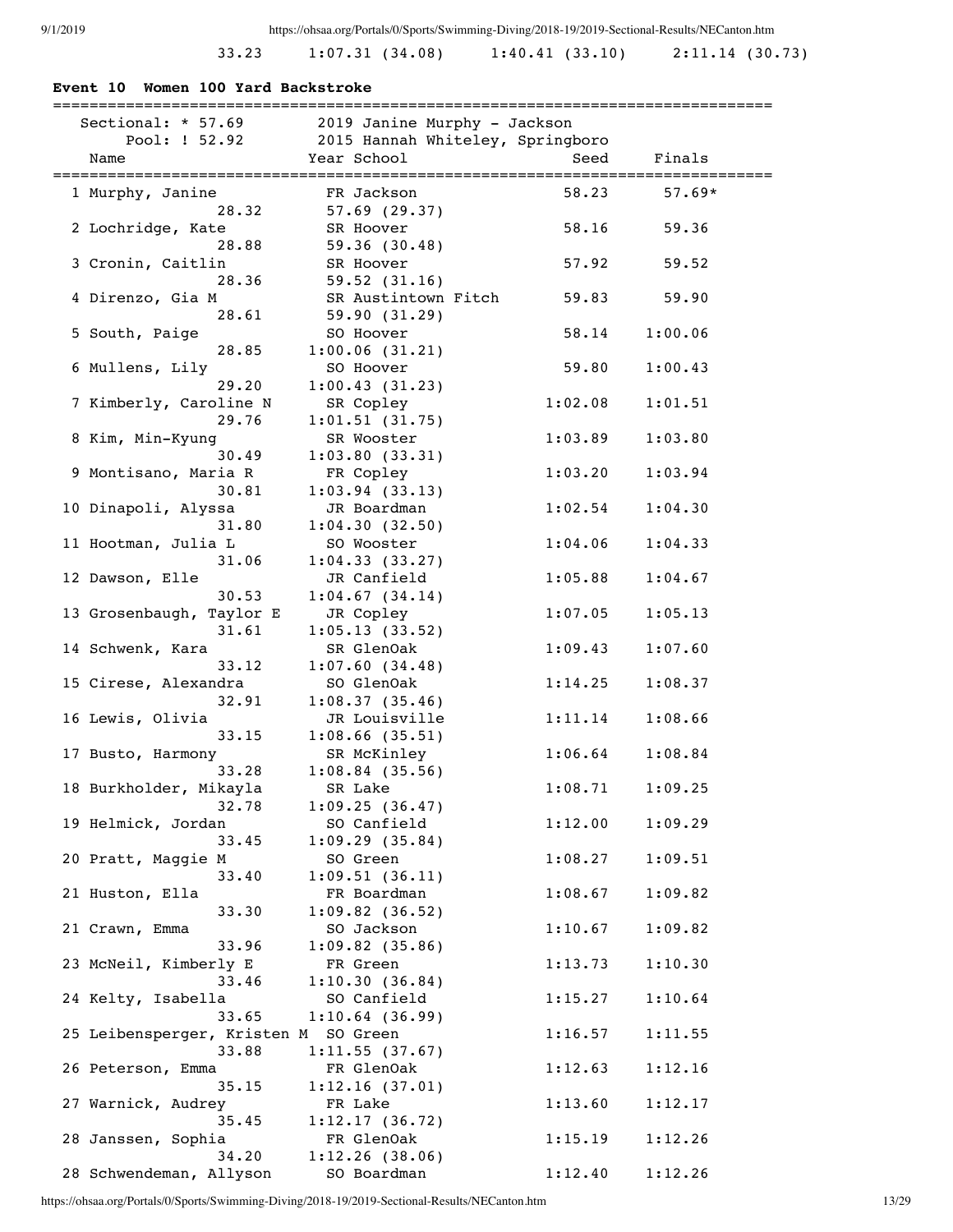| 33.89                     | 1:12.26(38.37)      |         |         |
|---------------------------|---------------------|---------|---------|
| 30 Dean, Elyssa           | JR Lake             | 1:12.82 | 1:12.54 |
| 35.96                     | $1:12.54$ (36.58)   |         |         |
| 31 Liber, Hailey          | SO Massillon        | 1:15.46 | 1:13.10 |
| 35.03                     | 1:13.10(38.07)      |         |         |
| 32 Menegay, Ashley M      | FR Louisville       | 1:16.05 | 1:15.21 |
| 36.79                     | 1:15.21(38.42)      |         |         |
| 33 Frantz, Olivia         | FR Wooster          | 1:12.86 | 1:15.47 |
| 36.19                     | 1:15.47(39.28)      |         |         |
| 34 Hupp, Lily A           | JR Perry            | 1:19.01 | 1:15.96 |
| 36.91                     | 1:15.96(39.05)      |         |         |
| 35 McDonald, Molly A      | JR Perry            | 1:14.66 | 1:16.20 |
| 37.16                     | 1:16.20(39.04)      |         |         |
| 36 Hartline, Lauren       | SO Perry            | 1:14.32 | 1:16.26 |
| 36.53                     | 1:16.26(39.73)      |         |         |
| 37 Hodge, Molly           | FR Massillon        | 1:18.10 | 1:17.77 |
| 36.61                     | 1:17.77(41.16)      |         |         |
| 38 Barlow, Morgan         | SO Massillon        | 1:18.58 | 1:18.17 |
| 37.48                     | 1:18.17(40.69)      |         |         |
| 39 Rivera-Hollar, Celeste | SO Massillon        | 1:21.44 | 1:19.77 |
| 38.69                     | 1:19.77(41.08)      |         |         |
| 40 Pondillo, Emily        | SO Canfield         | 1:24.07 | 1:22.53 |
| 39.15                     | 1:22.53(43.38)      |         |         |
| 41 Ohlinger, Elizabeth    | SO McKinley         | 1:29.65 | 1:23.29 |
| 39.30                     | $1:23.29$ (43.99)   |         |         |
| 42 James, Grace           | FR Lake             | 1:24.93 | 1:23.33 |
| 40.06                     | 1:23.33(43.27)      |         |         |
| 43 Novicky, Natalia       | JR Austintown Fitch | 1:24.78 | 1:23.62 |
| 39.76                     | $1:23.62$ (43.86)   |         |         |
| 44 Charles, Mickayla      | JR McKinley         | 1:30.19 | 1:24.95 |
| 41.05                     | 1:24.95(43.90)      |         |         |
| 45 Ulrich, Frankie        | SR Perry            | 1:34.01 | 1:26.53 |
| 40.95                     | 1:26.53(45.58)      |         |         |
| 46 Brinkley, Aadia        | JR Boardman         | 1:28.32 | 1:28.17 |
| 43.59                     | 1:28.17(44.58)      |         |         |
| 47 Hager, Sadie           | JR Austintown Fitch | 1:28.53 | 1:29.57 |
| 42.33                     | 1:29.57(47.24)      |         |         |
| 48 Mendez, Jojo           | JR Austintown Fitch | 1:29.63 | 1:29.70 |
| 43.40                     | 1:29.70(46.30)      |         |         |
| -- Hiner, Cassie J        | FR Wooster          | 1:14.69 | DFS     |

## **Event 11 Women 100 Yard Breaststroke**

|                                 | Sectional: * 1:05.27 2015 Carlie Perretta - Perry<br>Pool: ! 1:00.75 2018 Hannah Bach, Brecksville |                     |         |
|---------------------------------|----------------------------------------------------------------------------------------------------|---------------------|---------|
| Name<br>======================= | Year School<br>=====================================                                               | Seed                | Finals  |
| 1 Lewis, Maya                   | SO Hoover                                                                                          | $1:04.17$ $1:06.97$ |         |
|                                 | $31.19$ $1:06.97$ (35.78)                                                                          |                     |         |
| 2 Dial, Amanda                  | SR Jackson                                                                                         | 1:06.95             | 1:08.81 |
| 31.43                           | 1:08.81(37.38)                                                                                     |                     |         |
| 3 Rinkes, Bailey                | FR Hoover                                                                                          | 1:10.90             | 1:10.58 |
| 32.78                           | 1:10.58(37.80)                                                                                     |                     |         |
| 4 Ho, Hayley                    | FR Boardman                                                                                        | 1:09.74             | 1:11.10 |
| 33.43                           | 1:11.10(37.67)                                                                                     |                     |         |
| 5 Cochran, Audrey R             | SO Wooster                                                                                         | 1:12.88             | 1:11.41 |
| 33.24                           | 1:11.41(38.17)                                                                                     |                     |         |
| 6 Seccombe, Eden                | SR Hoover                                                                                          | 1:13.37             | 1:11.66 |
| 33.83                           | 1:11.66(37.83)                                                                                     |                     |         |
| 7 Maxwell, Jenna                | SO Hoover                                                                                          | 1:14.17             | 1:12.13 |
| 33.78                           | 1:12.13(38.35)                                                                                     |                     |         |
| 8 Schilling, Samantha           | SO Jackson                                                                                         | 1:13.09             | 1:12.82 |
| 34.01                           | $1:12.82$ (38.81)                                                                                  |                     |         |
| 9 Yocum, Abby                   | JR Boardman                                                                                        | $1:13.07$ $1:12.89$ |         |
| 33.68                           | 1:12.89(39.21)                                                                                     |                     |         |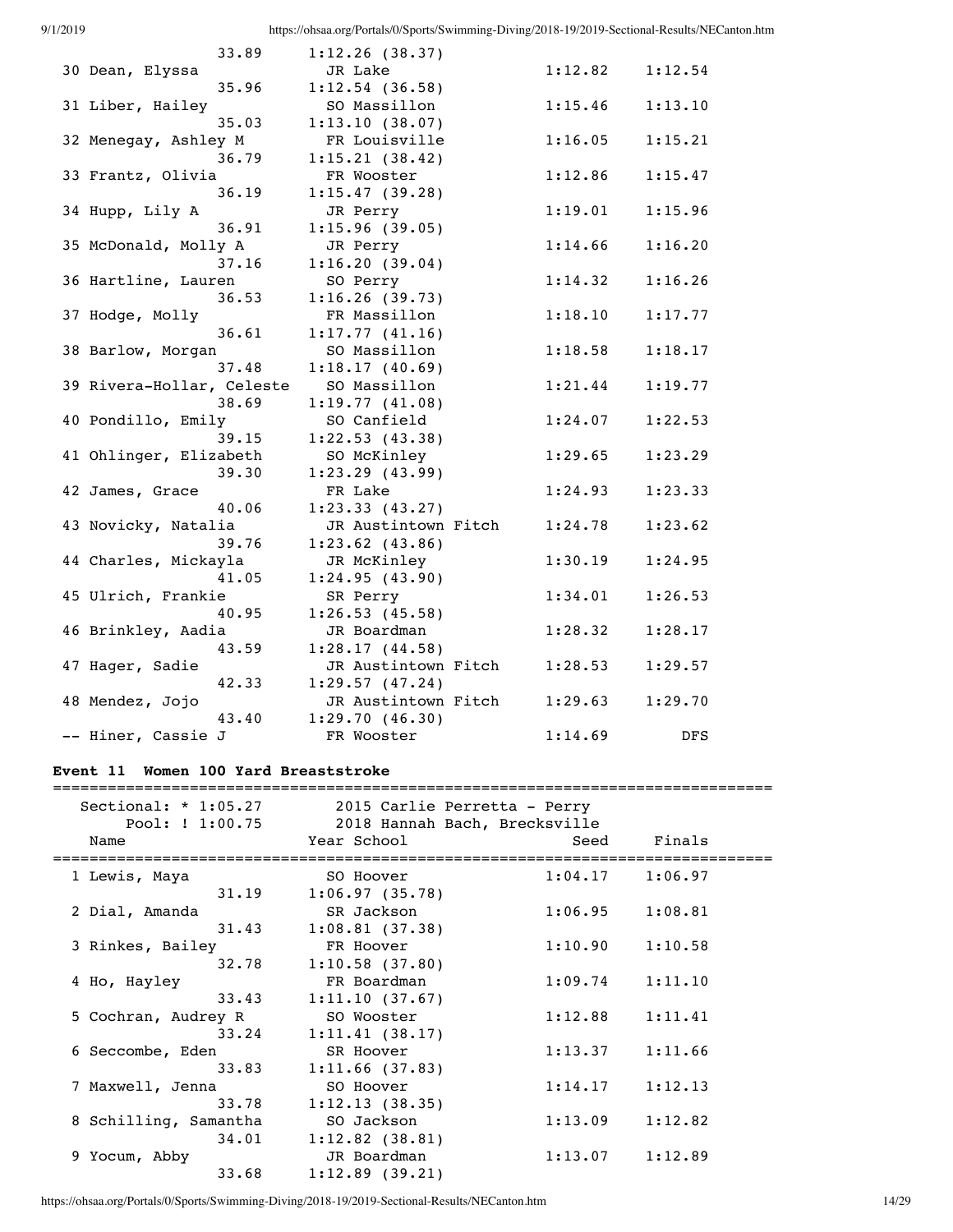| 10 Kimberly, Caroline N           | SR Copley                             | $1:13.21$ $1:12.94$ |         |
|-----------------------------------|---------------------------------------|---------------------|---------|
| 34.72<br>11 Mejia, Diana R        | 1:12.94(38.22)<br>SR McKinley         | $1:15.38$ $1:13.97$ |         |
| 34.23                             | 1:13.97(39.74)                        |                     |         |
| 12 Gage, Emily A<br>34.34         | SR Green<br>1:14.33(39.99)            | 1:13.63             | 1:14.33 |
| 13 Zablo, Izzy                    | JR Jackson                            | 1:12.80             | 1:14.69 |
| 34.52<br>14 Javins, Kennedy M     | $1:14.69$ (40.17)<br>SR McKinley      | 1:17.07             | 1:14.96 |
| 34.83                             | 1:14.96(40.13)                        |                     |         |
| 15 Stertzbach, Heather A<br>35.31 | SR Louisville<br>1:15.07(39.76)       | 1:15.63             | 1:15.07 |
| 16 Nist, Victoria                 | SO Jackson                            | 1:17.62             | 1:16.05 |
| 35.94<br>17 Byler, Emily          | 1:16.05(40.11)<br>FR Lake             | 1:17.21             | 1:17.79 |
| 35.99                             | 1:17.79(41.80)                        |                     |         |
| 18 Jones, Alison G<br>37.58       | JR Copley                             | 1:18.10             | 1:17.85 |
| 19 Pechatsko, Maryn               | 1:17.85(40.27)<br>FR Austintown Fitch | 1:17.23             | 1:18.35 |
| 36.85                             | 1:18.35(41.50)                        |                     |         |
| 20 Altland, Madeline R<br>36.74   | FR Wooster<br>1:18.71(41.97)          | 1:19.50             | 1:18.71 |
| 21 Malzer, Rebecca S              | JR Louisville                         | 1:19.11             | 1:20.96 |
| 38.05<br>22 Violand, Madison      | 1:20.96(42.91)<br>SR Perry            | 1:22.35             | 1:21.05 |
| 37.73                             | 1:21.05(43.32)                        |                     |         |
| 23 Conley, Sami<br>37.62          | SR Perry<br>$1:22.28$ $(44.66)$       | 1:22.21             | 1:22.28 |
| 24 Murray, Madison E              | SR Louisville                         | 1:26.65             | 1:22.32 |
| 37.61                             | $1:22.32$ $(44.71)$                   |                     |         |
| 25 Widrig, MacKenzie<br>38.73     | SR Boardman<br>1:22.41(43.68)         | 1:23.06             | 1:22.41 |
| 26 Turner, Lauren                 | SR GlenOak                            | 1:18.08             | 1:22.55 |
| 37.48<br>27 Millard, Skylar A     | 1:22.55(45.07)<br>SR McKinley         | 1:30.33             | 1:23.43 |
| 39.07                             | 1:23.43(44.36)                        |                     |         |
| 28 Castellano, Julia<br>39.91     | SR Boardman<br>1:24.01(44.10)         | 1:24.31             | 1:24.01 |
| 29 Morosko, Lea M                 | JR Perry                              | $1:30.24$ $1:24.14$ |         |
| 38.69<br>30 Hardin, Haylee        | 1:24.14(45.45)<br>SO Perry            | 1:28.34             | 1:24.37 |
| 39.85                             | 1:24.37(44.52)                        |                     |         |
| 31 Cordell, Kaitlyn<br>39.11      | JR GlenOak<br>1:25.55(46.44)          | 1:21.78             | 1:25.55 |
| 32 Brocker, Brenna                | SO Canfield                           | 1:28.68             | 1:25.84 |
| 40.14                             | $1:25.84$ (45.70)                     |                     |         |
| 33 Allman, Abbey<br>38.71         | FR Massillon<br>1:25.95(47.24)        | 1:24.36             | 1:25.95 |
| 34 Shelley, Kristin               | SR Canfield                           | 1:28.81             | 1:26.49 |
| 40.47<br>35 DiRocco, Natalia L    | 1:26.49(46.02)<br>FR Copley           | 1:29.60             | 1:26.80 |
| 40.42                             | 1:26.80(46.38)                        |                     |         |
| 36 Peckman, Madison<br>40.98      | SO Canfield<br>1:27.30(46.32)         | NΤ                  | 1:27.30 |
| 37 Phillips, Delaney M            | SO Louisville                         | 1:28.55             | 1:28.23 |
| 41.59<br>38 Green, Ashlee         | 1:28.23(46.64)<br>JR Austintown Fitch | 1:28.20             | 1:28.57 |
| 42.11                             | 1:28.57(46.46)                        |                     |         |
| 39 Martin, Mackenzie<br>42.22     | JR Lake<br>1:28.70(46.48)             | 1:26.11             | 1:28.70 |
| 40 Jones, Olivia                  | FR Copley                             | 1:33.83             | 1:29.11 |
| 42.27                             | 1:29.11(46.84)                        |                     |         |
| 41 Paul, Michaela<br>40.91        | JR Massillon<br>1:29.44(48.53)        | 1:29.16             | 1:29.44 |
| 42 Curran, Darby                  | SO GlenOak                            | 1:32.22             | 1:31.60 |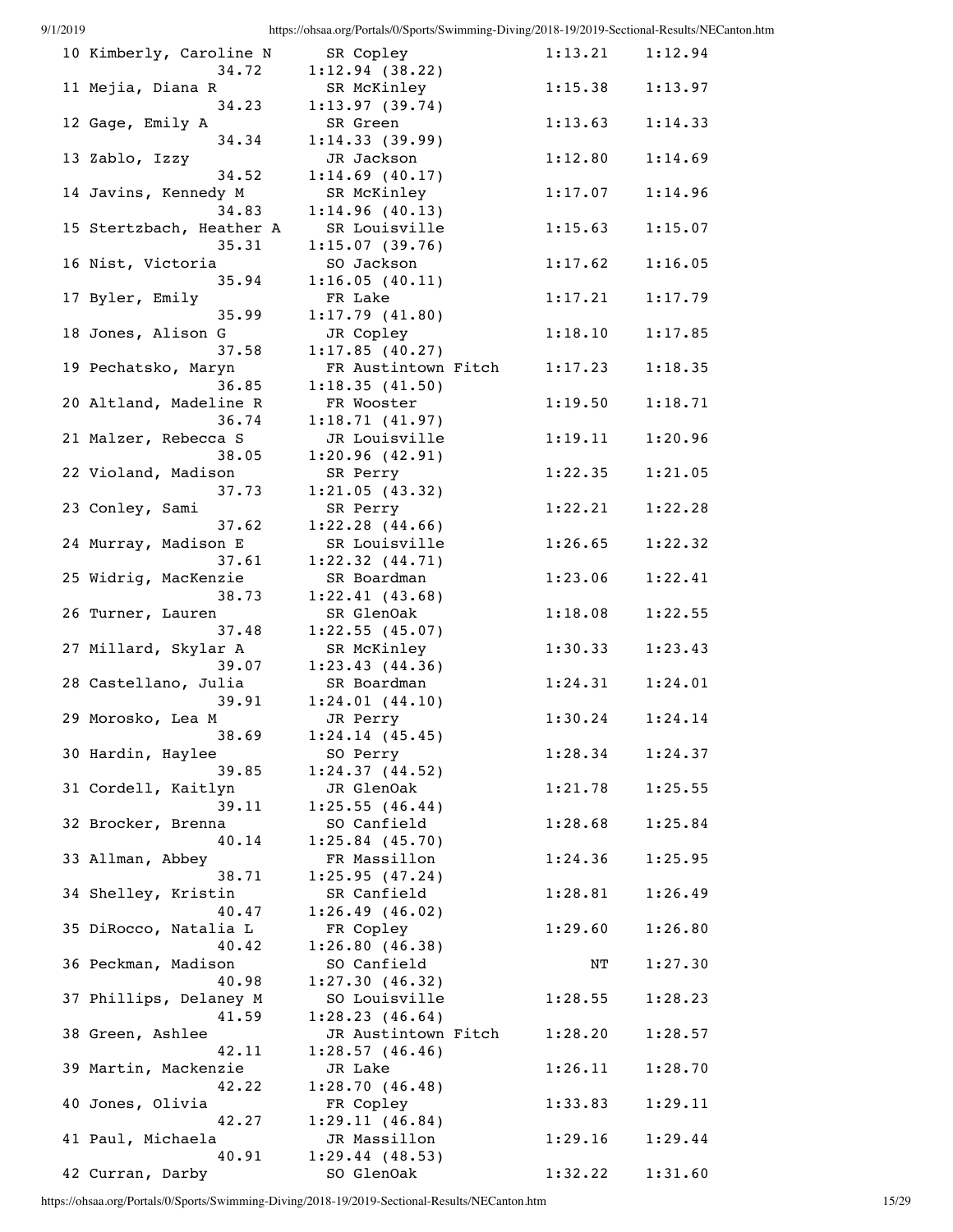| 42.17                | 1:31.60(49.43)      |         |            |
|----------------------|---------------------|---------|------------|
| 43 Patterson, Ginesa | SO McKinley         | 1:35.93 | 1:32.11    |
| 41.86                | 1:32.11(50.25)      |         |            |
| 44 Snyder, Arianna   | FR Austintown Fitch | 1:46.49 | 1:43.10    |
| 46.27                | 1:43.10(56.83)      |         |            |
| 45 Bellino, Bella    | FR Canfield         | 1:55.54 | 1:49.44    |
| 51.85                | 1:49.44(57.59)      |         |            |
| -- Glasgow, Anna K   | SO Wooster          | 1:24.68 | DO         |
| -- Lilly, Katheryn   | SO GlenOak          | 1:23.42 | DO         |
| 37.92                | DQ $(45.55)$        |         |            |
| -- Hiner, Cassie J   | FR Wooster          | NТ      | <b>DFS</b> |

### **Event 12 Women 400 Yard Freestyle Relay**

=============================================================================== Sectional: \* 3:36.73 2018 North Canton Hoover A Palutsis, R St Clair, C Ehlers, P Timken Pool: ! 3:21.89 2014 Cinci Ursuline Lofquist, Slabe, Tonley, Marsteller School School Seed Finals =============================================================================== 1 Massillon Jackson 'A' 3:46.89 3:37.98 1) Hawkins, Sloan SO 2) Paliyannis, Christina SR 3) Dial, Amanda SR 4) Murphy, Janine FR 25.43 53.55 (53.55) 1:19.63 (26.08) 1:48.95 (55.40) 2:15.51 (26.56) 2:44.83 (55.88) 3:10.03 (25.20) 3:37.98 (53.15) 2 North Canton Hoover 'A' 3:35.83 3:42.83 1) South, Paige SO 2) Lochridge, Kate SR 3) Blandine, Raeli FR 4) St Clair, Reagan SO 26.60 57.32 (57.32) 1:23.53 (26.21) 1:52.12 (54.80) 2:18.61 (26.49) 2:47.80 (55.68) 3:13.68 (25.88) 3:42.83 (55.03) 3 Wooster High School 'A' 3:44.23 3:44.02 1) Murphy, Maddy M JR 2) Miller, Holly C SR 3) Kim, Min-Kyung SR 4) Chelf, Gracie A FR 27.12 57.01 (57.01) 1:23.39 (26.38) 1:53.20 (56.19) 2:20.01 (26.81) 2:50.32 (57.12) 3:15.49 (25.17) 3:44.02 (53.70) 4 Boardman Swim Team 'A' 3:43.92 3:45.37 1) Markovitch, Jennah SR 2) Kuras, Alison SR 3) Dinapoli, Alyssa JR 4) Flatley, Mikel SR 26.89 56.48 (56.48) 1:23.03 (26.55) 1:52.83 (56.35) 2:19.89 (27.06) 2:49.42 (56.59) 3:16.11 (26.69) 3:45.37 (55.95) 5 Copley High School 'A' 3:47.76 3:46.02 1) Caye, Michelle C JR 2) Fox, Rachel H SR 3) Comstock, Callie H SR 4) Canode, Emma D SO 27.07 56.59 (56.59) 1:22.88 (26.29) 1:52.00 (55.41) 2:18.83 (26.83) 2:49.02 (57.02) 3:16.81 (27.79) 3:46.02 (57.00) 6 Canton GlenOak High School 'A' 3:45.49 3:46.42 1) White, Hannah JR 2) Maag, Carol SR 3) Knoch, Ashley SR 4) Knoch, Kinsey SR 27.22 57.96 (57.96) 1:24.30 (26.34) 1:55.02 (57.06) 2:22.00 (26.98) 2:52.49 (57.47) 3:18.21 (25.72) 3:46.42 (53.93) 7 Green High School 'A' 3:56.56 3:54.34 1) Miller, Makena N JR 2) Landenberger, Mallory M SO 3) Pratt, Maggie M SO 4) Collinsworth, Riley D SO 27.84 58.32 (58.32) 1:26.15 (27.83) 1:57.34 (59.02) 2:25.16 (27.82) 2:56.49 (59.15) 3:23.34 (26.85) 3:54.34 (57.85) 8 Massillon Perry High School 'A' 4:04.20 3:59.56 1) 2) Nutter, Alexis SO 3) Searfoss, Sierra JR 4) Corbin, Katelynn JR 27.58 57.61 (57.61) 1:24.91 (27.30) 1:55.40 (57.79) 2:24.32 (28.92) 2:55.85 (1:00.45) 3:26.01 (30.16) 3:59.56 (1:03.71) 9 Uniontown Lake 'A' 3:53.56 4:01.76 1) Richards, Savanna FR 2) Pesa, Gabriella SR 3) Dean, Elyssa JR 4) Bridges, Katherine FR 29.23 1:01.77 (1:01.77) 1:29.71 (27.94) 2:02.34 (1:00.57) 2:30.64 (28.30) 3:02.73 (1:00.39) 3:29.87 (27.14) 4:01.76 (59.03)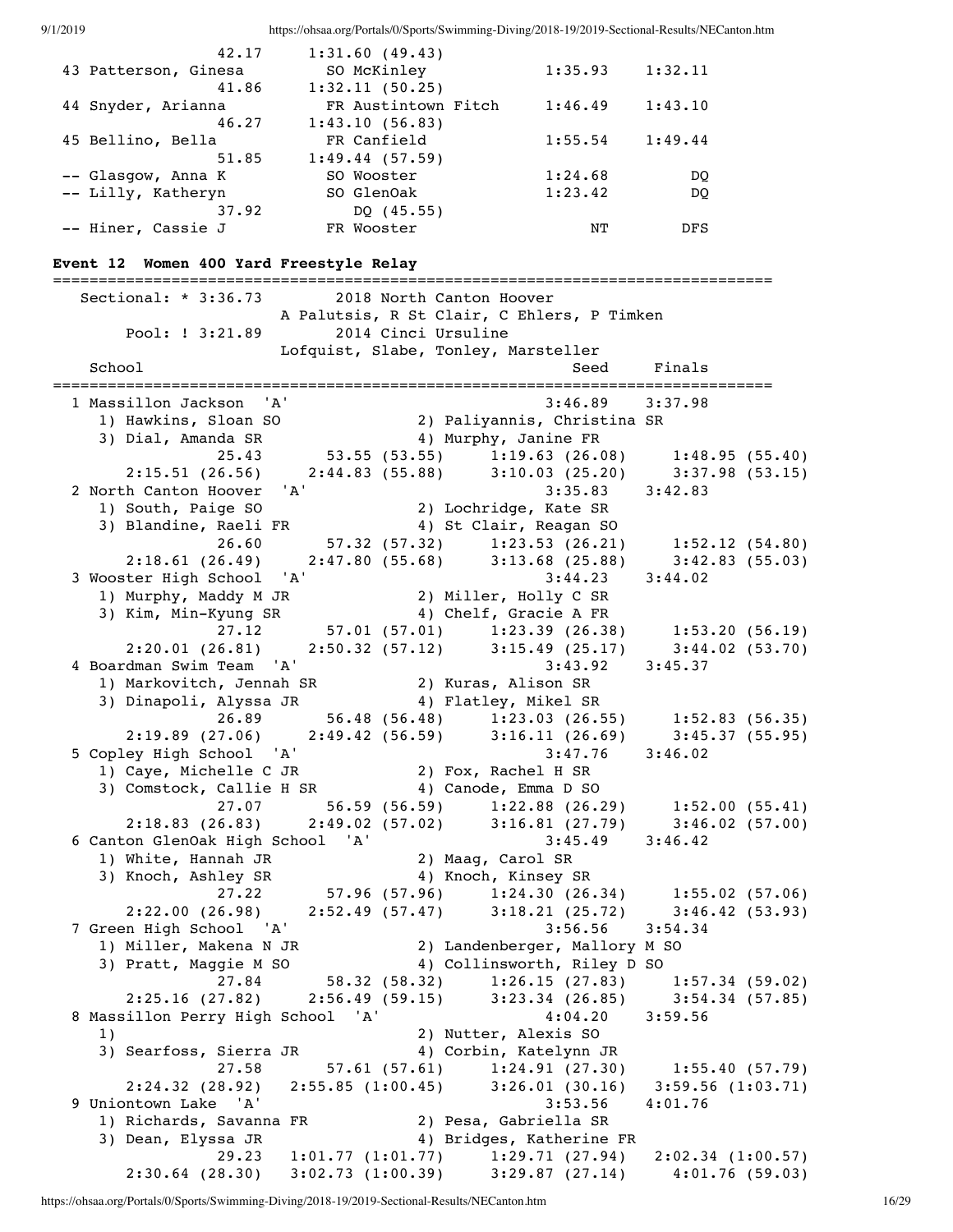| 10 Austintown Fitch Swim and Dive 'A' 4:10.60 4:09.54                                 |  |                                                                             |         |  |
|---------------------------------------------------------------------------------------|--|-----------------------------------------------------------------------------|---------|--|
| 1) Direnzo, Sophie FR 2) Pechatsko, Maryn FR                                          |  |                                                                             |         |  |
| 3) Pechatsko, Kamryn SR (4) Direnzo, Gia M SR                                         |  |                                                                             |         |  |
|                                                                                       |  | 28.75 1:01.03 (1:01.03) 1:32.48 (31.45) 2:06.80 (1:05.77)                   |         |  |
|                                                                                       |  | 2:37.97 (31.17) 3:13.14 (1:06.34) 3:39.66 (26.52) 4:09.54 (56.40)           |         |  |
| 11 Canton McKinley 'A'                                                                |  | $4:24.49$ $4:14.42$                                                         |         |  |
| 1) Dodson, Madeline A JR 2) Fowler, Ashley JR                                         |  |                                                                             |         |  |
| 3) Rice, Emily SR                                                                     |  | 4) Javins, Kennedy M SR                                                     |         |  |
|                                                                                       |  | 29.90 1:04.47 (1:04.47) 1:34.68 (30.21) 2:08.86 (1:04.39)                   |         |  |
|                                                                                       |  | 2:38.81 (29.95) 3:12.72 (1:03.86) 3:41.81 (29.09) 4:14.42 (1:01.70)         |         |  |
| 12 Canfield High School 'A'                                                           |  | 4:24.88                                                                     | 4:21.05 |  |
| 1) Washylychyn, Theresa SR 2) Searcy, Tessa FR                                        |  |                                                                             |         |  |
| 3) Shelley, Kristin SR (4) Kelty, Isabella SO                                         |  |                                                                             |         |  |
|                                                                                       |  | 29.35 1:01.95 (1:01.95) 1:32.85 (30.90) 2:09.06 (1:07.11)                   |         |  |
|                                                                                       |  | 2:41.10 (32.04) 3:17.70 (1:08.64) 3:48.02 (30.32) 4:21.05 (1:03.35)         |         |  |
| 13 Louisville High School 'A' 4:35.17<br>1) Kiko, Jaclyn M SR 2) Menegay, Ashley M FR |  | 4:35.17                                                                     | 4:40.18 |  |
|                                                                                       |  |                                                                             |         |  |
|                                                                                       |  | 3) Clark, Shaelyn J FR 4) Malzer, Rebecca S JR                              |         |  |
|                                                                                       |  | 33.53 1:11.93 (1:11.93) 1:44.83 (32.90) 2:19.70 (1:07.77)                   |         |  |
|                                                                                       |  | 2:52.21 (32.51) 3:29.68 (1:09.98) 4:03.21 (33.53) 4:40.18 (1:10.50)         |         |  |
| 14 Massillon Washington 'A'                                                           |  | 4:34.27                                                                     | 4:49.11 |  |
| 1) Barlow, Morgan SO                                                                  |  | 2) Paul, Michaela JR                                                        |         |  |
| 3) Rearick, Maddy SO                                                                  |  | 4) Rivera-Hollar, Celeste SO                                                |         |  |
|                                                                                       |  | 35.19 1:13.54 (1:13.54) 1:48.63 (35.09) 2:33.30 (1:19.76)                   |         |  |
|                                                                                       |  | $3:01.79$ (28.49) $3:41.32$ (1:08.02) $4:12.91$ (31.59) $4:49.11$ (1:07.79) |         |  |

#### **Event 21 Men 1 mtr Diving**

=============================================================================== Pool: ! 633.80 2016 Cameron Thatcher, Olentangy LIbert Name Year School Seed Finals =============================================================================== 1 Shering, Zach SO Jackson 347.35 369.10 2 Anzevino, Teddy SO Boardman 404.55 348.90 3 Traganza, Vincent FR Jackson 294.90 343.15 4 Shrock, Austin SO Lake 292.75 326.70 5 Schwarz, Dominic SO Lake 283.15 287.25 6 Slutzker, Robbie SO Hoover 258.00 276.60 7 Phillips, Corey SR GlenOak 288.35 266.30 8 Wilson, Nathan FR Hoover 226.75 251.60 9 Cordova, Ethan SO Hoover 221.80 249.40 10 Kotyk, Daniel JR Lake 223.95 240.70 11 Willis, Max 50 Green 50 NP 225.85 12 Peters, Alexander SO GlenOak 81.55 145.70

### **Event 22 Men 200 Yard Medley Relay**

=============================================================================== Sectional: \* 1:35.97 2/2019 North Canton Hoover C O'Connor, K Helmuth, W Schneider, V Stevens Pool: ! 1:28.24 2010 Ouachita Baptist University School School Seed Finals =============================================================================== 1 North Canton Hoover 'A' 1:32.71 1:35.97\* 1) O'Connor, Christopher JR 2) Helmuth, Karl SO 3) Schneider, William SR 4) Stevens, Vincent SR 24.74 51.24 (26.50) 1:14.85 (23.61) 1:35.97 (21.12) 2 Boardman Swim Team 'A' 1:42.99 1:41.84 1) Flatley, River JR 2) Stackpole, Jordan JR 3) Rassega, Mason SR 4) Mascola, Siman SO 26.24 54.45 (28.21) 1:18.65 (24.20) 1:41.84 (23.19) 3 Green High School 'A' 1:43.81 1:42.36 1) Doerrer, Mason J JR 2) Poletta, Daniel L SR 3) Doerrer, Parker J SO 4) Rohweder, Eric C JR 26.00 53.91 (27.91) 1:19.75 (25.84) 1:42.36 (22.61) 4 Massillon Washington 'A' 1:44.54 1:43.49 1) Sunkle, Cameron SR 2) Haines, Magnus SO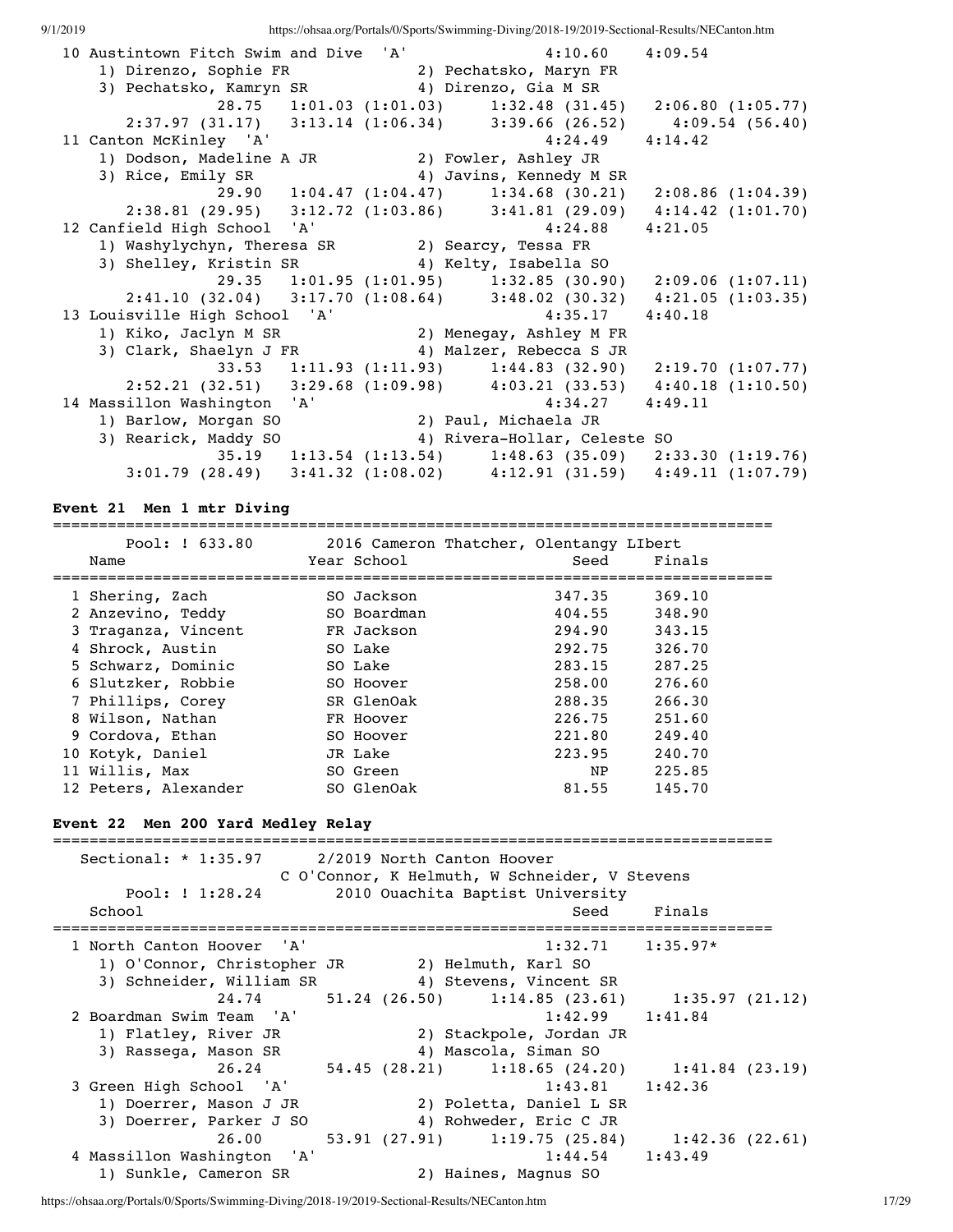| 3) Miller, Braxton SR                                                                                                                           | 4) McGuire, Fynn JR                                   |         |  |
|-------------------------------------------------------------------------------------------------------------------------------------------------|-------------------------------------------------------|---------|--|
|                                                                                                                                                 | 28.19 55.41 (27.22) 1:20.07 (24.66) 1:43.49 (23.42)   |         |  |
| 5 Massillon Jackson 'A'                                                                                                                         | $1:46.90$ $1:43.57$                                   |         |  |
| 1) Haines, Jaden SO                                                                                                                             | 2) Kondev, George SR                                  |         |  |
| 3) Betscakos, Maximus SR 4) Currier, Wesley SR                                                                                                  |                                                       |         |  |
| 27.02                                                                                                                                           | 56.18 (29.16) 1:20.54 (24.36) 1:43.57 (23.03)         |         |  |
|                                                                                                                                                 | $1:46.42$ $1:43.67$                                   |         |  |
| 6 Copley High School 'A' 1:46.42<br>1) Madden, Jackson B JR 2) Hertz, Joshua D SO                                                               |                                                       |         |  |
| 3) Jones, Ricky SO                                                                                                                              | 4) Stark, Gabriel JR                                  |         |  |
|                                                                                                                                                 | 26.82 54.61 (27.79) 1:20.39 (25.78) 1:43.67 (23.28)   |         |  |
| 7 Wooster High School 'A'                                                                                                                       | 1:45.60                                               | 1:45.18 |  |
| 1) Fritts, Tim SR                                                                                                                               | 2) Balas, Cameron JR                                  |         |  |
| 3) Schonfeld, Seth C SR 4) Boucher, Jaden B SO                                                                                                  |                                                       |         |  |
| 26.48                                                                                                                                           | 55.79 (29.31) 1:22.98 (27.19) 1:45.18 (22.20)         |         |  |
|                                                                                                                                                 | $1:45.55$ $1:46.71$                                   |         |  |
| 8 Canton GlenOak High School 'A' 1:45.55<br>1) Chenault, Hershel JR 2) Lilly, Jonathan SR<br>3) Boyett, Jacob JR 4) Meister, Ryan SR            |                                                       |         |  |
|                                                                                                                                                 |                                                       |         |  |
|                                                                                                                                                 | 26.90 58.81 (31.91) 1:24.21 (25.40) 1:46.71 (22.50)   |         |  |
| 9 Massillon Perry High School 'A' 1:52.82 1:48.58                                                                                               |                                                       |         |  |
| 1) Monnard, Tristan JR (2) Walter, Greg SR<br>3) Vereb, Jacob JR (4) Locke, Taylor JR                                                           |                                                       |         |  |
|                                                                                                                                                 |                                                       |         |  |
|                                                                                                                                                 | 28.33 58.88 (30.55) 1:24.01 (25.13) 1:48.58 (24.57)   |         |  |
| 10 Austintown Fitch Swim and Dive 'A' 1:53.87 1:55.78                                                                                           |                                                       |         |  |
| 1) Lawrence, Jake SO 2) Lester, Colin FR<br>3) Direnzo, Zane SO 4) McCloskey, Randy SO<br>25.46 1:03.00 (37.54) 1:29.82 (26.82) 1:55.78 (25.96) |                                                       |         |  |
|                                                                                                                                                 |                                                       |         |  |
|                                                                                                                                                 |                                                       |         |  |
| 11 Canton McKinley 'A'                                                                                                                          | 2:02.76                                               | 1:57.60 |  |
| 1) Humphrey, Jeffrey J FR 2) Welden, Adam M SO                                                                                                  |                                                       |         |  |
| 3) Blythe, Emmanuel T SO 4) Bliese, David M SR                                                                                                  |                                                       |         |  |
|                                                                                                                                                 | 34.77 1:05.10 (30.33) 1:32.69 (27.59) 1:57.60 (24.91) |         |  |
| 12 Uniontown Lake 'A'                                                                                                                           | $1:43.88$ $1:58.66$                                   |         |  |
| Iniontown Lake 'A' 1:43.88<br>1) Walker, Ty SO 19 2) Hoch, Christian SO<br>3) Harlock, Derek FR 19 4) Romigh, Ryan SR                           |                                                       |         |  |
|                                                                                                                                                 |                                                       |         |  |
|                                                                                                                                                 | 31.34 1:04.67 (33.33) 1:31.53 (26.86) 1:58.66 (27.13) |         |  |

## **Event 23 Men 200 Yard Freestyle**

|                         | Sectional: * 1:43.13 2012 Mitch Alters - Hoover<br>Pool: ! 1:34.02 2018 Cody Bybee, Bellbrook |                     |                                               |
|-------------------------|-----------------------------------------------------------------------------------------------|---------------------|-----------------------------------------------|
| Name                    | Year School Seed Finals                                                                       |                     | ============                                  |
| 1 Matthew, Thomas C     | JR Wooster 1:42.99 1:44.33                                                                    |                     |                                               |
| 23.96                   |                                                                                               |                     | 50.55 (26.59) 1:18.00 (27.45) 1:44.33 (26.33) |
| 2 Linker, Will          | JR Boardman 1:48.81 1:46.03                                                                   |                     |                                               |
| 23.59                   |                                                                                               |                     | 49.92 (26.33) 1:17.87 (27.95) 1:46.03 (28.16) |
| 3 Bragg, TJ             | FR Hoover                                                                                     | $1:46.57$ $1:48.36$ |                                               |
| 24.16                   | 51.43 (27.27)                                                                                 |                     | $1:20.16$ (28.73) $1:48.36$ (28.20)           |
| 4 Stackpole, Jordan     | JR Boardman                                                                                   | $1:48.06$ $1:48.83$ |                                               |
| 24.97                   | 52.58(27.61)                                                                                  |                     | $1:20.27$ (27.69) $1:48.83$ (28.56)           |
| 5 Tondra, Jason         | SR Jackson                                                                                    | $1:44.31$ $1:48.94$ |                                               |
| 24.78                   |                                                                                               |                     | 52.06 (27.28) 1:20.25 (28.19) 1:48.94 (28.69) |
| 6 Napholz, Trent        | JR Hoover                                                                                     | $1:49.04$ $1:49.59$ |                                               |
| 25.12                   | 52.80(27.68)                                                                                  |                     | $1:21.58$ (28.78) $1:49.59$ (28.01)           |
| 7 Evans, Jim            | JR Hoover                                                                                     | $1:51.80$ $1:49.62$ |                                               |
| 25.17                   |                                                                                               |                     | 52.87 (27.70) 1:21.39 (28.52) 1:49.62 (28.23) |
| 8 Rohweder, Eric C      | JR Green                                                                                      | $1:51.83$ $1:50.84$ |                                               |
| 25.65                   | 54.25(28.60)                                                                                  |                     | $1:23.12$ (28.87) $1:50.84$ (27.72)           |
| 9 Currier, Wesley       | SR Jackson                                                                                    | $1:52.37$ $1:52.17$ |                                               |
| 25.17                   | 53.43(28.26)                                                                                  |                     | $1:23.22$ (29.79) $1:52.17$ (28.95)           |
| 10 Springer, Cody       | SO Perry                                                                                      | $1:57.38$ $1:53.52$ |                                               |
| 26.15                   | 55.05(28.90)                                                                                  |                     | $1:24.93$ (29.88) 1:53.52 (28.59)             |
| 11 Haines, Jaden        | SO Jackson                                                                                    | $1:58.72$ $1:53.71$ |                                               |
| 24.77                   |                                                                                               |                     | 52.93 (28.16) 1:23.17 (30.24) 1:53.71 (30.54) |
| 12 Krajcovic, Michael F | FR Barberton                                                                                  | $1:50.87$ $1:53.97$ |                                               |
| 25.50                   | 54.14(28.64)                                                                                  |                     | $1:24.16$ (30.02) 1:53.97 (29.81)             |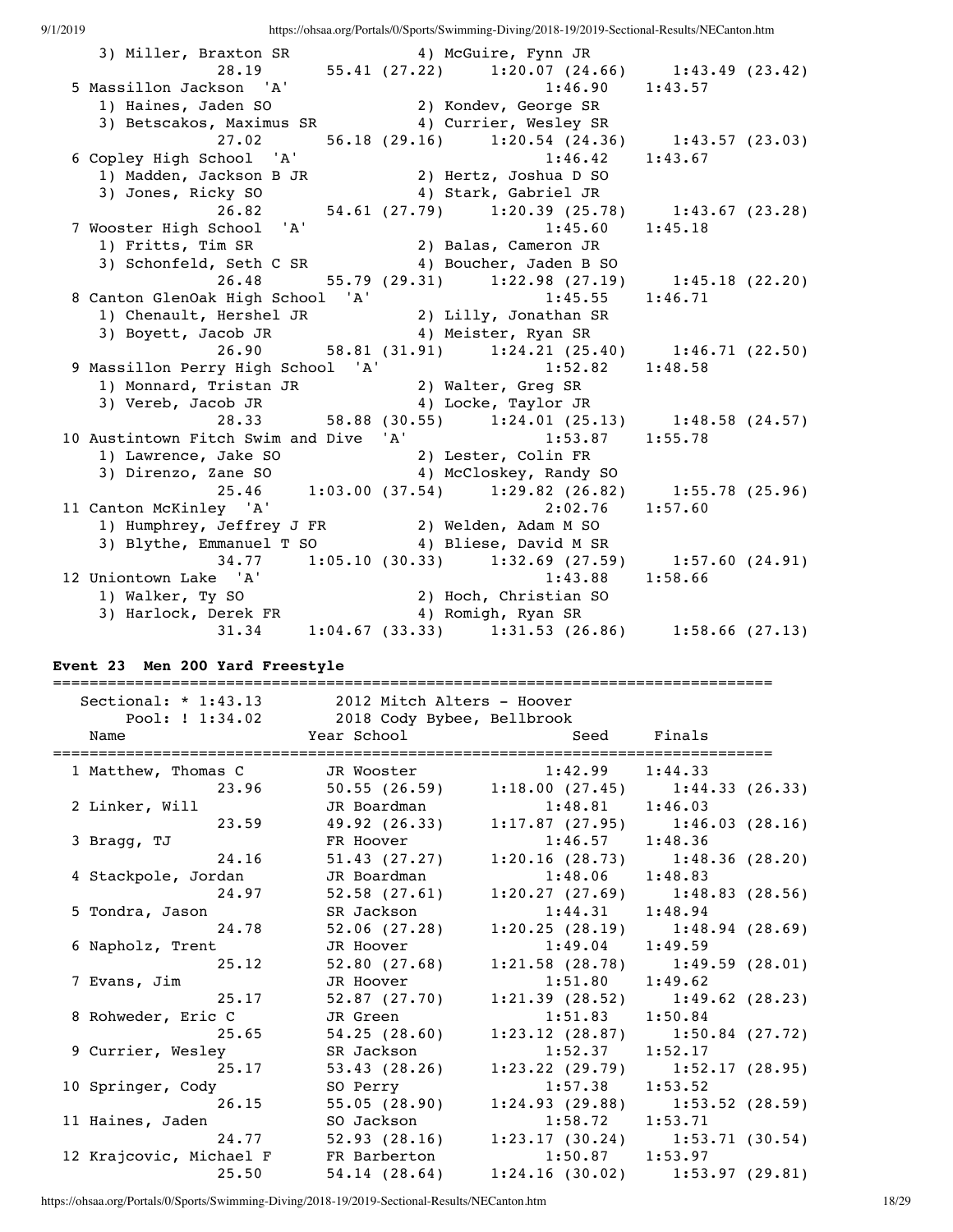| 1720 I.Z |                            |                | https://onsai.org/1 orans/o/oports/o/winning Drying/2010 17/2017 Sectional Results/11Dcanton.ittin |                                     |
|----------|----------------------------|----------------|----------------------------------------------------------------------------------------------------|-------------------------------------|
|          | 13 Strand-Fox, Tyler       | JR Wooster     | 1:56.79                                                                                            | 1:55.18                             |
|          | 26.09                      | 54.46 (28.37)  | 1:24.32(29.86)                                                                                     | 1:55.18(30.86)                      |
|          | 14 Fearigo, Andrew M       | SO Green       | 1:59.25                                                                                            | 1:55.48                             |
|          | 25.75                      | 54.79 (29.04)  | 1:25.23(30.44)                                                                                     | 1:55.48(30.25)                      |
|          | 15 Brown, Sean             | JR Hoover      | 1:52.93                                                                                            | 1:55.83                             |
|          | 26.33                      | 55.47(29.14)   | 1:25.89(30.42)                                                                                     | 1:55.83(29.94)                      |
|          | 16 Glasgow, Andrew W       | FR Wooster     | 2:00.53                                                                                            | 1:57.33                             |
|          | 26.28                      | 55.68(29.40)   | 1:26.18(30.50)                                                                                     | 1:57.33(31.15)                      |
|          | 17 Locke, Taylor           | JR Perry       | 2:01.06                                                                                            | 1:58.96                             |
|          | 26.64                      | 56.41(29.77)   | 1:27.63(31.22)                                                                                     | 1:58.96(31.33)                      |
|          | 18 Hoch, Christian         | SO Lake        | 2:04.08                                                                                            | 2:01.38                             |
|          | 27.35                      | 57.93(30.58)   | 1:29.47(31.54)                                                                                     | 2:01.38(31.91)                      |
|          | 19 Hastings, Daniel        | FR Jackson     | 2:06.24                                                                                            | 2:01.64                             |
|          | 27.36                      | 57.60(30.24)   | 1:29.70(32.10)                                                                                     | 2:01.64(31.94)                      |
|          | 20 Fast, Ethan C           | FR Green       | 2:04.68                                                                                            | 2:01.85                             |
|          | 26.88                      | 58.38(31.50)   | 1:31.36(32.98)                                                                                     | 2:01.85(30.49)                      |
|          | 21 Serafinchon, Benjamin J | SR Wooster     | 2:00.95                                                                                            | 2:01.86                             |
|          | 28.42                      | 58.89(30.47)   | 1:30.14(31.25)                                                                                     | 2:01.86(31.72)                      |
|          | 22 Vasko, Steven           | JR Boardman    | 2:08.88                                                                                            | 2:02.37                             |
|          | 28.17                      | 59.21(31.04)   | 1:31.40(32.19)                                                                                     | 2:02.37(30.97)                      |
|          | 23 Sutherland, Gary        | JR Copley      | 2:10.01                                                                                            | 2:03.79                             |
|          | 28.05                      | 59.32(31.27)   | 1:32.00(32.68)                                                                                     | 2:03.79(31.79)                      |
|          | 24 Adams, Quentin          | FR GlenOak     | 2:16.57                                                                                            | 2:09.04                             |
|          | 28.43                      | 1:02.55(34.12) | 1:38.21(35.66)                                                                                     | 2:09.04(30.83)                      |
|          | 25 Blythe, Emmanuel T      | SO McKinley    | 2:14.84                                                                                            | 2:09.52                             |
|          | 29.18                      | 1:01.51(32.33) | 1:35.69(34.18)                                                                                     | 2:09.52(33.83)                      |
|          | 26 Richards, Alex R        | SO Copley      | 2:13.25                                                                                            | 2:10.22                             |
|          | 29.15                      | 1:01.86(32.71) |                                                                                                    | $1:36.80(34.94)$ $2:10.22(33.42)$   |
|          | 27 Lord-Fry, Max           | FR Perry       | 2:13.83                                                                                            | 2:14.89                             |
|          | 30.83                      | 1:05.32(34.49) | 1:41.81(36.49)                                                                                     | 2:14.89(33.08)                      |
|          | 28 Parker, Liam            | FR Boardman    | 2:18.04                                                                                            | 2:15.59                             |
|          | 29.14                      | 1:03.10(33.96) | 1:40.03(36.93)                                                                                     | 2:15.59(35.56)                      |
|          | 29 Guist, Tanner           | FR GlenOak     | 2:26.43                                                                                            | 2:22.89                             |
|          | 31.69                      | 1:08.04(36.35) | 1:45.97(37.93)                                                                                     | 2:22.89(36.92)                      |
|          | 30 Deskin, Riley           | JR GlenOak     | 2:30.86                                                                                            | 2:26.53                             |
|          | 31.11                      | 1:08.41(37.30) | 1:47.98(39.57)                                                                                     | 2:26.53(38.55)                      |
|          | 31 Humphrey, Jeffrey J     | FR McKinley    | 2:29.49                                                                                            | 2:27.63                             |
|          | 30.30                      | 1:06.03(35.73) |                                                                                                    | $1:46.65$ (40.62) $2:27.63$ (40.98) |
|          | 32 Morrison, Brock         | SO Massillon   | 2:14.92                                                                                            | 2:30.17                             |
|          | 29.39                      | 1:04.06(34.67) | 2:30.17(1:26.11)                                                                                   |                                     |

## **Event 24 Men 200 Yard IM**

|                      | Sectional: * 1:54.83 2011 Gavin Trebilcock - Canfield           |                     |                                               |
|----------------------|-----------------------------------------------------------------|---------------------|-----------------------------------------------|
|                      | Pool: ! 1:45.92 2013 Piotr Jachowicz, Wayne State Univ          |                     |                                               |
| Name                 | Year School                                   Seed       Finals |                     |                                               |
|                      |                                                                 |                     |                                               |
| 1 Neuman, Aiden      | SO Jackson 1:57.38 2:01.02                                      |                     |                                               |
| 25.85                |                                                                 |                     | 56.16 (30.31) 1:32.73 (36.57) 2:01.02 (28.29) |
| 2 Vereb, Jacob       | JR Perry 2:06.10 2:03.73                                        |                     |                                               |
| 26.48                |                                                                 |                     | 58.04 (31.56) 1:33.87 (35.83) 2:03.73 (29.86) |
| 3 Ehlers, Ryan       | FR Hoover                                                       | $2:04.10$ $2:04.82$ |                                               |
| 28.28                | $1:03.60$ (35.32) $1:38.07$ (34.47) $2:04.82$ (26.75)           |                     |                                               |
| 4 Hertz, Joshua D    | SO Copley                                                       | $2:06.60$ $2:06.10$ |                                               |
| 27.94                | $1:01.69$ (33.75) $1:36.47$ (34.78) $2:06.10$ (29.63)           |                     |                                               |
| 5 Kondev, George     | SR Jackson                                                      | $2:04.82$ $2:06.20$ |                                               |
| 26.65                | $1:00.14$ (33.49) $1:37.64$ (37.50) $2:06.20$ (28.56)           |                     |                                               |
| 6 Renninger, Blake G | JR Green                                                        | $2:11.16$ $2:07.65$ |                                               |
| 26.85                | 59.49 (32.64)                                                   |                     | $1:36.73(37.24)$ $2:07.65(30.92)$             |
| 7 Flatley, River     | JR Boardman                                                     | $2:08.25$ $2:07.98$ |                                               |
| 26.24                |                                                                 |                     | 57.72 (31.48) 1:37.87 (40.15) 2:07.98 (30.11) |
| 8 Doerrer, Parker J  | SO Green                                                        | $2:11.80$ $2:08.93$ |                                               |
|                      | 27.29 1:00.22 (32.93) 1:40.60 (40.38) 2:08.93 (28.33)           |                     |                                               |
| 9 White, Jake        | SO Hoover                                                       | $2:10.81$ $2:09.34$ |                                               |
| 28.13                | $1:01.39$ (33.26) $1:38.87$ (37.48) $2:09.34$ (30.47)           |                     |                                               |

https://ohsaa.org/Portals/0/Sports/Swimming-Diving/2018-19/2019-Sectional-Results/NECanton.htm 19/29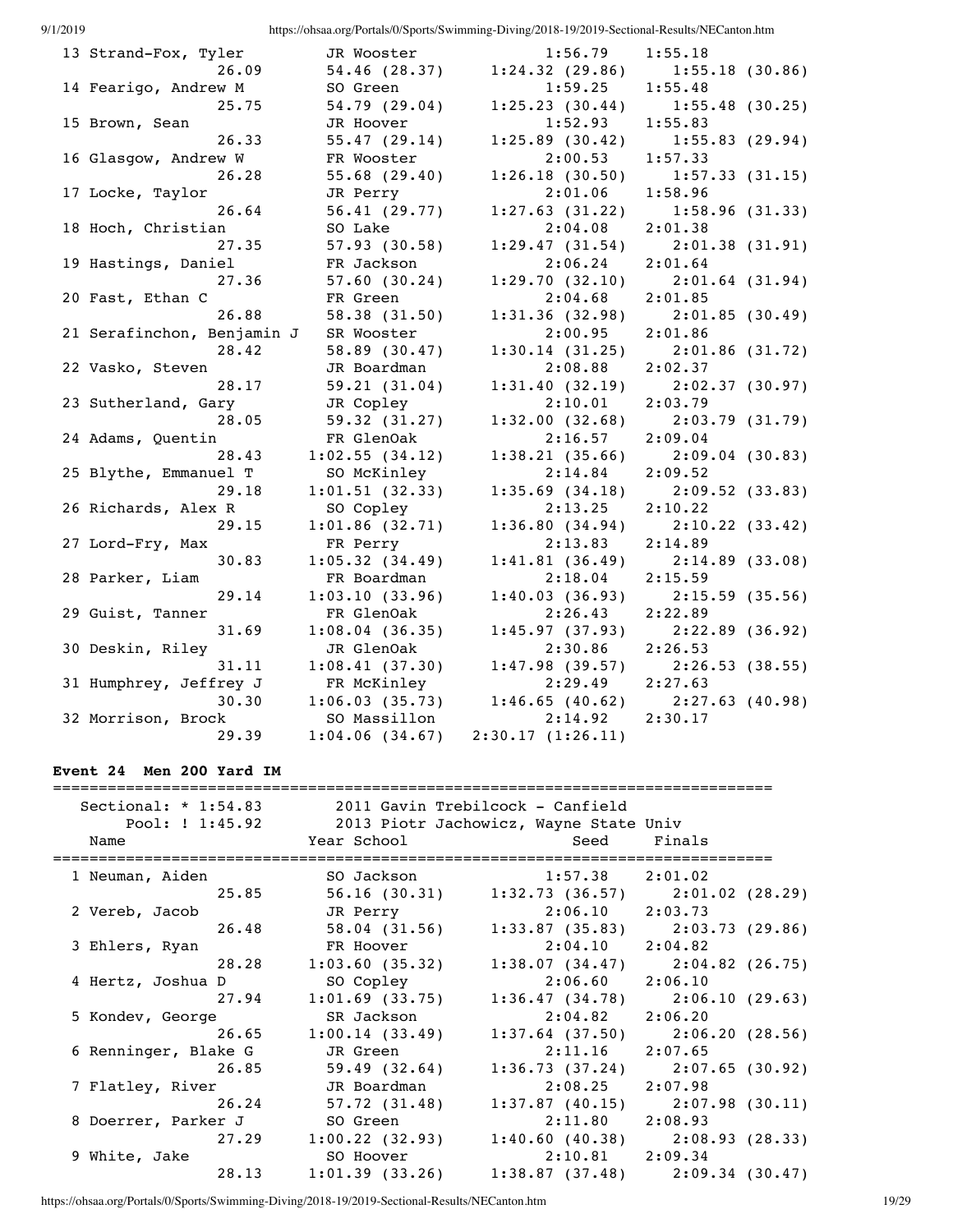| 10 Mascola, Siman    |                   | SO Boardman 2:14.97 2:13.29                           |                                     |
|----------------------|-------------------|-------------------------------------------------------|-------------------------------------|
| 28.81                |                   | $1:05.27$ (36.46) $1:42.93$ (37.66) $2:13.29$ (30.36) |                                     |
| 11 Evans, John       | JR Hoover         | 2:23.32                                               | 2:17.82                             |
| 27.81                | 1:00.28(32.47)    | 1:46.39(46.11)                                        | 2:17.82(31.43)                      |
| 12 Budd, Noah W      | FR Green          | $2:23.88$ $2:17.98$                                   |                                     |
| 28.08                | 1:01.13(33.05)    | 1:45.45(44.32)                                        | 2:17.98 (32.53)                     |
| 13 Beichner, Andy    | SR Boardman       | 2:27.07                                               | 2:18.22                             |
| 29.28                | $1:05.02$ (35.74) | 1:46.50(41.48)                                        | 2:18.22(31.72)                      |
| 14 Walter, Greg      | SR Perry          | 2:22.96                                               | 2:18.35                             |
| 29.09                | 1:06.29(37.20)    |                                                       | $1:47.85$ (41.56) $2:18.35$ (30.50) |
| 15 McGuire, Fynn     | JR Massillon      | 2:22.48                                               | 2:19.93                             |
| 27.53                | 1:02.34(34.81)    |                                                       | $1:46.03(43.69)$ $2:19.93(33.90)$   |
| 16 Bracken, Micah    | JR Perry          | 2:25.15                                               | 2:20.02                             |
| 28.94                | $1:05.88$ (36.94) |                                                       | $1:47.01$ (41.13) $2:20.02$ (33.01) |
| 17 Yocum, Justin     | FR Boardman       | 2:20.26                                               | 2:21.78                             |
| 29.95                | 1:05.81(35.86)    |                                                       | $1:50.28$ (44.47) $2:21.78$ (31.50) |
| 18 McGrath, Daniel   | FR Copley         | 2:25.34                                               | 2:22.65                             |
| 29.59                | 1:06.41(36.82)    | 1:48.25(41.84)                                        | 2:22.65 (34.40)                     |
| 19 Schonfeld, Seth C | SR Wooster        | 2:29.02                                               | 2:24.06                             |
| 29.15                | 1:06.40(37.25)    |                                                       | $1:52.37$ (45.97) $2:24.06$ (31.69) |
| 20 Webster, Logan    | JR Jackson        | 2:35.41                                               | 2:29.72                             |
| 30.65                | 1:14.10(43.45)    |                                                       | $1:56.12$ (42.02) $2:29.72$ (33.60) |
| 21 Kirkman, Cody     | SO GlenOak        | 2:27.16                                               | 2:30.10                             |
| 28.95                |                   | $1:05.08$ (36.13) $1:51.46$ (46.38) $2:30.10$ (38.64) |                                     |
| 22 Gomez, Noel       | SR Jackson        | $2:30.73$ $2:35.28$                                   |                                     |
| 29.11                | 1:07.63(38.52)    |                                                       | $1:55.67$ (48.04) $2:35.28$ (39.61) |
|                      |                   |                                                       |                                     |

## **Event 25 Men 50 Yard Freestyle**

===============================================================================

| Sectional: * 21.04     | 2017 Callen Aulizia - Boardman    |       |        |
|------------------------|-----------------------------------|-------|--------|
| Pool: ! 19.62          | 2012 Erik Risolvato, Lima Shawnee |       |        |
| Name                   | Year School                       | Seed  | Finals |
| 1 Stevens, Vincent     | SR Hoover                         | 21.31 | 21.48  |
| 2 Kinney, Ted          | SR Jackson                        | 21.18 | 21.49  |
| 3 Doerrer, Mason J     | JR Green                          | 22.44 | 22.40  |
| 4 Knoch, Braden        | JR GlenOak                        | 22.81 | 22.43  |
| 5 Chenault, Hershel    | JR GlenOak                        | 22.44 | 22.51  |
| 6 Rassega, Mason       | SR Boardman                       | 22.71 | 22.52  |
| 7 Knoch, Justin        | SR GlenOak                        | 22.51 | 22.69  |
| 8 Ward, Kyle S         | JR Wooster                        | 22.31 | 22.72  |
| 9 Betscakos, Maximus   | SR Jackson                        | 23.24 | 22.83  |
| 10 Boucher, Jaden B    | SO Wooster                        | 23.46 | 22.89  |
| 11 Mitchell, Jake      | JR Hoover                         | 23.01 | 23.04  |
| 12 Meister, Ryan       | SR GlenOak                        | 23.46 | 23.30  |
| 13 Jones, Ricky        | SO Copley                         | 23.77 | 23.77  |
| 14 Thayer, Samuel      | FR Jackson                        | 25.07 | 23.85  |
| 15 Stark, Gabriel      | JR Copley                         | 24.41 | 23.88  |
| 16 Harlock, Derek      | FR Lake                           | 24.37 | 24.02  |
| 17 Henderson, Ben      | SR Boardman                       | 24.54 | 24.13  |
| 18 Balas, Cameron      | JR Wooster                        | 24.35 | 24.32  |
| 19 Strand-Fox, Aiden C | FR Wooster                        | 25.20 | 24.55  |
| 20 Heim, Ian C         | SO Green                          | 25.75 | 24.79  |
| 21 Hoskins, Andrew     | JR Perry                          | 26.08 | 24.89  |
| 22 Haines, Magnus      | SO Massillon                      | 24.78 | 24.93  |
| 22 Tipple, Chandler    | JR Perry                          | 25.63 | 24.93  |
| 24 Welden, Adam M      | SO McKinley                       | 26.56 | 25.40  |
| 25 McCloskey, Randy    | SO Austintown Fitch               | 26.17 | 25.58  |
| 26 Beam, Brendan       | SO Boardman                       | 26.01 | 25.61  |
| 27 Beasley, Bryan J    | FR Green                          | 26.58 | 25.62  |
| 28 Behun, Jackson      | SO Boardman                       | 27.10 | 26.25  |
| 29 Romigh, Ryan        | SR Lake                           | 27.09 | 26.67  |
| 30 Edwards, Zachary    | SO Massillon                      | 27.19 | 27.01  |
| 31 Long, Logan         | SR Barberton                      | 29.69 | 27.26  |
| 32 Karn, Pearson       | FR Perry                          | 28.14 | 27.34  |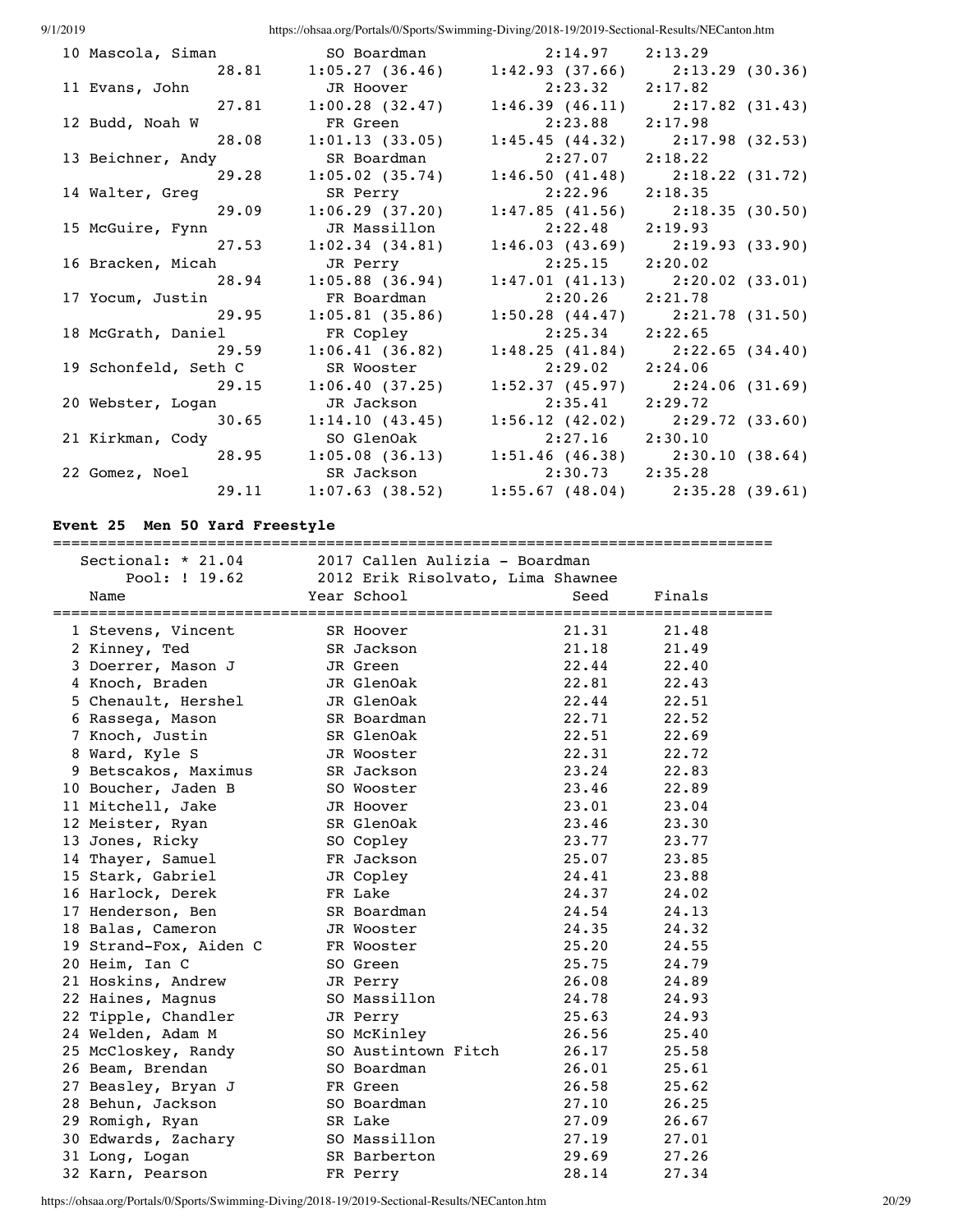| 33 Marcinick, Landyn | SR Barberton        | 28.38 | 28.53      |
|----------------------|---------------------|-------|------------|
| 34 Coleman, Patrick  | JR Austintown Fitch | 28.81 | 28.97      |
| 35 Kotyk, David      | SR Lake             | 28.49 | 29.02      |
| 36 Hughes, Joey      | FR Austintown Fitch | 29.19 | 30.09      |
| 37 Mosholder, David  | SO Austintown Fitch | 32.57 | 31.11      |
| 38 Sherman, Mikhi K  | SO McKinley         | 35.91 | 34.50      |
| -- McGuire, Fynn     | JR Massillon        | 24.63 | <b>DFS</b> |

#### **Event 26 Men 100 Yard Butterfly**

=============================================================================== Sectional: \* 50.88 2007 Travis Wagner - Glen Oak Pool: ! 46.97 2017 Cody Bybee, Bellbrook Name The Year School Seed Finals =============================================================================== 1 Basista, Noah JR Boardman 51.54 51.92 24.07 51.92 (27.85) 2 Schneider, William SR Hoover 53.34 52.56 24.35 52.56 (28.21) 3 DunLany, Matthew JR Boardman 52.08 52.64 24.82 52.64 (27.82) 4 Lawrence, Jake SO Austintown Fitch 53.22 53.48 25.01 53.48 (28.47) 5 Poletta, Daniel L SR Green 55.41 54.23 24.92 54.23 (29.31) 6 Stackpole, Jordan JR Boardman 54.52 54.56 25.60 54.56 (28.96) 7 Evans, Jim JR Hoover 56.04 55.17 25.73 55.17 (29.44) 8 Vereb, Jacob JR Perry 56.78 55.93 26.28 55.93 (29.65) 9 Betscakos, Maximus SR Jackson 58.21 56.06 25.37 56.06 (30.69) 10 Miller, Braxton SR Massillon 57.27 56.61 25.91 56.61 (30.70) 11 Kondev, George SR Jackson 56.33 56.76 25.97 56.76 (30.79) 12 Weinland, Jonah SO Jackson 1:01.35 58.97 27.46 58.97 (31.51) 13 Muhlenkamp, Jonas SO Hoover 58.95 59.48 27.16 59.48 (32.32) 14 Boyett, Jacob JR GlenOak 58.77 59.90 26.81 59.90 (33.09) 15 Evans, John JR Hoover 1:00.70 59.95 27.77 59.95 (32.18) 16 Beam, Brendan SO Boardman 1:01.21 1:00.42 28.17 1:00.42 (32.25) 17 Direnzo, Zane SO Austintown Fitch 1:02.73 1:00.46 27.28 1:00.46 (33.18) 18 Schonfeld, Seth C SR Wooster 1:02.60 1:02.28 28.82 1:02.28 (33.46) 19 Thayer, Samuel FR Jackson 1:08.08 1:04.09 28.97 1:04.09 (35.12) 20 Blythe, Emmanuel T SO McKinley 1:07.21 1:04.11 30.09 1:04.11 (34.02) 21 Flood, David SR GlenOak 1:07.60 1:05.58 29.61 1:05.58 (35.97) 22 Adams, Quentin FR GlenOak 1:11.89 1:06.01 30.42 1:06.01 (35.59) 23 Kirkman, Cody SO GlenOak 1:06.86 1:06.65 29.54 1:06.65 (37.11) 24 Sibilia, John P FR Wooster 1:05.38 1:06.66 30.44 1:06.66 (36.22) 25 Beasley, Bryan J FR Green 1:10.40 1:07.23 30.95 1:07.23 (36.28) 26 Karn, Pearson FR Perry 1:08.27 1:07.47

https://ohsaa.org/Portals/0/Sports/Swimming-Diving/2018-19/2019-Sectional-Results/NECanton.htm 21/29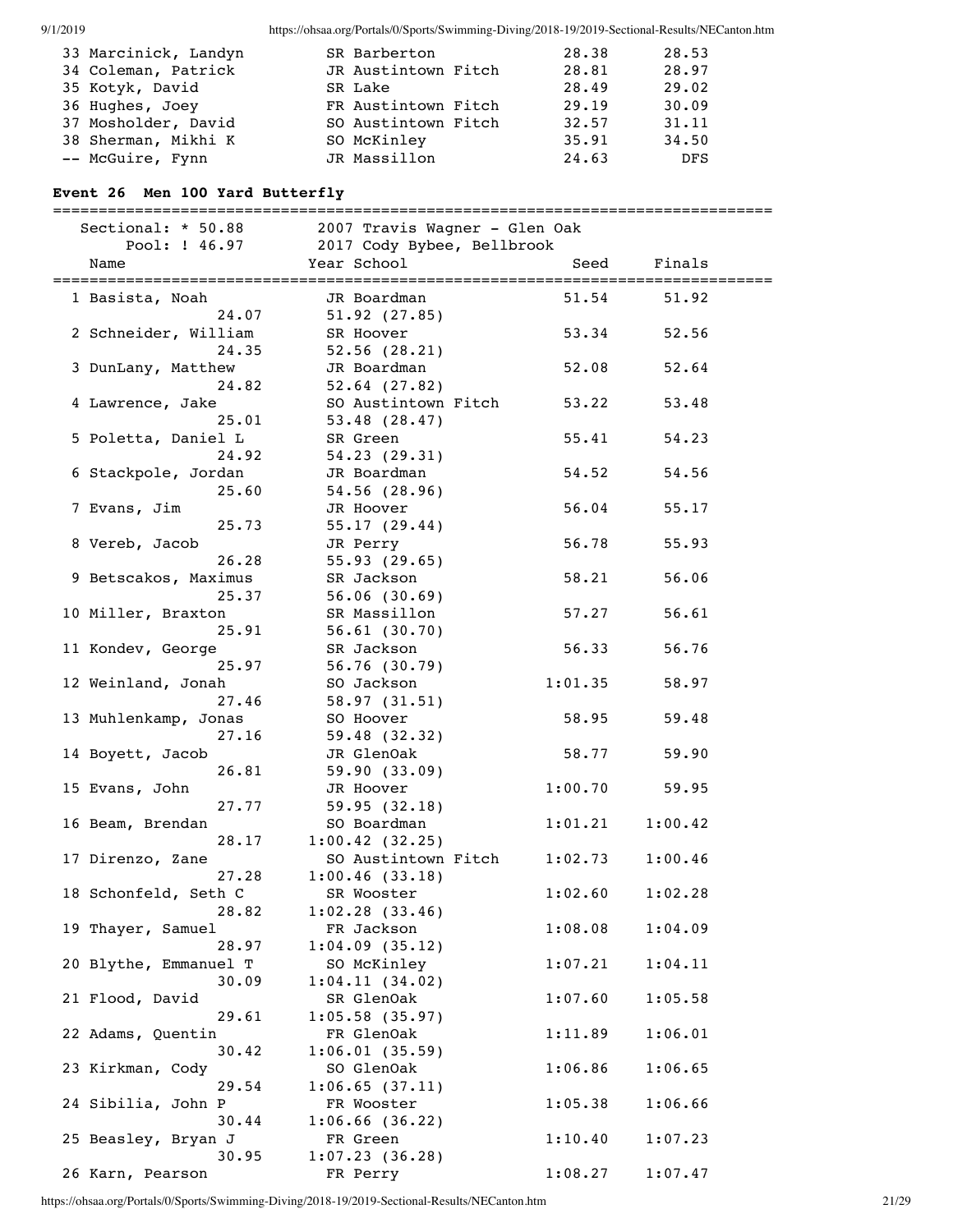| 30.63             | 1:07.47(36.84) |         |      |
|-------------------|----------------|---------|------|
| -- Jones, Anthony | SO Perry       | 1:18.74 | DO - |

## **Event 27 Men 100 Yard Freestyle**

| Sectional: $*$ 45.93<br>Pool: ! 43.43 | 2017 Tyler N Doerrer - Green<br>1992 Joe Hudepohl, Cinci St. Xavier |         |        |
|---------------------------------------|---------------------------------------------------------------------|---------|--------|
| Name                                  | Year School                                                         | Seed    | Finals |
|                                       |                                                                     |         |        |
| 1 Matthew, Thomas C                   | JR Wooster                                                          | 46.76   | 47.14  |
| 22.89                                 | 47.14(24.25)                                                        |         |        |
| 2 Helmuth, Karl                       | SO Hoover                                                           | 46.28   | 47.56  |
| 22.77                                 | 47.56 (24.79)                                                       |         |        |
| 3 Kinney, Ted                         | SR Jackson                                                          | 47.41   | 47.85  |
| 22.60                                 | 47.85(25.25)                                                        |         |        |
| 4 O'Connor, Christopher               | JR Hoover                                                           | 49.70   | 48.42  |
| 23.36                                 | 48.42(25.06)                                                        |         |        |
| 5 Linker, Will                        | JR Boardman                                                         | 48.65   | J48.42 |
| 23.36                                 | 48.42(25.06)                                                        |         |        |
| 6 Doerrer, Mason J                    | JR Green                                                            | 49.31   | 48.76  |
| 23.43                                 | 48.76 (25.33)                                                       |         |        |
| 7 Stevens, Vincent                    | SR Hoover                                                           | 46.98   | 48.80  |
| 23.35                                 | 48.80 (25.45)                                                       |         |        |
| 8 Tondra, Jason                       | SR Jackson                                                          | 47.44   | 49.08  |
| 23.35                                 | 49.08 (25.73)                                                       |         |        |
| 9 Lochridge, Mack A                   | SO Hoover                                                           | 48.37   | 49.14  |
| 23.91                                 | 49.14 (25.23)                                                       |         |        |
| 10 Knoch, Braden                      | JR GlenOak                                                          | 50.40   | 49.68  |
| 23.60                                 | 49.68 (26.08)                                                       |         |        |
| 11 Rassega, Mason                     | SR Boardman                                                         | 50.78   | 50.02  |
| 23.73                                 | 50.02(26.29)                                                        |         |        |
| 12 Krajcovic, Michael F               | FR Barberton                                                        | 48.97   | 50.11  |
| 24.30                                 | 50.11(25.81)                                                        |         |        |
| 13 Madden, Jackson B                  | JR Copley                                                           | 52.04   | 51.06  |
| 24.24                                 | 51.06(26.82)                                                        |         |        |
| 14 Knoch, Justin                      | SR GlenOak                                                          | 51.43   | 51.25  |
| 24.58                                 | 51.25(26.67)                                                        |         |        |
| 15 Jones, Ricky                       | SO Copley                                                           | 55.55   | 51.71  |
| 24.71                                 | 51.71(27.00)                                                        |         |        |
| 16 Fritts, Tim                        | SR Wooster                                                          | 54.03   | 51.85  |
| 24.88                                 | 51.85(26.97)                                                        |         |        |
| 17 Glasgow, Andrew W                  | FR Wooster                                                          | 53.90   | 51.95  |
| 24.83                                 | 51.95(27.12)                                                        |         |        |
| 18 Byers, Nate                        | SO Green                                                            | 54.17   | 52.41  |
| 25.08                                 | 52.41 (27.33)                                                       |         |        |
| 19 Monnard, Tristan                   | JR Perry                                                            | 55.68   | 53.67  |
| 25.32                                 | 53.67(28.35)                                                        |         |        |
| 20 Shroyer, Nick F                    | SO Green                                                            | 54.64   | 53.97  |
| 25.47                                 | 53.97(28.50)                                                        |         |        |
| 21 Henderson, Ben                     | SR Boardman                                                         | 54.54   | 54.78  |
| 26.05                                 | 54.78(28.73)                                                        |         |        |
| 22 Edwards, Andrew                    | SO Massillon                                                        | 58.94   | 57.04  |
| 27.35                                 | 57.04(29.69)                                                        |         |        |
| 23 Heim, Ian C                        | SO Green                                                            | 58.07   | 57.13  |
| 27.37                                 | 57.13(29.76)                                                        |         |        |
| 24 Walker, Ty                         | SO Lake                                                             | 58.53   | 57.50  |
| 26.74                                 | 57.50(30.76)                                                        |         |        |
| 25 Bliese, David M                    | SR McKinley                                                         | 59.83   | 57.63  |
| 27.13                                 | $57.63$ (30.50)                                                     |         |        |
| 26 Heropoulos, Alex                   | SR Jackson                                                          | 57.45   | 58.15  |
| 27.48                                 | 58.15 (30.67)                                                       |         |        |
| 27 Huff, Josh                         | SO Perry                                                            | 1:04.00 | 58.27  |
| 27.31                                 | 58.27(30.96)                                                        |         |        |
| 28 Miles, Ryan T                      | SO Wooster                                                          | 57.74   | 58.61  |
| 27.19                                 | 58.61(31.42)                                                        |         |        |
|                                       |                                                                     |         |        |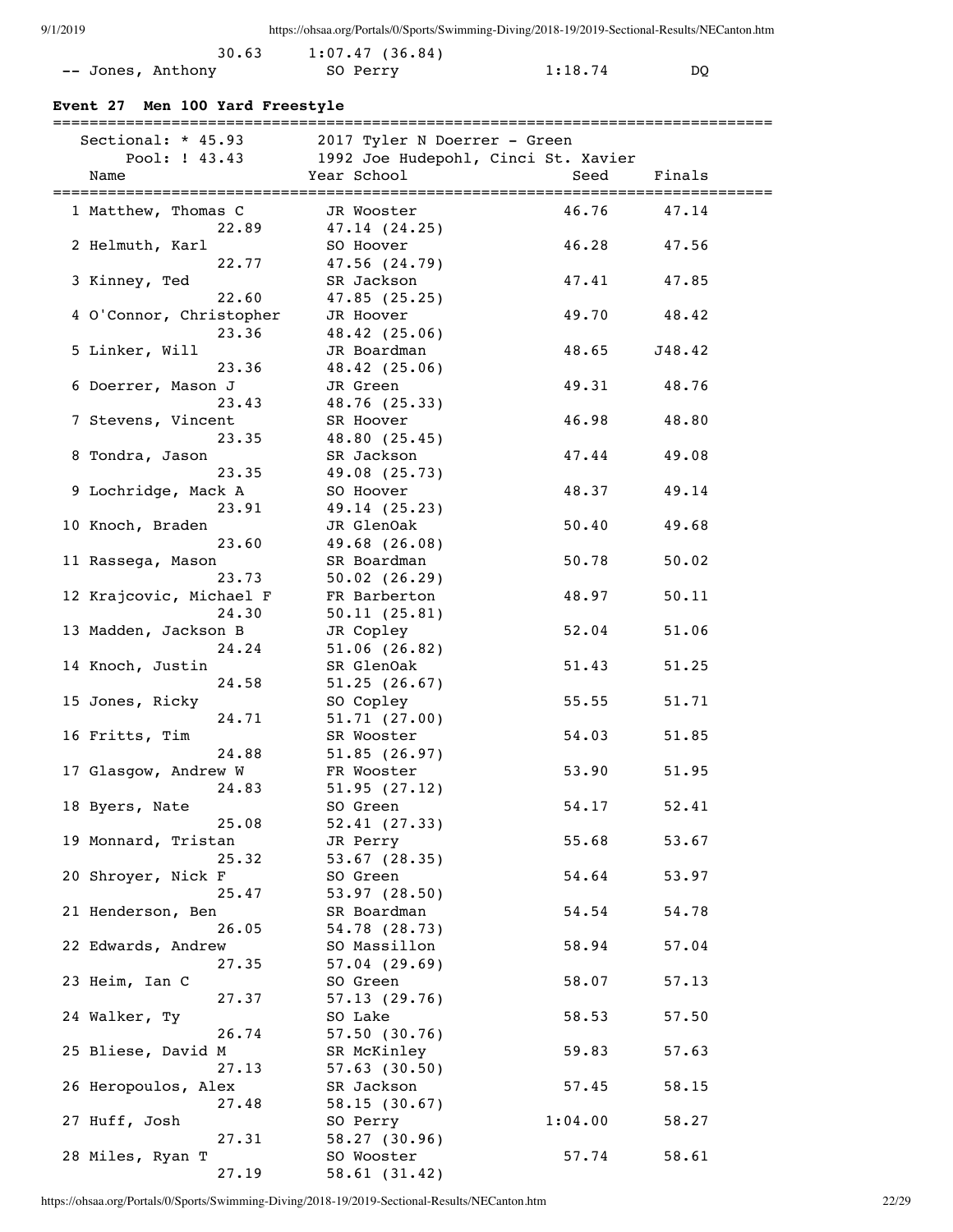| 29 Carney, Christopher | FR Lake             | 1:00.34 | 59.62   |
|------------------------|---------------------|---------|---------|
| 27.76                  | 59.62(31.86)        |         |         |
| 30 Morrison, Brock     | SO Massillon        | 1:00.32 | 1:00.26 |
| 28.61                  | 1:00.26(31.65)      |         |         |
| 31 Romigh, Ryan        | SR Lake             | 1:01.89 | 1:00.30 |
| 28.17                  | 1:00.30(32.13)      |         |         |
| 32 Tipple, Chandler    | JR Perry            | 58.83   | 1:01.38 |
| 31.83                  | 1:01.38(29.55)      |         |         |
| 33 Edwards, Zachary    | SO Massillon        | 1:01.63 | 1:01.49 |
| 28.66                  | 1:01.49(32.83)      |         |         |
| 34 Behun, Jackson      | SO Boardman         | 1:03.33 | 1:01.60 |
| 29.17                  | 1:01.60(32.43)      |         |         |
| 35 Long, Logan         | SR Barberton        | 1:09.36 | 1:02.38 |
| 29.81                  | $1:02.38$ (32.57)   |         |         |
| 36 Humphrey, Jeffrey J | FR McKinley         | 1:06.17 | 1:02.90 |
| 29.25                  | 1:02.90(33.65)      |         |         |
| 37 Marshall, Garrett   | SO Lake             | 1:03.39 | 1:03.83 |
| 38 Cash, Damian        | SR Massillon        | 1:04.93 | 1:03.94 |
| 29.97                  | $1:03.94$ (33.97)   |         |         |
| 39 Coleman, Patrick    | JR Austintown Fitch | 1:05.91 | 1:04.32 |
| 29.35                  | 1:04.32(34.97)      |         |         |
| 40 Marcinick, Landyn   | SR Barberton        | 1:06.26 | 1:06.77 |
| 31.38                  | 1:06.77(35.39)      |         |         |
| 41 Lester, Colin       | FR Austintown Fitch | 1:10.49 | 1:09.33 |
| 31.97                  | 1:09.33(37.36)      |         |         |
| 42 Mosholder, David    | SO Austintown Fitch | 1:14.19 | 1:12.71 |
| 33.86                  | 1:12.71(38.85)      |         |         |
| 43 Sherman, Mikhi K    | SO McKinley         | 1:24.35 | 1:19.17 |
| 36.88                  | 1:19.17(42.29)      |         |         |

# **Event 28 Men 500 Yard Freestyle**

| Sectional: * 4:44.18 2001 Steve Roof - Central Catholic | Pool: ! 4:19.15 2017 Grant House, St. Xavier |                     |                                               |
|---------------------------------------------------------|----------------------------------------------|---------------------|-----------------------------------------------|
| Name                                                    | Year School                                  | Seed                | Finals                                        |
| 1 DunLany, Matthew                                      | JR Boardman                                  | $4:51.67$ $4:53.20$ |                                               |
| 26.52                                                   |                                              |                     |                                               |
| 2:25.63(30.37)                                          | 2:56.08(30.45)                               |                     | $3:26.60(30.52)$ $3:57.17(30.57)$             |
| 4:26.48(29.31)                                          | 4:53.20(26.72)                               |                     |                                               |
| 2 Napholz, Trent                                        | JR Hoover                                    | $4:56.73$ $4:56.52$ |                                               |
| 25.52                                                   |                                              |                     | 54.67 (29.15) 1:24.68 (30.01) 1:54.58 (29.90) |
| 2:25.17(30.59)                                          | 2:55.94(30.77)                               |                     | $3:26.64$ (30.70) $3:57.43$ (30.79)           |
| 4:27.90(30.47)                                          | 4:56.52 (28.62)                              |                     |                                               |
| 3 Rohweder, Eric C                                      | JR Green                                     | $4:55.48$ $4:58.33$ |                                               |
| 25.73                                                   | 54.97 (29.24)                                |                     | $1:25.18$ (30.21) $1:55.71$ (30.53)           |
| 2:26.38(30.67)                                          | 2:57.30 (30.92)                              |                     | $3:28.54$ (31.24) $3:59.25$ (30.71)           |
| 4:29.40(30.15)                                          | 4:58.33(28.93)                               |                     |                                               |
| 4 Currier, Wesley                                       | SR Jackson                                   | $5:00.93$ $5:01.26$ |                                               |
| 26.47                                                   | 56.05(29.58)                                 |                     | $1:26.54$ (30.49) $1:57.61$ (31.07)           |
| 2:28.79(31.18)                                          | $2:59.82$ (31.03)                            |                     | $3:31.39$ (31.57) $4:02.98$ (31.59)           |
| 4:33.33(30.35)                                          | 5:01.26(27.93)                               |                     |                                               |
| 5 Bragg, TJ                                             | FR Hoover                                    | $4:57.55$ $5:01.41$ |                                               |
| 25.85                                                   |                                              |                     | 54.89 (29.04) 1:25.31 (30.42) 1:56.53 (31.22) |
| $2:27.06$ (30.53)                                       | 2:57.91(30.85)                               |                     | $3:29.48$ (31.57) $4:01.15$ (31.67)           |
| 4:32.06(30.91)                                          | 5:01.41(29.35)                               |                     |                                               |
| 6 Springer, Cody                                        | SO Perry                                     | $5:13.81$ $5:03.11$ |                                               |
| 27.30                                                   | 57.56(30.26)                                 |                     | $1:28.47$ (30.91) 1:59.80 (31.33)             |
| 2:30.76(30.96)                                          | 3:02.25(31.49)                               |                     | $3:33.56$ (31.31) $4:04.46$ (30.90)           |
| 4:34.78(30.32)                                          | 5:03.11(28.33)                               |                     |                                               |
| 7 Brown, Sean                                           | JR Hoover                                    | $5:00.65$ $5:05.05$ |                                               |
| 26.64                                                   | 56.33(29.69)                                 |                     | $1:27.17(30.84)$ $1:58.20(31.03)$             |
| 2:29.30(31.10)                                          | 3:00.92(31.62)                               |                     | $3:32.57$ (31.65) $4:03.80$ (31.23)           |
| 4:35.00(31.20)                                          | 5:05.05(30.05)                               |                     |                                               |
| 8 Currier, Dylan                                        | SR Jackson                                   | 4:50.68             | 5:07.52                                       |

https://ohsaa.org/Portals/0/Sports/Swimming-Diving/2018-19/2019-Sectional-Results/NECanton.htm 23/29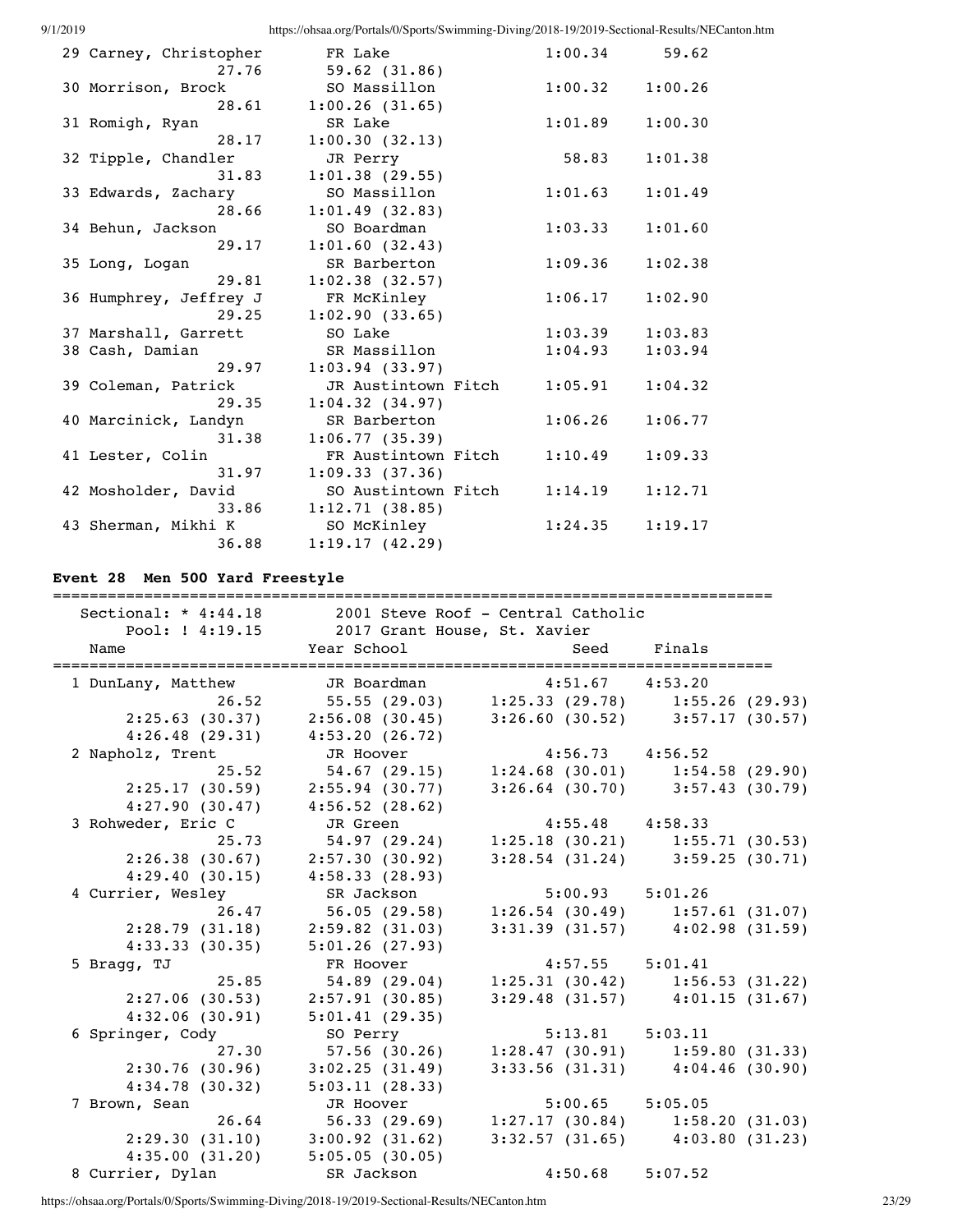| 25.74                      | $54.00$ $(28.26)$ | 1:23.38(29.38)                                        | 1:53.90(30.52)                                                             |
|----------------------------|-------------------|-------------------------------------------------------|----------------------------------------------------------------------------|
| 2:25.12(31.22)             | 2:57.36(32.24)    | 3:30.05(32.69)                                        | 4:03.06(33.01)                                                             |
| 4:36.07(33.01)             | 5:07.52(31.45)    |                                                       |                                                                            |
| 9 Doerrer, Parker J        | SO Green          | $5:04.23$ $5:12.23$                                   |                                                                            |
| 26.31                      | 56.45(30.14)      |                                                       | $1:27.12$ (30.67) 1:58.92 (31.80)                                          |
| 2:30.81(31.89)             | 3:02.77(31.96)    | 3:35.05(32.28)                                        | 4:07.74(32.69)                                                             |
| 4:40.50(32.76)             | 5:12.23(31.73)    |                                                       |                                                                            |
| 10 Cailor, Carter          | FR Boardman       | $5:20.04$ $5:13.35$                                   |                                                                            |
| 27.33                      | 58.45(31.12)      | 1:30.06(31.61)                                        | 2:02.25(32.19)                                                             |
| 2:34.40(32.15)             | 3:06.55(32.15)    |                                                       | $3:38.79$ (32.24) $4:11.12$ (32.33)                                        |
| 4:43.15(32.03)             | 5:13.35(30.20)    |                                                       |                                                                            |
| 11 Ferrante, Christian     | SO Jackson        | $5:19.79$ $5:13.42$                                   |                                                                            |
| 27.66                      | 57.97(30.31)      |                                                       | $1:29.52$ (31.55) $2:01.03$ (31.51)                                        |
| 2:32.52(31.49)             | $3:04.77$ (32.25) |                                                       | $3:37.26$ (32.49) $4:09.93$ (32.67)                                        |
| 4:42.51(32.58)             | 5:13.42(30.91)    |                                                       |                                                                            |
| 12 Budd, Noah W            | FR Green          | $5:35.15$ $5:18.77$                                   |                                                                            |
| 27.67                      | 58.58(30.91)      |                                                       | $1:30.83$ (32.25) $2:02.35$ (31.52)                                        |
| 2:34.73(32.38)             | $3:07.66$ (32.93) |                                                       | $3:40.28$ (32.62) $4:13.84$ (33.56)                                        |
| 4:46.75(32.91)             | 5:18.77(32.02)    |                                                       |                                                                            |
| 13 Locke, Taylor           | JR Perry          | $5:26.04$ $5:21.94$                                   |                                                                            |
| 28.07                      | 58.81(30.74)      |                                                       | $1:30.82$ (32.01) $2:03.52$ (32.70)                                        |
| 2:36.67(33.15)             | 3:09.69(33.02)    |                                                       | $3:42.97$ (33.28) $4:16.33$ (33.36)                                        |
| 4:49.49(33.16)             | 5:21.94(32.45)    |                                                       |                                                                            |
| 14 Fast, Ethan C           | FR Green          | $5:41.59$ $5:24.43$                                   |                                                                            |
| 28.42                      | 59.78 (31.36)     |                                                       |                                                                            |
| 2:37.21(32.72)             | 3:10.60(33.39)    |                                                       | $1:32.32$ (32.54) $2:04.49$ (32.17)<br>$3:44.25$ (33.65) $4:18.05$ (33.80) |
| $4:52.62$ (34.57)          | 5:24.43(31.81)    |                                                       |                                                                            |
| 15 Serafinchon, Benjamin J |                   | $5:34.33$ $5:26.75$                                   |                                                                            |
| 29.99                      | SR Wooster        |                                                       | $1:34.76$ (32.69) $2:07.82$ (33.06)                                        |
|                            | 1:02.07(32.08)    |                                                       | 4:19.91(33.29)                                                             |
| 2:40.39(32.57)             | 3:13.28(32.89)    | $3:46.62$ (33.34)                                     |                                                                            |
| 4:54.01(34.10)             | 5:26.75(32.74)    |                                                       |                                                                            |
| 16 Hastings, Daniel        | FR Jackson        | $5:32.13$ $5:28.65$                                   |                                                                            |
| 27.94                      | 59.23 (31.29)     |                                                       | $1:31.97(32.74)$ $2:04.61(32.64)$                                          |
| 2:38.00(33.39)             | 3:11.80(33.80)    |                                                       | $3:46.22$ (34.42) $4:21.01$ (34.79)                                        |
| 4:55.72(34.71)             | 5:28.65(32.93)    |                                                       |                                                                            |
| 17 Sutherland, Gary        | JR Copley         | $5:32.93$ $5:29.13$                                   |                                                                            |
| 29.56                      | 1:01.34(31.78)    | $1:33.69$ $(32.35)$ $2:07.44$ $(33.75)$               |                                                                            |
| 2:40.24(32.80)             | 3:13.66(33.42)    |                                                       | $3:47.66$ (34.00) $4:21.57$ (33.91)                                        |
| 4:55.96(34.39)             | 5:29.13(33.17)    |                                                       |                                                                            |
| 18 Hoch, Christian         | SO Lake           | 5:41.93                                               | 5:30.62                                                                    |
| 29.21                      | 1:01.80(32.59)    | 1:35.19(33.39)                                        | 2:08.71(33.52)                                                             |
| 2:42.58(33.87)             | 3:16.86(34.28)    | $3:51.29$ (34.43) $4:24.77$ (33.48)                   |                                                                            |
| 4:59.02(34.25)             | 5:30.62(31.60)    |                                                       |                                                                            |
| 19 McCloskey, Randy        |                   | SO Austintown Fitch 5:39.85                           | 5:40.80                                                                    |
| 28.68                      | 1:01.89(33.21)    |                                                       | $1:36.48(34.59)$ $2:11.81(35.33)$                                          |
| 2:46.78(34.97)             | 3:22.96(36.18)    |                                                       | $3:58.62$ (35.66) $4:34.24$ (35.62)                                        |
| 5:08.72(34.48)             | 5:40.80(32.08)    |                                                       |                                                                            |
| 20 Direnzo, Zane           |                   | SO Austintown Fitch 5:40.07 5:40.87                   |                                                                            |
| 28.01                      | 1:00.86(32.85)    | $1:35.47(34.61)$ $2:10.52(35.05)$                     |                                                                            |
| 2:46.05(35.53)             | $3:22.56$ (36.51) |                                                       | $3:58.66$ (36.10) $4:34.46$ (35.80)                                        |
| 5:08.83(34.37)             | 5:40.87(32.04)    |                                                       |                                                                            |
| 21 Vasko, Steven           | JR Boardman       | $5:48.60$ $5:40.88$                                   |                                                                            |
| 29.80                      |                   | $1:03.75$ (33.95) $1:38.77$ (35.02) $2:14.08$ (35.31) |                                                                            |
| 2:49.21(35.13)             | 3:24.53(35.32)    |                                                       | $3:59.83$ (35.30) $4:34.44$ (34.61)                                        |
| 5:08.25(33.81)             | 5:40.88(32.63)    |                                                       |                                                                            |
| 22 Richards, Alex R        | SO Copley         | $5:55.65$ $5:41.98$                                   |                                                                            |
| 30.73                      | 1:04.19(33.46)    | 1:40.20(36.01)                                        | 2:14.92(34.72)                                                             |
| 2:49.43(34.51)             | 3:24.00(34.57)    |                                                       | $3:58.72$ (34.72) $4:33.51$ (34.79)                                        |
| 5:08.77(35.26)             | 5:41.98(33.21)    |                                                       |                                                                            |
| 23 Sibilia, John P         | FR Wooster        | $5:40.49$ $5:43.90$                                   |                                                                            |
| 29.76                      | 1:03.48(33.72)    |                                                       | $1:38.35(34.87)$ $2:13.81(35.46)$                                          |
| 2:49.28(35.47)             | 3:24.14(34.86)    |                                                       | $3:59.53(35.39)$ $4:35.51(35.98)$                                          |
| 5:11.35(35.84)             | 5:43.90(32.55)    |                                                       |                                                                            |
| 24 Reich, Spencer          | FR GlenOak        | $6:02.12$ $5:46.64$                                   |                                                                            |
| 30.89                      | 1:04.55(33.66)    | 1:39.61(35.06)                                        | 2:14.87(35.26)                                                             |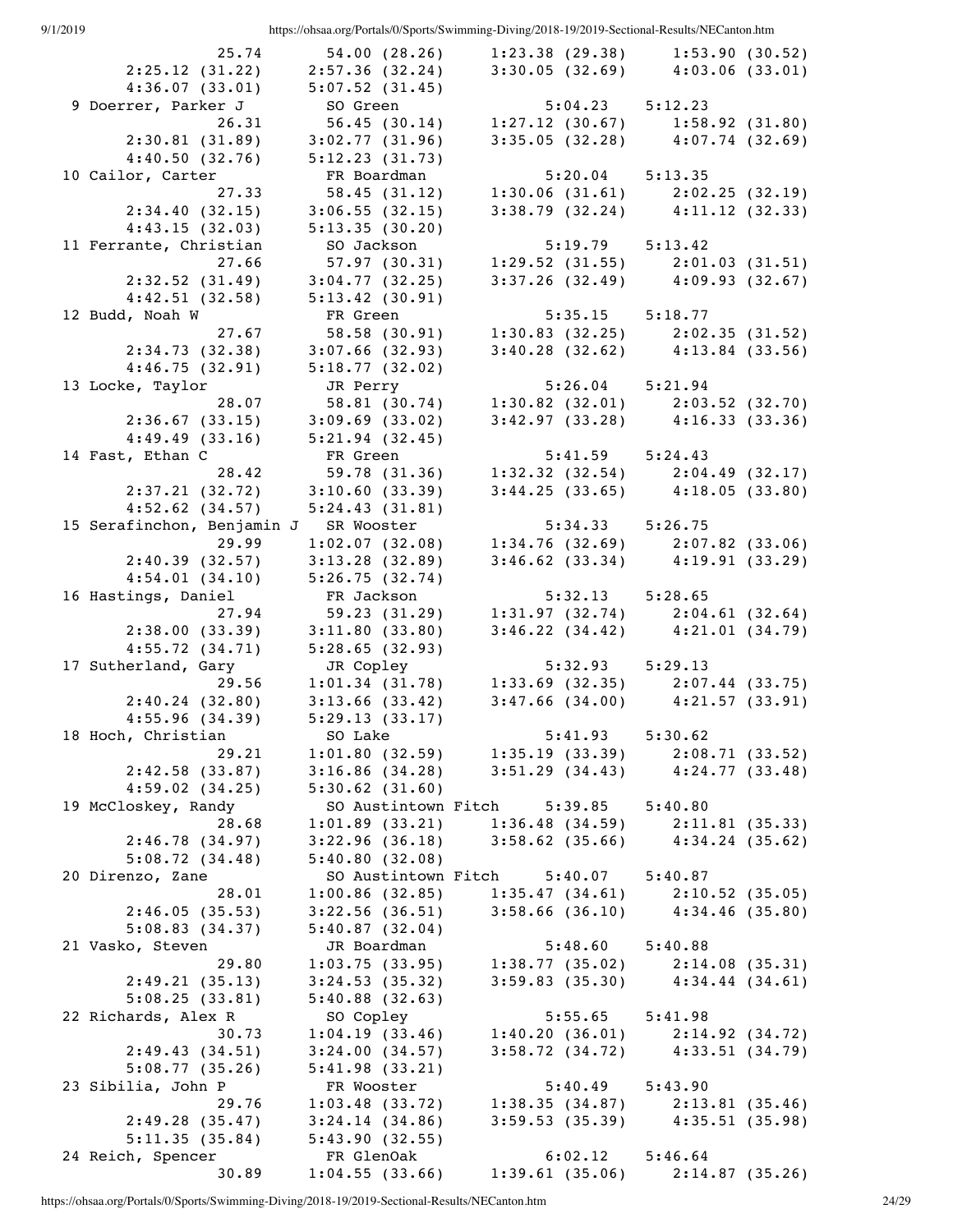| 2:50.74(35.87)       | $3:27.25$ (36.51) | 4:03.42(36.17)      | 4:39.56(36.14)                      |
|----------------------|-------------------|---------------------|-------------------------------------|
| 5:15.22(35.66)       | 5:46.64(31.42)    |                     |                                     |
| 25 Kimberly, Ryan J  | FR Copley         | $5:57.73$ $5:50.78$ |                                     |
| 31.38                | 1:05.75(34.37)    |                     | $1:41.37$ (35.62) $2:17.08$ (35.71) |
| 2:52.63(35.55)       | 3:28.46(35.83)    |                     | $4:04.71(36.25)$ $4:40.92(36.21)$   |
| 5:17.10(36.18)       | 5:50.78(33.68)    |                     |                                     |
| 26 Reed, Korbin S    | SR Wooster        | $6:11.97$ $6:11.87$ |                                     |
| 33.36                | 1:10.12(36.76)    |                     | $1:47.63$ (37.51) $2:25.34$ (37.71) |
| 3:03.13(37.79)       | 3:42.52(39.39)    |                     | $4:21.85$ (39.33) $4:59.73$ (37.88) |
| 5:37.13(37.40)       | 6:11.87(34.74)    |                     |                                     |
| 27 Thomas, Jacob     | JR Boardman       | $6:30.14$ $6:34.50$ |                                     |
| 34.35                | 1:12.90(38.55)    |                     | $1:52.37(39.47)$ $2:32.54(40.17)$   |
| 3:13.31(40.77)       | 3:54.38(41.07)    | $4:34.92$ (40.54)   | 5:15.81(40.89)                      |
| 5:55.69(39.88)       | 6:34.50(38.81)    |                     |                                     |
| -- Strand-Fox, Tyler | JR Wooster        | 5:23.95             | DO                                  |
| 29.26                | 1:00.59(31.33)    | 1:32.21(31.62)      | 2:04.35(32.14)                      |
| 2:36.52(32.17)       | 3:08.79(32.27)    | 3:41.73(32.94)      | 4:14.82(33.09)                      |
| 4:47.09(32.27)       | DQ (31.26)        |                     |                                     |

## **Event 29 Men 200 Yard Freestyle Relay**

=============================================================================== Sectional: \* 1:26.86 2018 North Canton Hoover W Schneider, K Helmuth, V Stevens, N Mullens Pool: ! 1:20.79 2010 Ouachita Baptist University School School Seed Finals =============================================================================== 1 North Canton Hoover 'A' 1:23.57 1:27.08 1) Helmuth, Karl SO 2) Schneider, William SR 3) Lochridge, Mack A SO 4) Stevens, Vincent SR 22.00 43.90 (21.90) 1:06.09 (22.19) 1:27.08 (20.99) 2 Canton GlenOak High School 'A' 1:29.15 1:28.63 1) Knoch, Braden JR 2) Chenault, Hershel JR 3) Meister, Ryan SR 4) Knoch, Justin SR 22.47 44.14 (21.67) 1:06.63 (22.49) 1:28.63 (22.00) 3 Boardman Swim Team 'A' 1:27.96 1:28.71 1) Basista, Noah JR 2) Rassega, Mason SR 3) Linker, Will JR 4) DunLany, Matthew JR 22.14 44.70 (22.56) 1:06.49 (21.79) 1:28.71 (22.22) 4 Massillon Jackson 'A' 1:28.41 1:28.83 1) Kinney, Ted SR 2) Currier, Dylan SR 3) Tondra, Jason SR 4) Neuman, Aiden SO 21.67 44.70 (23.03) 1:06.90 (22.20) 1:28.83 (21.93) 5 Wooster High School 'A' 1:29.64 1:29.33 1) Ward, Kyle S JR 2) Boucher, Jaden B SO 3) Glasgow, Andrew W FR 4) Matthew, Thomas C JR 22.43 44.92 (22.49) 1:08.37 (23.45) 1:29.33 (20.96) 6 Green High School 'A' 1:32.46 1:30.20 1) Poletta, Daniel L SR 2) Rohweder, Eric C JR 3) Doerrer, Parker J SO 4) Doerrer, Mason J JR 22.30 45.30 (23.00) 1:08.29 (22.99) 1:30.20 (21.91) 7 Massillon Washington 'A' 1:37.69 1:36.79 1) Sunkle, Cameron SR 2) McGuire, Fynn JR 3) Haines, Magnus SO 4) Miller, Braxton SR 25.71 49.52 (23.81) 1:14.32 (24.80) 1:36.79 (22.47) 8 Massillon Perry High School 'A' 1:41.13 1:40.34 1) Tipple, Chandler JR 2) Walter, Greg SR 3) Springer, Cody SO 4) Bracken, Micah JR 25.07 49.32 (24.25) 1:15.25 (25.93) 1:40.34 (25.09) 9 Canton McKinley 'A' 1:52.47 1:46.73 1) Welden, Adam M SO 2) Humphrey, Jeffrey J FR 3) Blythe, Emmanuel T SO 4) Bliese, David M SR 26.12 52.73 (26.61) 1:21.56 (28.83) 1:46.73 (25.17) 10 Copley High School 'A' 1:51.90 1:50.23 1) Sutherland, Gary JR 2) McGrath, Daniel FR 3) Kimberly, Ryan J FR 4) Richards, Alex R SO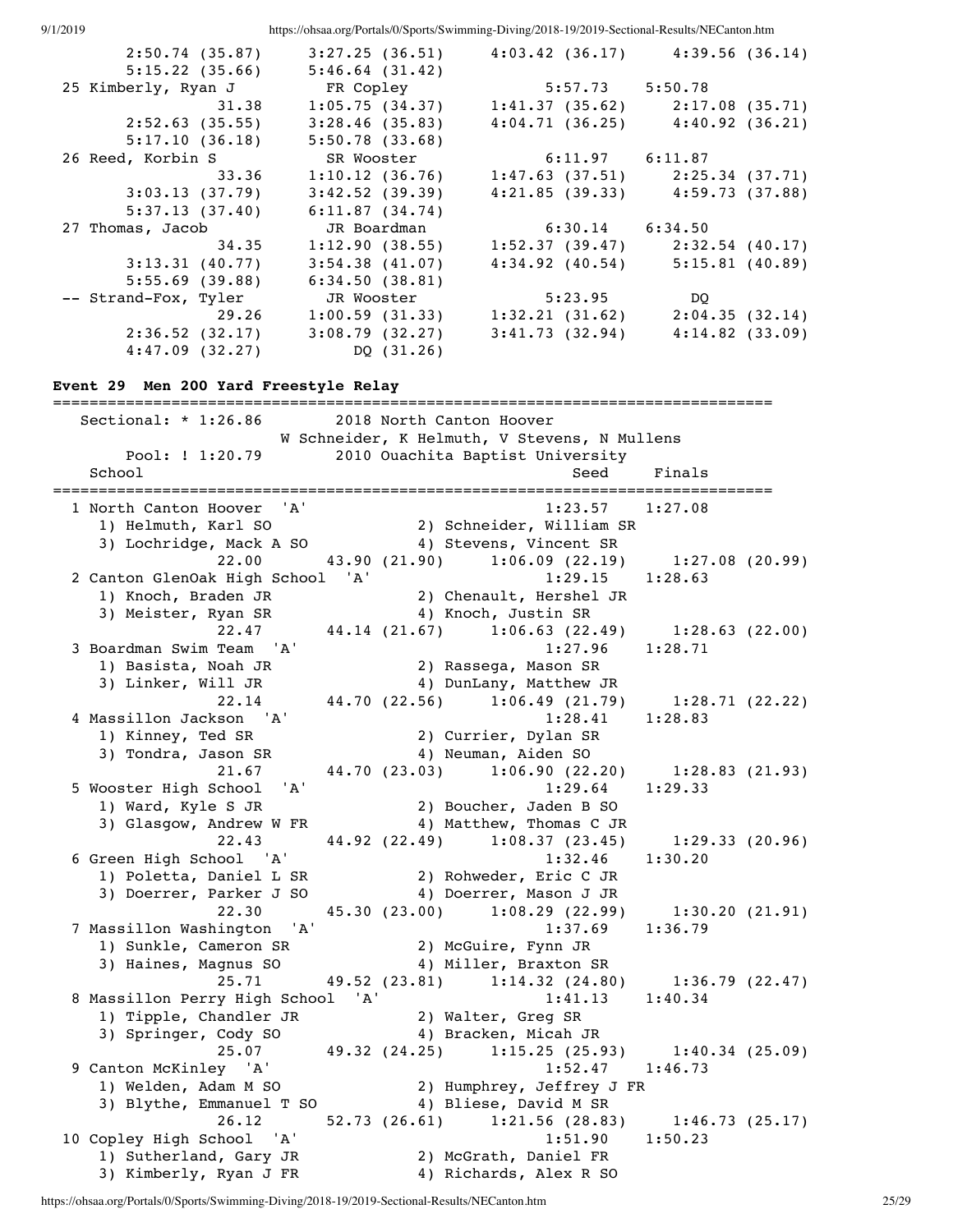| 9/1/2019 |                                                                       |                              | https://ohsaa.org/Portals/0/Sports/Swimming-Diving/2018-19/2019-Sectional-Results/NECanton.htm |         |
|----------|-----------------------------------------------------------------------|------------------------------|------------------------------------------------------------------------------------------------|---------|
|          | 27.48                                                                 |                              | 53.43 (25.95) 1:22.18 (28.75) 1:50.23 (28.05)                                                  |         |
|          | 11 Uniontown Lake 'A'                                                 |                              | 1:36.75                                                                                        | 1:53.09 |
|          | 1) Marshall, Garrett SO                                               |                              | 2) Romigh, Ryan SR                                                                             |         |
|          | 3) Clauss, Leo SR                                                     |                              | 4) Kotyk, David SR                                                                             |         |
|          | 28.82                                                                 |                              | 56.14 (27.32) 1:24.28 (28.14) 1:53.09 (28.81)                                                  |         |
|          | 12 Austintown Fitch Swim and Dive 'A'                                 |                              | 1:50.20                                                                                        | 2:03.22 |
|          | 1) Coleman, Patrick JR                                                |                              | 2) Mosholder, David SO                                                                         |         |
|          | 3) Lester, Colin FR<br>29.04                                          |                              | 4) Hughes, Joey FR<br>$1:01.53$ (32.49) $1:34.48$ (32.95) $2:03.22$ (28.74)                    |         |
|          |                                                                       |                              |                                                                                                |         |
|          | Event 30 Men 100 Yard Backstroke                                      |                              |                                                                                                |         |
|          | :===============================                                      |                              |                                                                                                |         |
|          | Sectional: * 51.79 2017 Timothy Kubacki- Austintown, Austintown-Fitch |                              |                                                                                                |         |
|          |                                                                       |                              | Pool: ! 47.39 2018 Justin Grender, Cinci St. Xavier                                            |         |
|          | Name                                                                  | Year School                  | Seed                                                                                           | Finals  |
|          | 1 O'Connor, Christopher                                               | JR Hoover                    | 50.32                                                                                          | 51.94   |
|          | 25.25                                                                 | 51.94(26.69)                 |                                                                                                |         |
|          | 2 Neuman, Aiden                                                       | SO Jackson                   | 52.49                                                                                          | 53.50   |
|          | 26.17                                                                 | 53.50(27.33)                 |                                                                                                |         |
|          | 3 Lawrence, Jake                                                      | SO Austintown Fitch          | 55.98                                                                                          | 54.25   |
|          | 25.86                                                                 | 54.25(28.39)                 |                                                                                                |         |
|          | 4 Lochridge, Mack A                                                   | SO Hoover                    | 53.67                                                                                          | 55.09   |
|          | 26.70                                                                 | 55.09(28.39)                 |                                                                                                |         |
|          | 5 Currier, Dylan                                                      | SR Jackson                   | 54.57                                                                                          | 56.72   |
|          | 27.01                                                                 | 56.72(29.71)                 |                                                                                                |         |
|          | 6 Flatley, River                                                      | JR Boardman                  | 56.70                                                                                          | 56.79   |
|          | 27.61<br>7 Renninger, Blake G                                         | 56.79(29.18)<br>JR Green     | 57.39                                                                                          | 56.83   |
|          | 27.53                                                                 | 56.83(29.30)                 |                                                                                                |         |
|          | 8 Muhlenkamp, Jonas                                                   | SO Hoover                    | 57.60                                                                                          | 57.08   |
|          | 28.04                                                                 | 57.08(29.04)                 |                                                                                                |         |
|          | 9 Mitchell, Jake                                                      | JR Hoover                    | 56.10                                                                                          | 57.20   |
|          | 27.50                                                                 | 57.20(29.70)                 |                                                                                                |         |
|          | 10 Haines, Jaden                                                      | SO Jackson                   | 57.07                                                                                          | 57.21   |
|          | 27.60                                                                 | 57.21(29.61)                 |                                                                                                |         |
|          | 11 Stark, Gabriel                                                     | JR Copley                    | 1:00.84                                                                                        | 57.30   |
|          | 27.75                                                                 | 57.30(29.55)                 |                                                                                                |         |
|          | 12 Madden, Jackson B                                                  | JR Copley                    | 59.41                                                                                          | 58.02   |
|          | 28.18<br>13 Fritts, Tim                                               | 58.02(29.84)<br>SR Wooster   | 58.79                                                                                          | 59.33   |
|          | 28.02                                                                 | 59.33(31.31)                 |                                                                                                |         |
|          | 14 Cailor, Carter                                                     | FR Boardman                  | 1:01.34                                                                                        | 59.53   |
|          | 29.03                                                                 | 59.53(30.50)                 |                                                                                                |         |
|          | 15 Fearigo, Andrew M                                                  | SO Green                     | 1:02.33                                                                                        | 1:00.16 |
|          | 29.24                                                                 | 1:00.16(30.92)               |                                                                                                |         |
|          | 16 Harlock, Derek                                                     | FR Lake                      | 1:01.62                                                                                        | 1:00.47 |
|          | 28.48                                                                 | 1:00.47(31.99)               |                                                                                                |         |
|          | 17 Sunkle, Cameron                                                    | SR Massillon                 | 59.56                                                                                          | 1:01.31 |
|          | 29.35                                                                 | 1:01.31(31.96)               |                                                                                                |         |
|          | 18 Shroyer, Nick F<br>29.81                                           | SO Green<br>1:01.54(31.73)   | 1:02.77                                                                                        | 1:01.54 |
|          | 19 Monnard, Tristan                                                   | JR Perry                     | 1:04.88                                                                                        | 1:01.76 |
|          | 30.08                                                                 | 1:01.76(31.68)               |                                                                                                |         |
|          | 20 Heropoulos, Alex                                                   | SR Jackson                   | 59.82                                                                                          | 1:02.39 |
|          | 30.59                                                                 | 1:02.39(31.80)               |                                                                                                |         |
|          | 21 Yocum, Justin                                                      | FR Boardman                  | 1:03.44                                                                                        | 1:04.24 |
|          | 31.39                                                                 | $1:04.24$ (32.85)            |                                                                                                |         |
|          | 22 Strand-Fox, Aiden C                                                | FR Wooster                   | 1:07.63                                                                                        | 1:05.76 |
|          | 31.95                                                                 | 1:05.76(33.81)               |                                                                                                |         |
|          | 23 Hoskins, Andrew                                                    | JR Perry                     | 1:10.22                                                                                        | 1:06.60 |
|          | 31.98                                                                 | 1:06.60(34.62)               |                                                                                                |         |
|          | 24 Lord-Fry, Max                                                      | FR Perry                     | 1:09.78                                                                                        | 1:08.25 |
|          | 33.68<br>25 Miles, Ryan T                                             | 1:08.25(34.57)<br>SO Wooster | 1:09.88                                                                                        | 1:09.23 |
|          |                                                                       |                              |                                                                                                |         |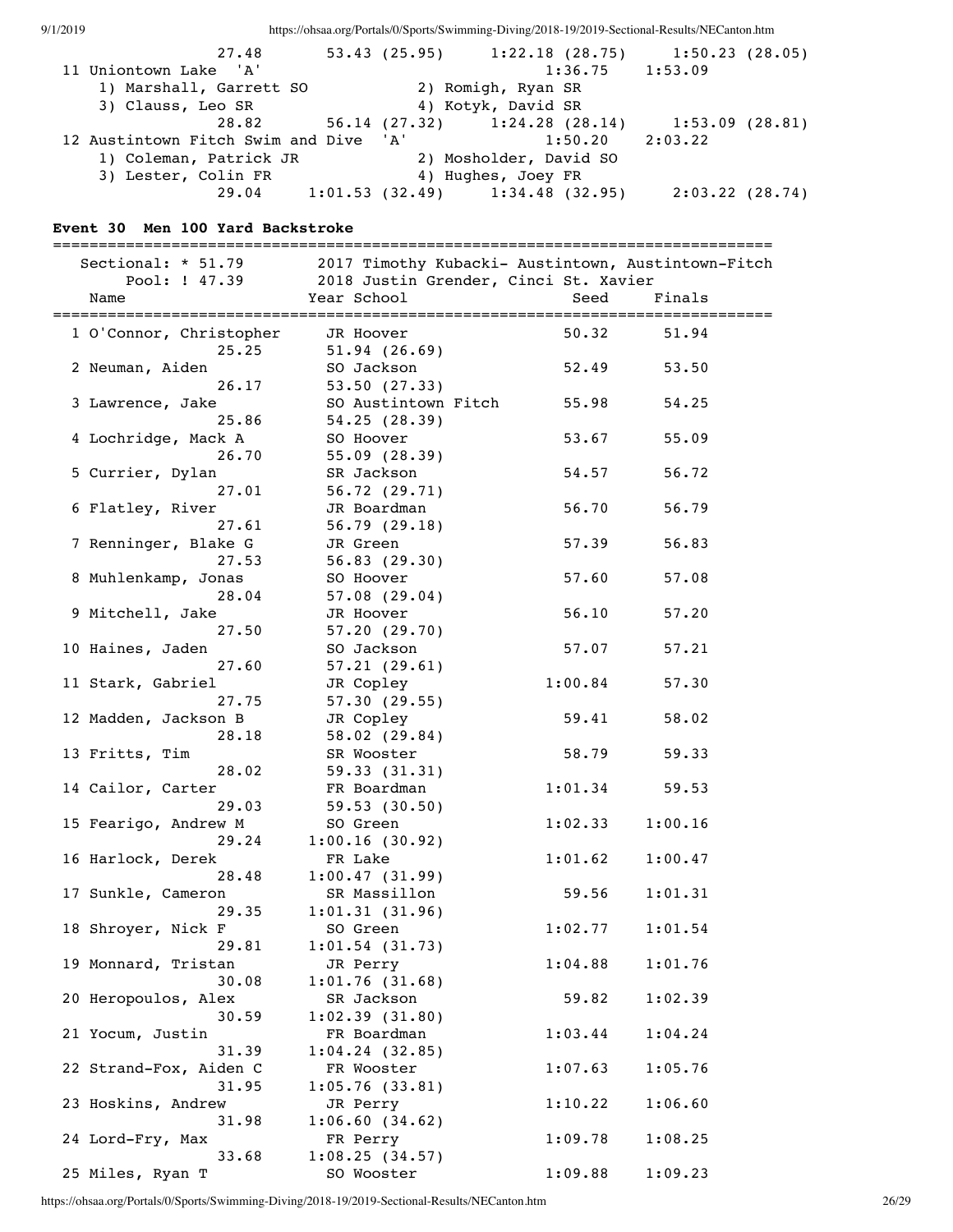| 34.22                  | 1:09.23(35.01)      |         |            |
|------------------------|---------------------|---------|------------|
| 26 Parker, Liam        | FR Boardman         | 1:09.34 | 1:09.37    |
| 33.14                  | 1:09.37(36.23)      |         |            |
| 27 Walker, Ty          | SO Lake             | 1:09.55 | 1:09.62    |
| 33.12                  | $1:09.62$ (36.50)   |         |            |
| 28 Guist, Tanner       | FR GlenOak          | 1:13.37 | 1:10.89    |
| 34.63                  | 1:10.89(36.26)      |         |            |
| 29 Carney, Christopher | FR Lake             | 1:13.33 | 1:14.22    |
| 36.86                  | $1:14.22$ (37.36)   |         |            |
| 30 Edwards, Andrew     | SO Massillon        | 1:15.09 | 1:14.39    |
| 36.48                  | 1:14.39(37.91)      |         |            |
| 31 Cash, Damian        | SR Massillon        | 1:21.27 | 1:21.04    |
| 38.78                  | $1:21.04$ $(42.26)$ |         |            |
| -- Ward, Kyle S        | JR Wooster          | 56.22   | <b>DFS</b> |

### **Event 31 Men 100 Yard Breaststroke**

===============================================================================

| Sectional: * 58.19     | 2018 Andrew J Rohweder-Green           |         |          |
|------------------------|----------------------------------------|---------|----------|
| Pool: ! 53.76          | 2013 Piotr Jachowicz, Wayne State Univ |         |          |
| Name                   | Year School                            | Seed    | Finals   |
|                        |                                        |         | ======== |
| 1 Helmuth, Karl        | SO Hoover                              | 57.14   | 58.68    |
| 27.53                  | $58.68$ $(31.15)$                      |         |          |
| 2 Basista, Noah        | JR Boardman                            | 58.38   | 59.82    |
| 28.10                  | 59.82 (31.72)                          |         |          |
| 3 Haines, Magnus       | SO Massillon                           | 1:00.95 | 1:00.34  |
| 28.10                  | 1:00.34(32.24)                         |         |          |
| 4 Hertz, Joshua D      | SO Copley                              | 1:01.72 | 1:01.09  |
| 28.39                  | 1:01.09(32.70)                         |         |          |
| 5 Poletta, Daniel L    | SR Green                               | 1:01.21 | 1:01.93  |
| 28.77                  | 1:01.93(33.16)                         |         |          |
| 6 Miller, Braxton      | SR Massillon                           | 1:06.12 | 1:03.76  |
| 29.37                  | 1:03.76(34.39)                         |         |          |
| 7 Ehlers, Ryan         | FR Hoover                              | 1:02.10 | 1:04.13  |
| 30.26                  | 1:04.13(33.87)                         |         |          |
| 8 Mascola, Siman       | SO Boardman                            | 1:07.37 | 1:04.60  |
| 30.94                  | 1:04.60(33.66)                         |         |          |
| 9 White, Jake          | SO Hoover                              | 1:06.49 | 1:05.87  |
| 30.87                  | $1:05.87$ (35.00)                      |         |          |
| 10 Balas, Cameron      | JR Wooster                             | 1:05.24 | 1:06.09  |
| 30.44                  | 1:06.09(35.65)                         |         |          |
| 11 Byers, Nate         | SO Green                               | 1:06.81 | 1:06.34  |
| 30.63                  | 1:06.34(35.71)                         |         |          |
| 12 Walter, Greg        | SR Perry                               | 1:10.63 | 1:07.14  |
| 31.31                  | 1:07.14(35.83)                         |         |          |
| 13 Welden, Adam M      | SO McKinley                            | 1:10.28 | 1:08.23  |
| 31.43                  | 1:08.23(36.80)                         |         |          |
| 14 Lubell, Xavier A    | JR Wooster                             | 1:09.62 | 1:08.39  |
| 31.95                  | 1:08.39(36.44)                         |         |          |
| 15 Beichner, Andy      | SR Boardman                            | 1:13.30 | 1:08.62  |
| 31.83                  | $1:08.62$ (36.79)                      |         |          |
| 16 McGrath, Daniel     | FR Copley                              | 1:12.34 | 1:09.88  |
| 32.66                  | $1:09.88$ (37.22)                      |         |          |
| 17 Bracken, Micah      | JR Perry                               | 1:12.88 | 1:11.04  |
| 33.17                  | 1:11.04(37.87)                         |         |          |
| 18 Bliese, David M     | SR McKinley                            | 1:13.36 | 1:12.16  |
| 32.65                  | 1:12.16(39.51)                         |         |          |
| 19 Boyett, Jacob       | JR GlenOak                             | 1:09.45 | 1:12.41  |
| 32.92                  | 1:12.41(39.49)                         |         |          |
| 20 Lilly, Jonathan     | SR GlenOak                             | 1:09.96 | 1:12.75  |
| 33.49                  | 1:12.75(39.26)                         |         |          |
| 21 Ferrante, Christian | SO Jackson                             | 1:14.89 | 1:13.01  |
| 33.99                  | 1:13.01(39.02)                         |         |          |
| 22 Webster, Logan      | JR Jackson                             | 1:15.97 | 1:13.57  |
| 34.75                  | 1:13.57(38.82)                         |         |          |

https://ohsaa.org/Portals/0/Sports/Swimming-Diving/2018-19/2019-Sectional-Results/NECanton.htm 27/29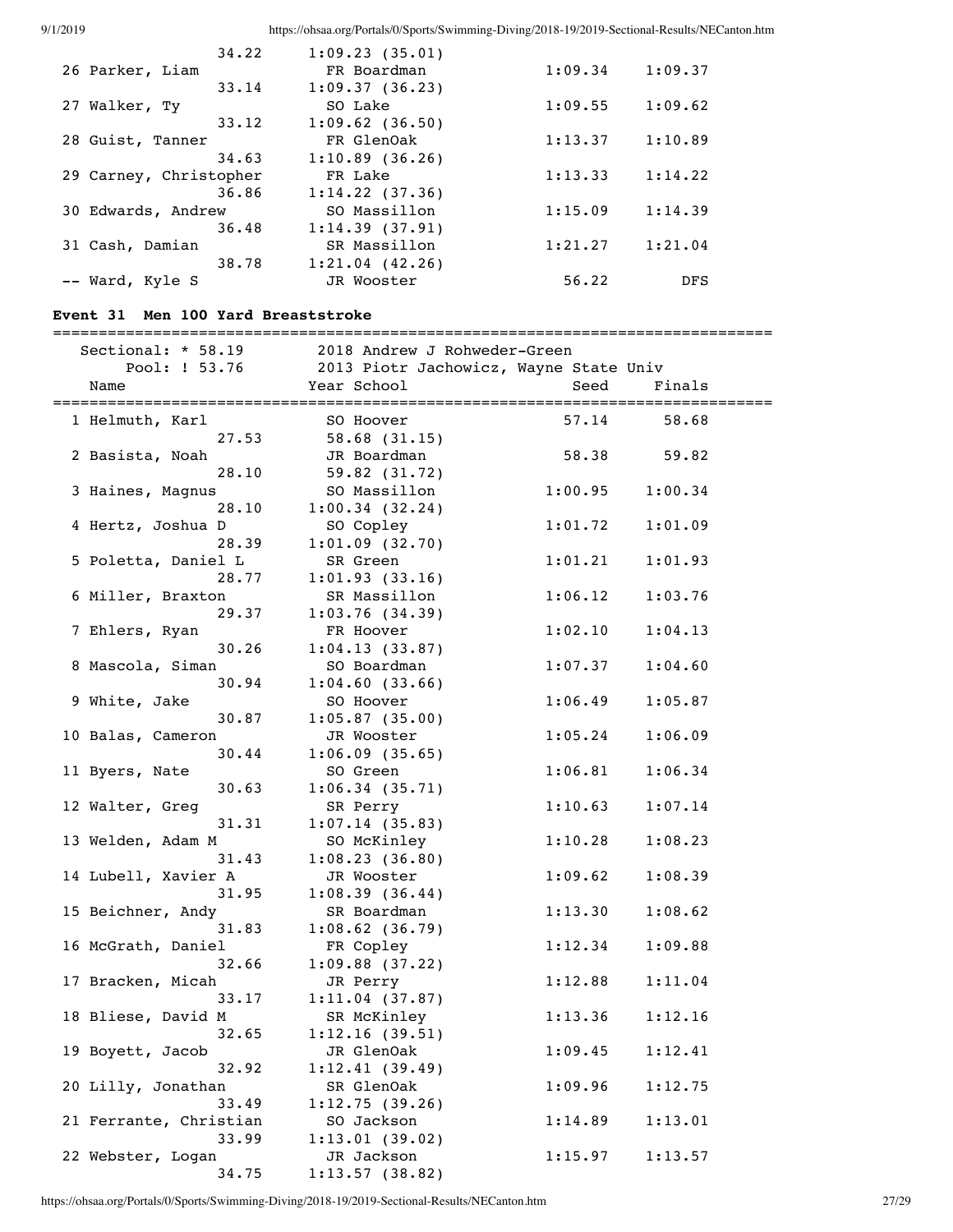9/1/2019 https://ohsaa.org/Portals/0/Sports/Swimming-Diving/2018-19/2019-Sectional-Results/NECanton.htm 23 Huff, Josh SO Perry 1:17.35 1:14.31 33.77 1:14.31 (40.54) 24 Gomez, Noel SR Jackson 1:16.42 1:15.57 34.60 1:15.57 (40.97) 25 Weinland, Jonah SO Jackson 1:17.87 1:17.04  $35.60$   $1:17.04$   $(41.44)$  26 Kimberly, Ryan J FR Copley 1:20.82 1:18.59 38.26 1:18.59 (40.33) 27 Marshall, Garrett SO Lake 1:21.07 1:22.74 38.45 1:22.74 (44.29) 28 Reich, Spencer FR GlenOak 1:22.11 1:22.93 38.70 1:22.93 (44.23) 29 Lester, Colin FR Austintown Fitch 1:25.71 1:23.87 37.63 1:23.87 (46.24) 30 Reed, Korbin S SR Wooster 1:35.00 1:31.08 43.09 1:31.08 (47.99) 31 Clauss, Leo SR Lake 1:33.72 1:32.86 42.51 1:32.86 (50.35) -- Hughes, Joey FR Austintown Fitch 1:31.54 DQ 40.92 DQ (46.97) -- Striggow, Mattis JR Boardman 1:28.79 DQ 37.90 DQ (45.85)

### **Event 32 Men 400 Yard Freestyle Relay**

=============================================================================== Sectional: \* 3:10.94 2018 Youngstown Boardman K Kimerer, M DunLany, N Basista, C Aulizia Pool: ! 2:55.02 2012 Kenyon College School School Seed Finals =============================================================================== 1 Boardman Swim Team 'A' 3:14.17 3:14.26 1) Linker, Will JR 2) Stackpole, Jordan JR 3) DunLany, Matthew JR 4) Basista, Noah JR 23.57 48.59 (48.59) 1:11.82 (23.23) 1:37.63 (49.04) 2:00.96 (23.33) 2:26.26 (48.63) 2:48.98 (22.72) 3:14.26 (48.00) 2 North Canton Hoover 'A' 3:15.00 3:14.75 1) Schneider, William SR 2) Bragg, TJ FR 3) O'Connor, Christopher JR 4) Lochridge, Mack A SO 23.28 48.25 (48.25) 1:11.48 (23.23) 1:37.36 (49.11) 2:01.04 (23.68) 2:26.57 (49.21) 2:49.27 (22.70) 3:14.75 (48.18) 3 Massillon Jackson 'A' 3:15.72 3:15.07 1) Tondra, Jason SR 2) Currier, Dylan SR 3) Kinney, Ted SR 4) Neuman, Aiden SO 23.36 49.07 (49.07) 1:13.14 (24.07) 1:39.88 (50.81) 2:02.22 (22.34) 2:27.67 (47.79) 2:50.18 (22.51) 3:15.07 (47.40) 4 Wooster High School 'A' 3:18.98 3:18.13 1) Ward, Kyle S JR 2) Boucher, Jaden B SO 3) Fritts, Tim SR 4) Matthew, Thomas C JR 23.55 49.37 (49.37) 1:12.66 (23.29) 1:39.32 (49.95) 2:03.90 (24.58) 2:31.32 (52.00) 2:53.86 (22.54) 3:18.13 (46.81) 5 Canton GlenOak High School 'A' 3:22.61 3:22.05<br>1) Knoch, Braden JR 3:22.05<br>3:22.05<br>3:22.05<br>3:22.05<br>3:22.05 1) Knoch, Braden JR 2) Chenault, Hershel JR 3) Meister, Ryan SR 4) Knoch, Justin SR 23.40 49.99 (49.99) 1:13.52 (23.53) 1:40.74 (50.75) 2:04.50 (23.76) 2:31.56 (50.82) 2:55.24 (23.68) 3:22.05 (50.49) 6 Copley High School 'A' 3:33.82 3:27.69 1) Madden, Jackson B JR 2) Stark, Gabriel JR 3) Hertz, Joshua D SO 4) Jones, Ricky SO  $24.65$   $51.90$   $(51.90)$   $1:42.94$   $(51.04)$   $2:08.40$   $(1:16.50)$ <br> $2:36.85$   $(28.45)$   $3:00.83$   $(52.43)$   $3:27.70$   $(26.87)$   $3:27.69$   $(26.86)$  2:36.85 (28.45) 3:00.83 (52.43) 3:27.70 (26.87) 3:27.69 (26.86) 7 Green High School 'A' 3:34.92 3:31.75 1) Renninger, Blake G JR 2) Fearigo, Andrew M SO 3) Shroyer, Nick F SO 4) Byers, Nate SO 24.78 52.16 (52.16) 1:17.01 (24.85) 1:44.67 (52.51) 2:10.12 (25.45) 2:38.67 (54.00) 3:03.46 (24.79) 3:31.75 (53.08)